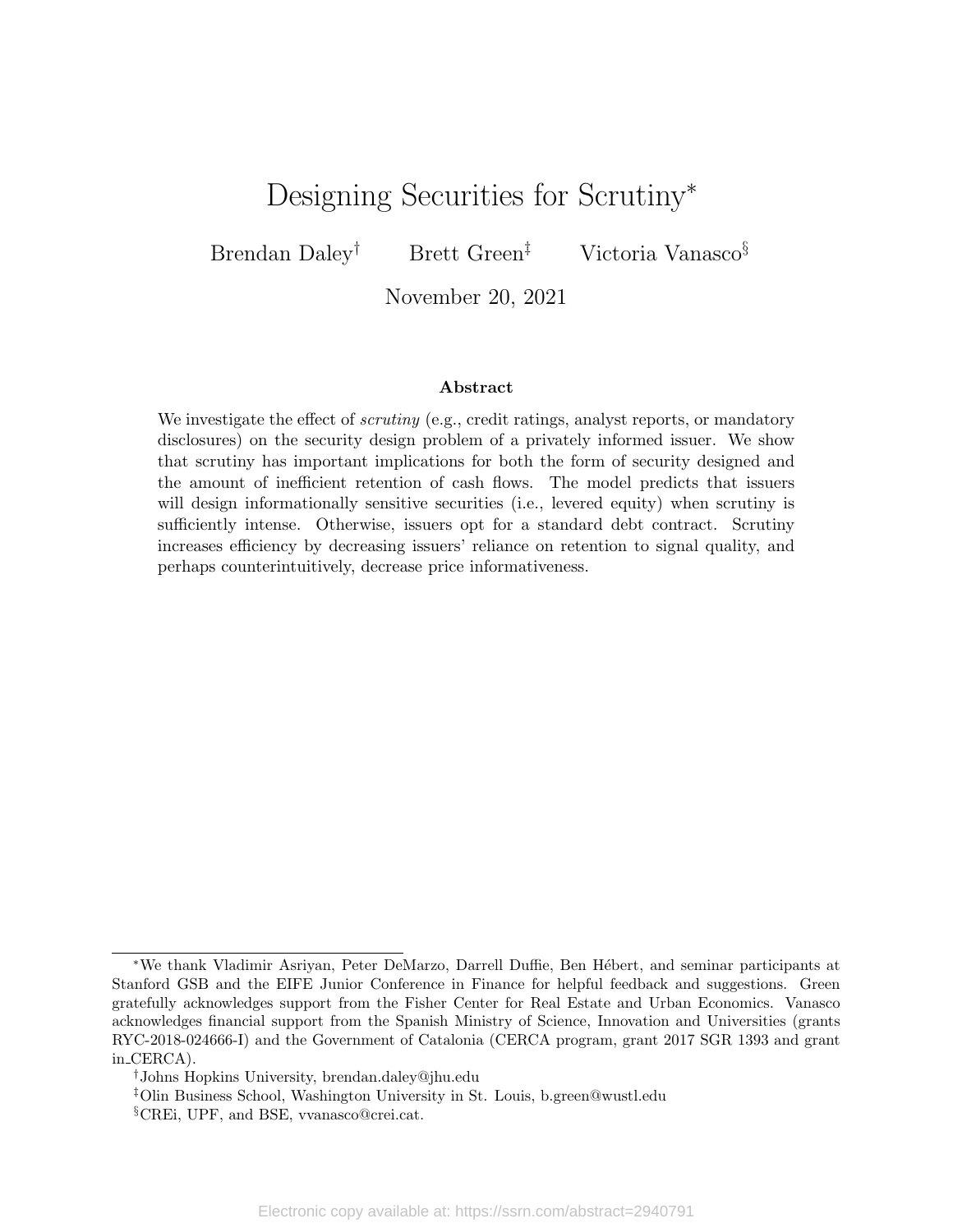# 1 Introduction

It is well understood that asymmetric information between sellers and buyers can distort market outcomes [\(Akerlof, 1970;](#page-31-0) [Spence, 1973\)](#page-33-0). This issue has received a particularly large degree of attention, both from participants and regulators, in securities markets. For example, an industry of analysts is devoted to scrutinizing the financial positions of public corporations and valuing their equity; credit-rating agencies (CRAs) use sophisticated models to estimate default probabilities for bonds and asset-backed securities (ABSs); dating back to the Securities Act of 1933, US regulators have imposed reporting and disclosure requirements on entities wishing to raise capital in public markets. The aftermath of the financial crisis has seen renewed debate among policymakers about how best to regulate securities markets. Much of this debate has focused on the degree of scrutiny applied to security issuances, including disclosure requirements and regulation of CRAs.<sup>[1](#page-1-0)</sup>

In this paper, we investigate the effect of scrutiny on security design. The model features a liquidity-constrained issuer who has existing assets that generate a random future cash flow X. To raise capital, the issuer can design and issue a security  $F$ , backed by her asset's cash flows, to a competitive market of risk-neutral investors.<sup>[2](#page-1-1)</sup> The issuer has private information about the quality of her assets (high or low), which may hinder her ability to raise funds in the market. In addition, the security design may signal information to investors. After the security is designed, it is subject to scrutiny, modeled as an informative public signal, S, about the value of the security. Thus, there are two potential sources of information that investors receive: (i) the strategic signal, F, chosen by the issuer and (ii) the public signal,  $S$ , resulting from scrutiny. After observing  $F$  and  $S$ , the market-clearing price is determined.

<span id="page-1-0"></span>As a benchmark, we first consider the model without scrutiny. In this case, an issuer

<sup>&</sup>lt;sup>1</sup>For example, in implementing Section  $942(b)$  of the Dodd-Frank act, the SEC introduced rules that require ABS issuers to provide standardized, asset-level information to potential investors prior to the offering. Section 933 of the same law increases enforcement and penalty provisions that allow the SEC to bring claims against CRAs for material misstatements or fraud.

<span id="page-1-1"></span><sup>2</sup>For example, the issuer could be a firm with profitable investment opportunities that raises capital by selling claims to cash flows generated by existing assets, or a bank selling ABSs in order to make more loans.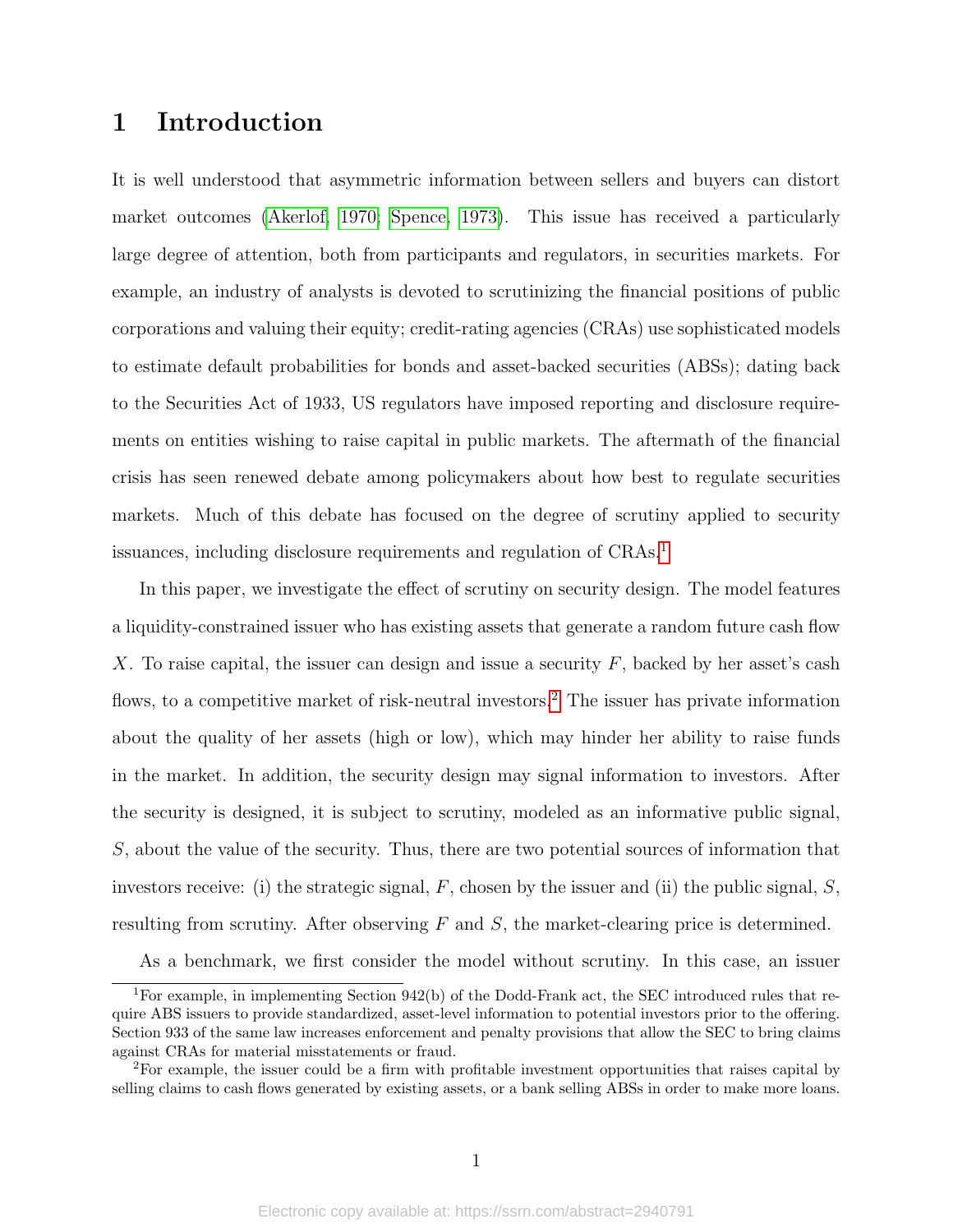with high-quality assets chooses to perfectly signal her "type" to investors by choosing to issue a debt contract,  $F = \min\{d, X\}$ , and to retain the remainder of cash flows. Hence, the issuer retains a levered equity claim. The issued debt level  $d$  is determined by the minimum amount of cash flow retention needed to separate from the low type, who sells a claim to all of her cash flows,  $F = X$ . Because asset quality is perfectly revealed by the choice of security, prices reflect all available information. This information transmission, however, is not without cost because retaining cash flows means forgoing gains from trade.

We then analyze the model with scrutiny. We show that there exists a unique equilibrium satisfying standard refinements and provide a full characterization of the equilibrium as it depends on the statistical informativeness of scrutiny, which we take as exogenous in our baseline model.

Our first result is that scrutiny induces the seller to issue a more informationally sensitive security. Intuitively, with little to no scrutiny, the most credible signal of high quality remains the seller's willingness to retain the portion of the cash flow that is most sensitive to her private information, which is accomplished by issuing debt and retaining a (levered) equity claim. However, with enough scrutiny, the opposite is true: the most credible signal of high asset quality is to issue the most informationally sensitive portion of the cash flow. Doing so creates exposure to "scrutiny risk," signaling confidence that the issuer expects scrutiny to authenticate her private information. We characterize precisely the condition at which the issuer switches from issuing a debt security to issuing a levered equity security, and refer to this condition as  $\alpha$ -*informativeness*.

Our second result is that scrutiny reduces inefficient retention. With little to no scrutiny, types fully separate through the securities they design. With enough scrutiny, however, the high-type issuer starts to rely (at least in part) on the resultant public signal for information transmission. Doing so requires some degree of pooling—if all information is revealed by choice of security, there is nothing left for scrutiny to uncover. Therefore, the high-type issuer retains a smaller portion of the residual cash flows, thereby reducing her amount of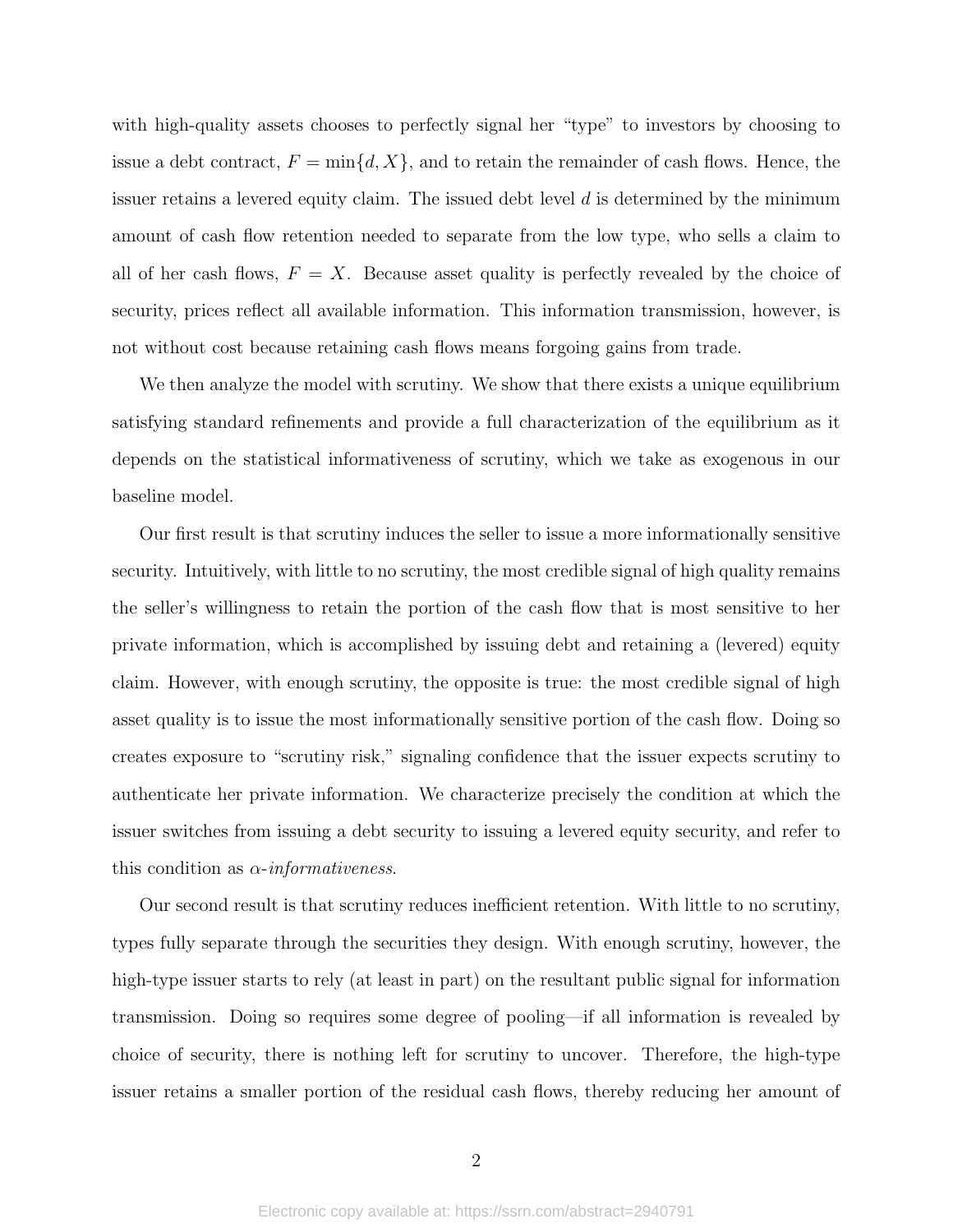inefficient retention. Because the low-type issuer also chooses this level of retention (with at least some probability) as opposed to selling the entire cash flow, her inefficient retention increases. However, the first effect dominates and overall efficiency increases. We precisely characterize the condition at which retention levels switch from separating to (at least some degree of) pooling. We refer to this condition as  $\beta$ -informativeness, and show that it is strictly weaker than  $\alpha$ -informativeness.

An implication of our findings is that introducing scrutiny decreases the total amount of information transmitted to investors and prices become less informative. With little to no scrutiny, full information is conveyed by the strategic signal, and thus prices are fully revealing. Because scrutiny induces pooling but is imperfect, prices convey strictly less information than without scrutiny. In the limit as scrutiny becomes fully revealing, so too do prices. Thus, price informativeness is non-monotone in the intensity of scrutiny.

In the empirical literature, it is well established that information asymmetries between firms and outsiders, as well as the presence of debt ratings or analysts reports, affect firms' financing and investment decisions [\(Bharath et al., 2008;](#page-31-1) [Graham and Harvey, 2001;](#page-32-0) [Kisgen,](#page-32-1) [2006;](#page-32-1) [Chang et al., 2006\)](#page-31-2). Our model is motivated by these facts, and its main predictions align with existing evidence.

First, more intense scrutiny leads the firm to issue more informationally sensitive securities. [Chang et al.](#page-31-2) [\(2006\)](#page-31-2) find that as the number of analysts that follow a firm increases, the firm is more likely to issue equity as opposed to debt. Moreover, [Chang et al.](#page-31-3) [\(2009\)](#page-31-3) find that as the quality of firms' auditors increases, companies issue more equity. [Derrien](#page-32-2) and Kecskés [\(2013\)](#page-32-2) show that an exogenous decrease in the number of analysts who follow a firm reduces the firm's external funding and subsequent investments. In addition, they find that the issuance of equity and risky debt falls by more than that of safer, short-term debt.

Second, by reducing the incentive to signal through retention, scrutiny improves firms' access to external finance. [Faulkender and Petersen](#page-32-3) [\(2005\)](#page-32-3) document that firms with a debt rating have significantly more leverage. In addition, [Sufi](#page-33-1) [\(2007\)](#page-33-1) finds that the presence of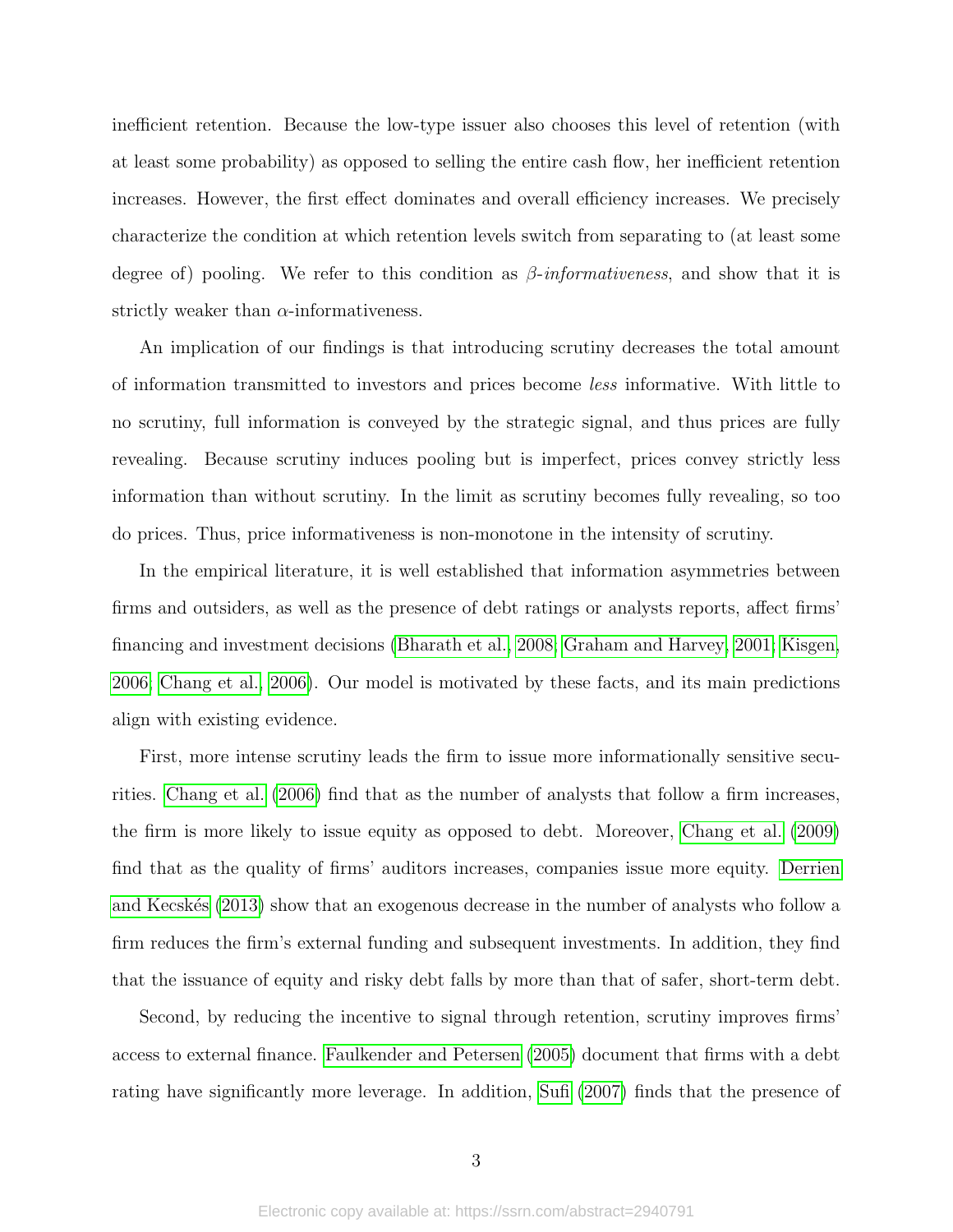third-party certification increases firm debt issuances and subsequent investments.[3](#page-4-0)

In our baseline model, the intensity of scrutiny is independent of the security issued and the information resulting from scrutiny is publicly observed. In practice, larger or riskier issuances may be subject to more scrutiny, and investors may obtain private signals in addition to public ones. In Section [6,](#page-19-0) we incorporate each of these two considerations.

First, we extend the model to allow for *security dependent* scrutiny, wherein a more informationally sensitive security is subject to more scrutiny thereby leading to more public information. We parameterize this degree of dependence by  $\rho$ . We first generalize our results from the baseline model by showing that levered equity (respectively, debt) emerges as the security designed in equilibrium when  $\rho$  is sufficiently high (low). However, relative to the baseline model, a high-type issuer has stronger incentive to issue an informationally sensitive security. Moreover, a novel feedback effect emerges: more scrutiny incentivizes more informationally sensitive securities and more informationally sensitive securities invite more scrutiny. For intermediate  $\rho$ , this feedback loop results in multiple equilibria, which can feature drastically different levels of retention, informativeness, and efficiency. We show that equilibria are Pareto ranked with both issuer types preferring the equilibria with less retention, more informationally sensitive securities, and more resultant scrutiny. Hence, there is a clear sense in which the feedback effects of security dependent scrutiny could lead the market to get "stuck" in a suboptimal outcome.

Second, we consider an extension of the model in which investors observe private signals instead of (or in addition to) the public signal. We generalize the two conditions that effect the security form and the level of retention ( $\alpha$ - and  $\beta$ -informativeness, respectively) and show that our main results extend. What is essential for our results is that a privately informed issuer is potentially exposed to fluctuations in the price of her security due to noisy information observed by investors, which naturally captures many market and informational settings. However, when signals are privately observed, a higher level of signal precision is

<span id="page-4-0"></span><sup>3</sup>To the best of our knowledge, our model's prediction that introducing scrutiny can lower price informativeness has not been empirically tested.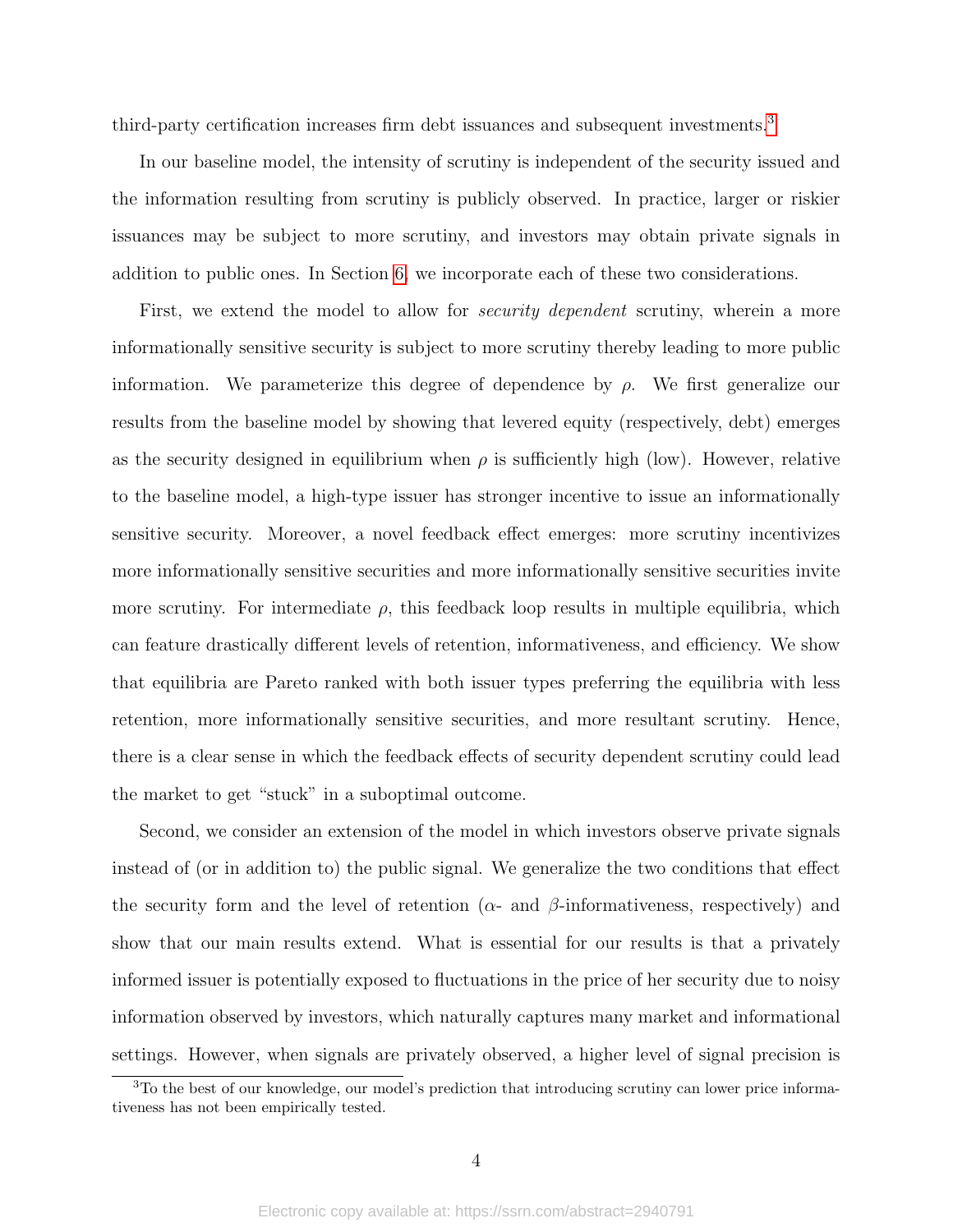needed to induce the issuer to shift from issuing debt to levered equity.

## 1.1 Related Literature

Following [Myers and Majluf](#page-33-2) [\(1984\)](#page-33-2), an extensive literature studies security design in the presence of adverse selection. There are two common modeling approaches in this literature. In the approach of [DeMarzo and Duffie](#page-32-4) [\(1999\)](#page-32-4), securities are designed before the seller observes private information (ex ante), and signaling occurs through the choice of quantity of the designed security. As a result, the form of the security designed cannot signal the seller's private information. This approach is also adopted in [DeMarzo](#page-32-5) [\(2005\)](#page-32-5) and [Biais](#page-31-4) [and Mariotti](#page-31-4) [\(2005\)](#page-31-4). In the approach of [Nachman and Noe](#page-33-3) [\(1994\)](#page-33-3), securities are designed after the seller observes private information (ex post), but the issuer needs to raise a fixed amount of funds, which leads all seller types to offer the same security.<sup>[4](#page-5-0)</sup> A similar approach is adopted in [Boot and Thakor](#page-31-5) [\(1993\)](#page-31-5), [Fulghieri and Lukin](#page-32-6) [\(2001\)](#page-32-6), [Fulghieri et al.](#page-32-7) [\(2020\)](#page-32-7). In both approaches, the equilibrium prediction is that the seller issues a debt security, as debt minimizes the security's sensitivity to the issuer's private information.

In contrast, we analyze an ex post security design problem where the quantity of funds raised is a strategic choice made by the seller. As a result, different seller types may issue different security forms in equilibrium. [DeMarzo](#page-32-5) [\(2005\)](#page-32-5) argues that debt is the equilibrium security design in an ex post setting without scrutiny, and [DeMarzo et al.](#page-32-8) [\(2015\)](#page-32-8) provides a formal proof of the aforementioned result for a setting with an arbitrary number of seller-types. [Asriyan and Vanasco](#page-31-6) [\(2020\)](#page-31-6) analyze an ex post security design problem in a nonexclusive competitive screening environment. Our contribution to this literature is to characterize how equilibrium security design changes in the face of scrutiny.

The use of informationally sensitive securities may also be desirable in order to extract information from investors or to induce them to acquire information (for example, [Boot](#page-31-5)

<span id="page-5-0"></span><sup>4</sup>[A recent exception is Malenko and Tsoy \(2020\), who show that in a setting with ambiguity aversion,](#page-31-5) [different seller types may issue different security forms \(debt vs. equity\), even when they must raise a fixed](#page-31-5) [amount from investors.](#page-31-5)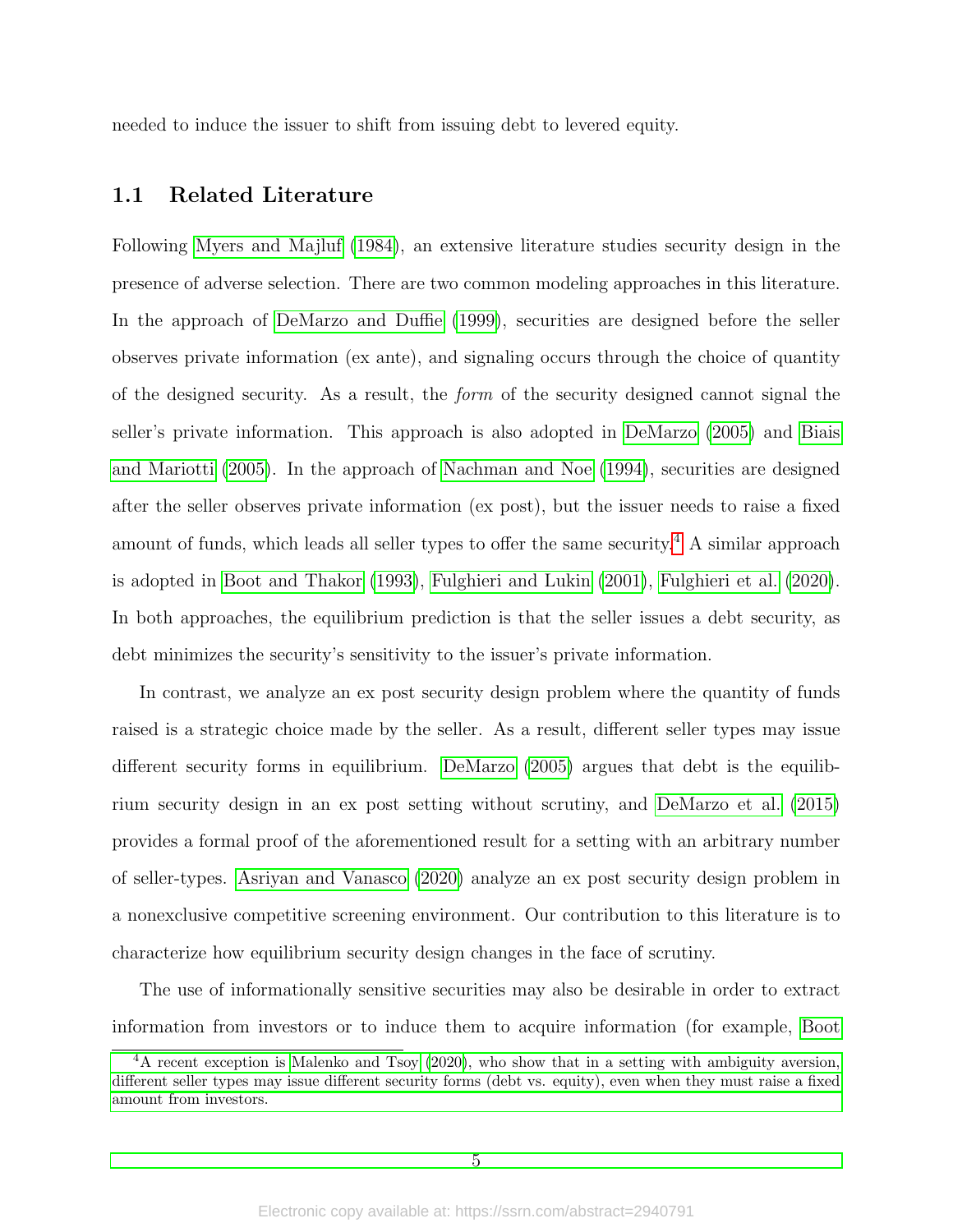[and Thakor, 1993;](#page-31-5) [Yang, 2015;](#page-33-4) [Yang and Zeng, 2015\)](#page-33-5). [Axelson](#page-31-7) [\(2007\)](#page-31-7) considers a setting where only investors have private information. He shows that the seller may choose to issue an informationally sensitive security when competition among investors is high in order to increase the correlation between the amount raised and investors' private information. [Chakraborty and Yilmaz](#page-31-8) [\(2011\)](#page-31-8) study the role of public information revealed after the security is sold in a setting where the firm must raise a fixed amount. They show that first-best allocations can be obtained if securities can be made contingent on investors' information.

Related to our findings with security dependent scrutiny (Section [6.1\)](#page-20-0), [Fulghieri and](#page-32-6) [Lukin](#page-32-6) [\(2001\)](#page-32-6) show that sellers may benefit from issuing more informationally sensitive se-curities when investors' costs of information acquisition is relatively low.<sup>[5](#page-6-0)</sup> A novel aspect of our model is the feedback effect that generates multiplicity, including the coexistence of equilibria with different security forms.<sup>[6](#page-6-1)</sup>

Feedback effects between market prices and real decisions have been explored in a variety of other contexts. Broadly speaking, these models feature a decision maker (e.g., a manager or policy maker) who uses the market price to determine whether to take a certain action that effects the value of the firm and an informed trader who accounts for her influence on the manager's decision when deciding how aggressively to trade (e.g., [Goldstein and Guembel](#page-32-10) [2008;](#page-32-10) [Edmans et al. 2015;](#page-32-11) [Boleslavsky et al. 2017\)](#page-31-9). [Bond et al.](#page-31-10) [\(2012\)](#page-31-10) provide an excellent survey of this literature.

Our model builds on the framework developed in [Daley and Green](#page-31-11) [\(2014\)](#page-31-11) who study how the presence of *grades* affects equilibrium behavior in signaling games, such as the canonical models of [Spence](#page-33-0) [\(1973\)](#page-33-0) and [Leland and Pyle](#page-32-12) [\(1977\)](#page-32-12). In their model, the signal space is one dimensional. In this paper, to study security design, the signal space is an (infinite-dimensional) set of functions from realized cash flows to security payoffs.

<span id="page-6-1"></span><span id="page-6-0"></span><sup>5</sup>[Dang et al.](#page-31-12) [\(2010\)](#page-31-12) argue that debt promotes market liquidity as it discourages information acquisition. <sup>6</sup>In a different setting, [Boot et al.](#page-31-13) [\(2006\)](#page-31-13) show that ratings can work as a coordination mechanism in

situations where multiple equilibria would otherwise arise.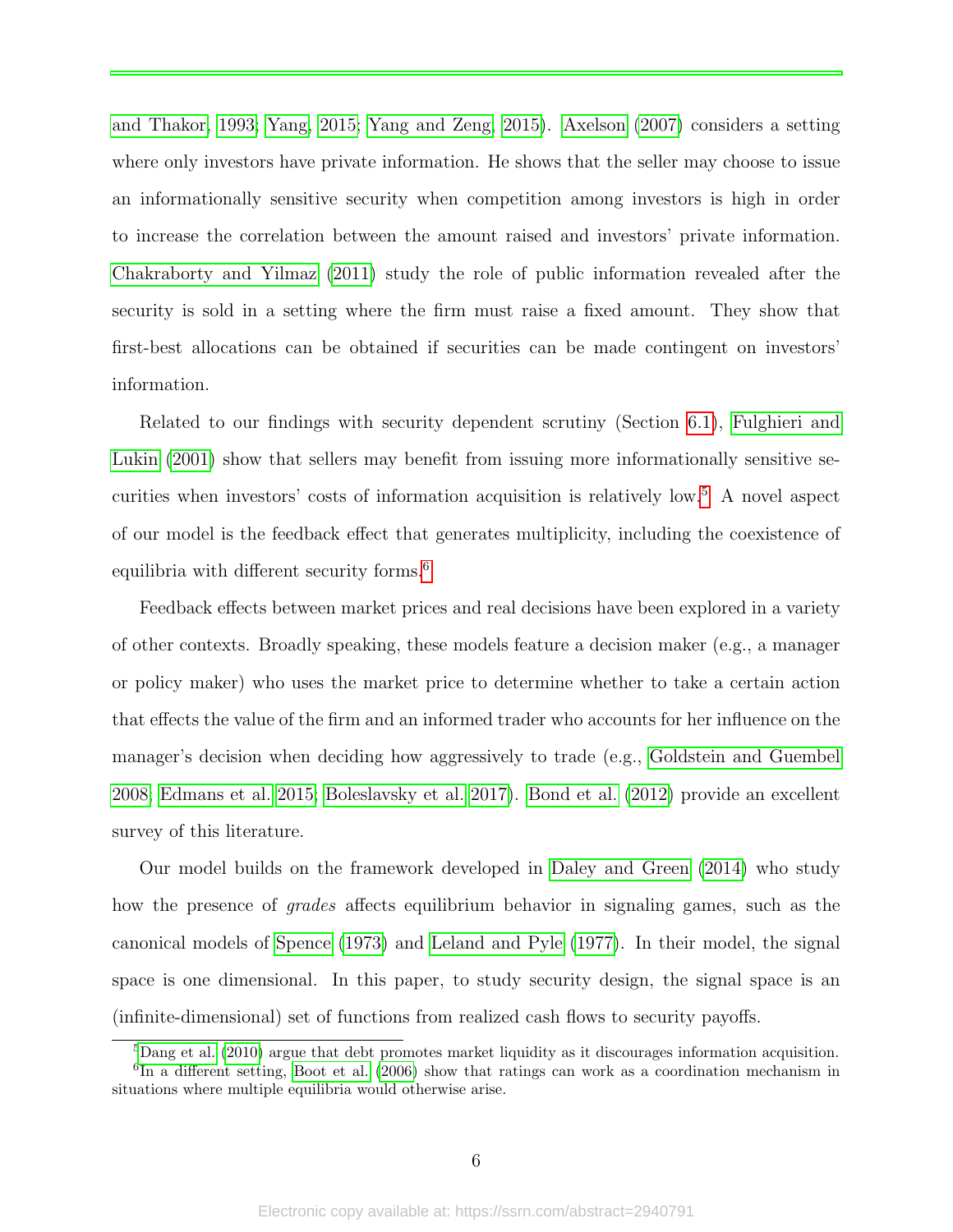# 2 Model

There are two periods. A risk-neutral agent owns an asset that generates a stochastic cash flow X in period 2. The agent has an incentive to raise funds by issuing a claim to some portion of the cash flow due to, for example, credit constraints or capital requirements. We refer to this agent as the seller or issuer and capture her incentive in reduced form by assuming that she discounts period-2 payoffs at  $\delta \in (0,1)$ , whereas, there is a competitive market of risk-neutral investors, whose common discount factor is  $1<sup>7</sup>$  $1<sup>7</sup>$  $1<sup>7</sup>$ 

At the beginning of the first period, the seller privately observes a signal  $t \in \{L, H\}$ , which we refer to as her type. We denote the distribution and density of  $X$  conditional on  $t$ by  $\Pi_t$  and  $\pi_t$ , respectively, where  $\pi_t(x) > 0$  over a common support  $x \in [0, \overline{x}]$ . The densities satisfy the monotone likelihood ratio property (MLRP):  $\frac{\pi_H(x)}{\pi_L(x)}$  is increasing in x.

After observing her type, the seller issues a *security*,  $F = \phi(X)$ , where  $\phi : [0, \overline{x}] \rightarrow$  $[0, \overline{x}]$ .<sup>[8](#page-7-1)</sup> Specifically, for any realization of the cash flow x,  $\phi(x)$  is the amount paid to the investor who purchased the security and  $x - \phi(x)$  is the amount retained by the seller. Following the literature, we restrict attention to securities in which both  $\phi(x)$  and  $x - \phi(x)$ are nondecreasing in  $x$ , which is typically justified on the grounds of moral hazard (e.g., [Nachman and Noe, 1994\)](#page-33-3). Denote the set of all such securities by  $\mathcal{F}$ . After the seller designs the security, the security is subject to scrutiny which generates a public signal correlated with  $t$ .

Investors share a common prior  $\mu_0 \equiv \Pr(t = H) \in (0, 1)$ . Based upon the security offered for sale,  $F$ , and the signal realization,  $s$ , investors update their prior to a final belief  $\mu_f(F, s) \equiv Pr(t = H|F, s)$ . Since the market is competitive, the price paid for the security is

<span id="page-7-2"></span>
$$
P(F|\mu_f) = E^{\mu_f}[F] = \mu_f E[F|H] + (1 - \mu_f)E[F|L].
$$
\n(1)

<span id="page-7-0"></span><sup>7</sup>This approach is also used in [DeMarzo and Duffie](#page-32-4) [\(1999\)](#page-32-4), [Biais and Mariotti](#page-31-4) [\(2005\)](#page-31-4), [DeMarzo](#page-32-5) [\(2005\)](#page-32-5), and Holmström and Tirole  $(2011)$ , among others.

<span id="page-7-1"></span><sup>&</sup>lt;sup>8</sup>That is,  $\phi(\cdot)$  is a function, whereas the security F is the random variable  $\phi(X)$ .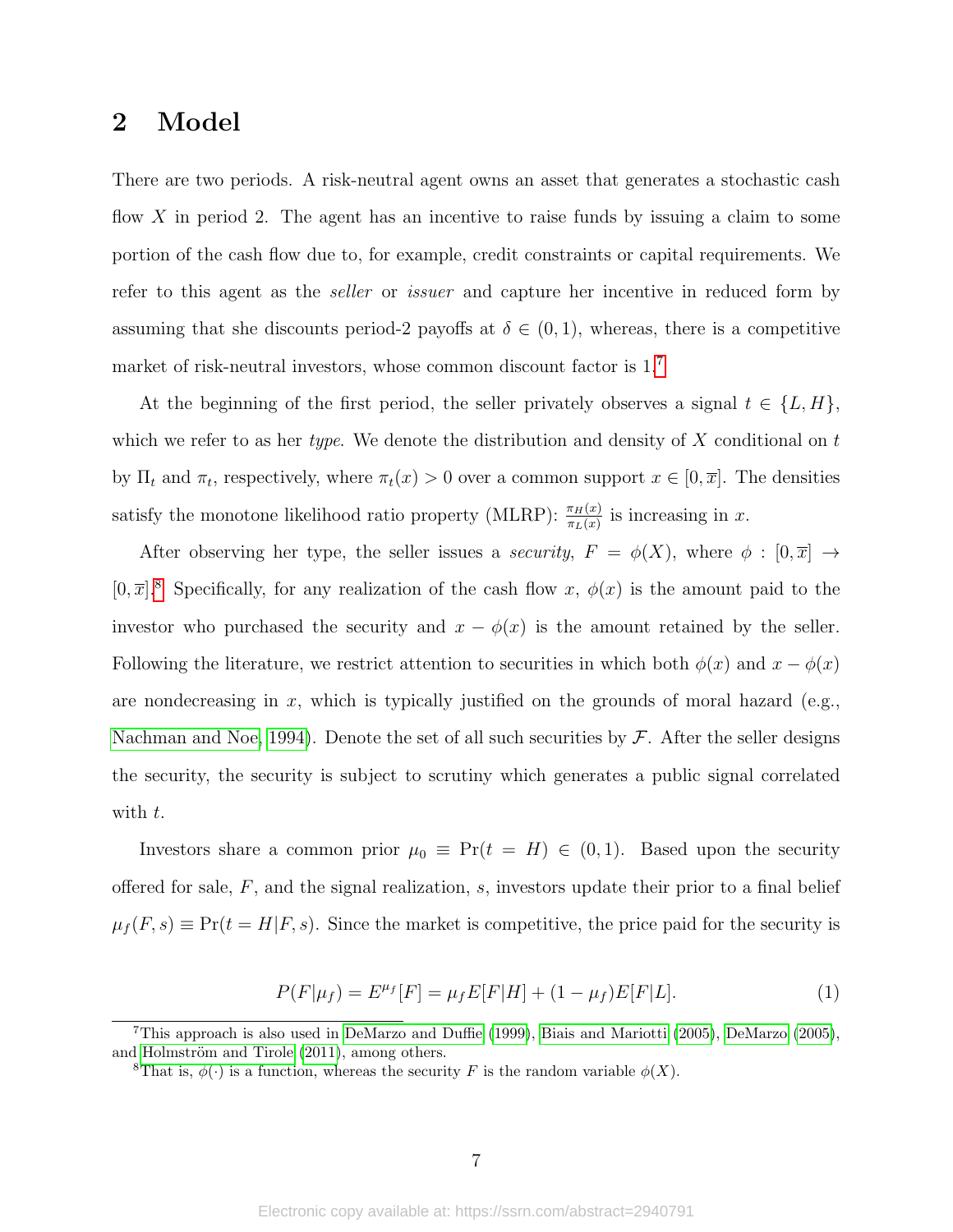The seller's realized payoff is  $U(F, P, x) \equiv P + \delta(x - \phi(x))$ . Notice that because the seller is impatient, the uniquely efficient outcome is to sell the entire cash flow (i.e.,  $F = X$ ).

#### Solution Concept

To handle the common problems posed by the freedom of off-equilibrium-path beliefs in signaling games, our solution concept is perfect Bayesian equilibrium satisfying the D1 refinement [\(Banks and Sobel, 1987;](#page-31-14) [Cho and Kreps, 1987\)](#page-31-15), hereafter simply referred to as equilibrium. Essentially, D1 requires investors to attribute the offer of an unexpected security to the type who is "more likely" to gain from the offer compared to her equilibrium payoff (a formal description of the refinement is found in the appendix.).

### Debt and Levered Equity

Before beginning the analysis, it will be useful to develop notation for two particular forms of securities.

**Definition 1.** A **debt** security,  $F_d^D$ , is characterized by its **face value**,  $d \in [0,\overline{x}]$ , as  $F_d^D = \min\{d, X\}$ . Let  $\mathcal{F}^D \equiv (F_d^D)_{d \in [0, \overline{x}]}$  be the set of all debt securities.

If the seller issues a debt security with face value  $d$ , she retains a *levered equity* claim:  $X - F_d^D = \max\{0, X - d\}.$  Conversely, if the seller issues a levered equity security, she retains a debt claim.

**Definition 2.** A levered equity security,  $F_a^A$ , is characterized by the strike cash flow,  $a \in [0,\overline{x}]$ , as  $F_a^A = \max\{0, X - a\}$ . Let  $\mathcal{F}^A \equiv (F_a^A)_{a \in [0,\overline{x}]}$  be the set of all levered equity securities.

Of course,  $F_{\overline{x}}^D = F_0^A = X$ . That is, selling the entire cash flow is a special case of both forms of securities.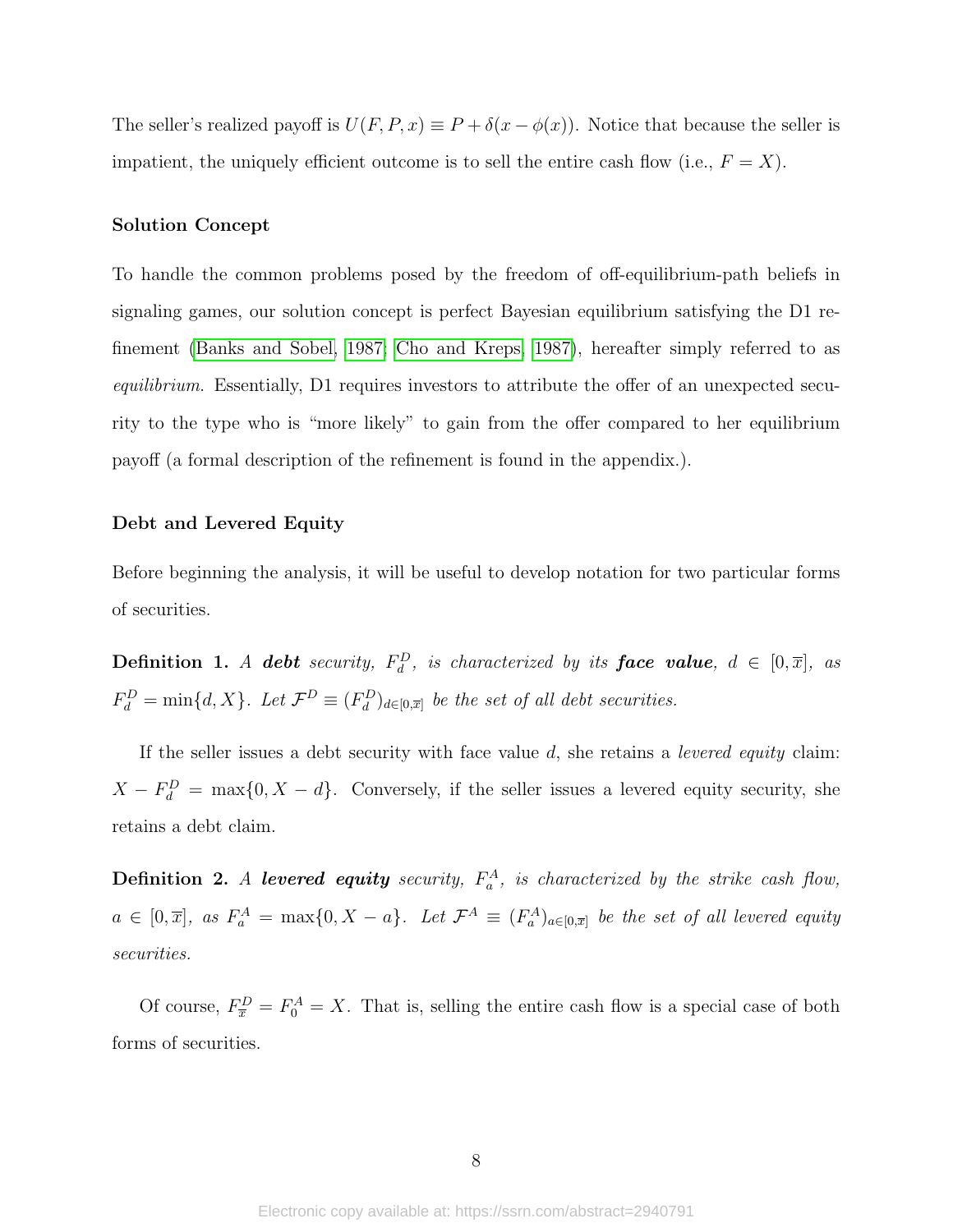# 3 The No-Scrutiny Benchmark

As a benchmark, consider the model without scrutiny, which is a signaling model in which investors only update their beliefs based on the strategic signal chosen by the issuer. In this case, we obtain the following result.

<span id="page-9-1"></span>**Proposition 1.** Without scrutiny, there is a unique equilibrium and it is fully separating. In it, the low type issues a claim to her entire cash flow and the high type issues a debt security with a face value  $d^{LC}$  given by

<span id="page-9-0"></span>
$$
E[X|L] = E[\min\{d^{LC}, X\}|H] + \delta E[X - \min\{d^{LC}, X\}|L].
$$
\n(2)

The first part of the result is that, of all the securities available in  $\mathcal{F}$ , the high type will issue a debt security. Intuitively, since high cash flow realizations are more indicative of  $t = H$ , the high type is more willing than the low type to retain the claim that only pays off in such realizations. Hence, issuing debt is the "least costly" way to separate from the low type. A similar result is discussed in [DeMarzo](#page-32-5) [\(2005\)](#page-32-5). We offer a new and relatively simple proof of this result, which is a special case of Theorem [1\(](#page-12-0)a) (see Section [5\)](#page-11-0).

Given that the high type will issue a debt security, the choice of the seller becomes onedimensional—select  $d \in [0, \overline{x}]$ —and the model is similar to signaling environments that have been studied in the existing literature. Because retention is costly, the high type retains as little as possible—by setting  $d^{LC}$  as high as possible—subject to the low type weakly preferring her full-information payoff to imitating the high type's issuance, as stated in [\(2\)](#page-9-0). Because the equilibrium is separating, the seller's information is revealed to investors and security prices accurately reflect all information.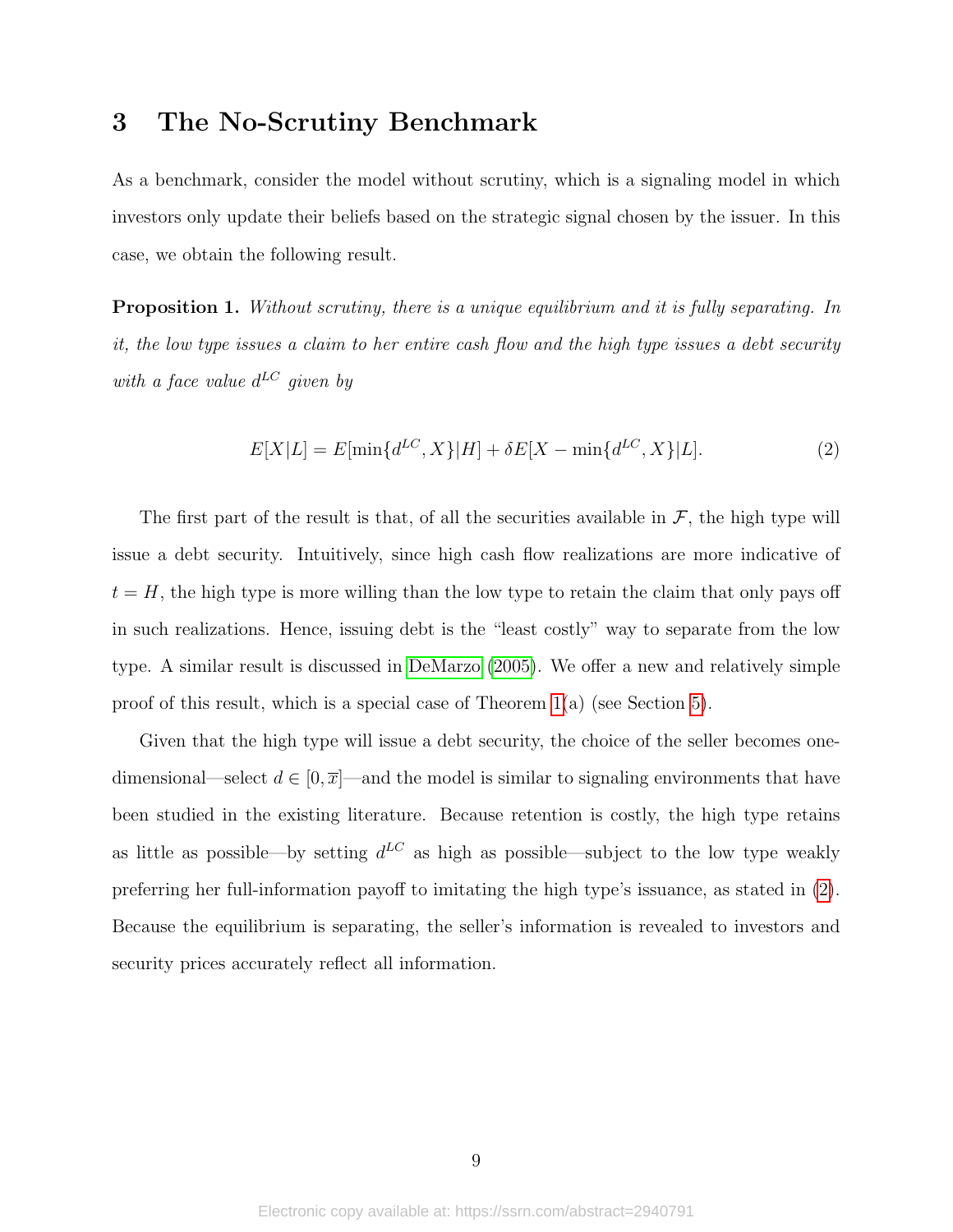# <span id="page-10-2"></span>4 Scrutiny

We model scrutiny as a process that generates a public signal, S, which is a random variable with type-dependent density function  $q_t$  on  $\mathbb{R}^9$  $\mathbb{R}^9$ . The information content of a realized signal, s, is captured by  $\beta(s) \equiv \frac{q_L(s)}{q_L(s)}$  $\frac{q_L(s)}{q_H(s)}$ <sup>[10](#page-10-1)</sup> Without loss, order the signals such that  $\beta$  is weakly decreasing. For convenience, we assume that  $q_H, q_L$  are continuous almost everywhere, the informativeness of the signal is bounded (i.e.,  $\beta(\cdot) \in (0,\infty)$ ), and, unless otherwise stated, signals contain non-trivial information (i.e.,  $\beta(s) \neq 1$  on a set of positive measure).

While  $\beta(s)$  measures the informativeness of a particular signal realization, s, the informativeness of scrutiny, which depends on  $\{q_L, q_H\}$ , will be the critical determinant of the model's predictions. [Blackwell](#page-31-16) [\(1951\)](#page-31-16) and [Lehmann](#page-32-14) [\(1988\)](#page-32-14) provide the two predominant notions for what it means for one set of signal distributions to be unambiguously more informative than another, which each endow a partial ordering. We will show that there are two critical measures of informativeness for our analysis, each of which is based on the differing expectations of the issuer types. Both measures are strictly weaker than the notions of Blackwell and Lehmann, and each endows a complete ordering over sets of signal distributions.

Consider the market belief that  $t = H$  after observing the chosen security, F, but prior to any scrutiny. We refer to this belief as the interim belief. An arbitrary interim belief is denoted  $\mu$ , and  $\mu(F)$  indicates the interim belief conditional on the seller's chosen security F. For an interim belief  $\mu$ , the final market belief given  $S = s$  is determined by Bayes rule:

$$
\mu_f(\mu, s) = \frac{\mu q_H(s)}{\mu q_H(s) + (1 - \mu) q_L(s)} = \frac{\mu}{\mu + (1 - \mu)\beta(s)}.
$$
\n(3)

<span id="page-10-0"></span><sup>&</sup>lt;sup>9</sup>To accommodate situations with a finite support  $\{s_1, s_2, \ldots\}$ , with probabilities  $p_t(s_n)$ , let  $q_t(s) = p_t(s_n)$ for  $s \in [n, n+1)$  and  $q_t(s) = 0$  for all other s.

<span id="page-10-1"></span><sup>&</sup>lt;sup>10</sup>If  $q_H(s) = q_L(s) = 0$ , we adopt the convention that  $\beta(s) = 1$ .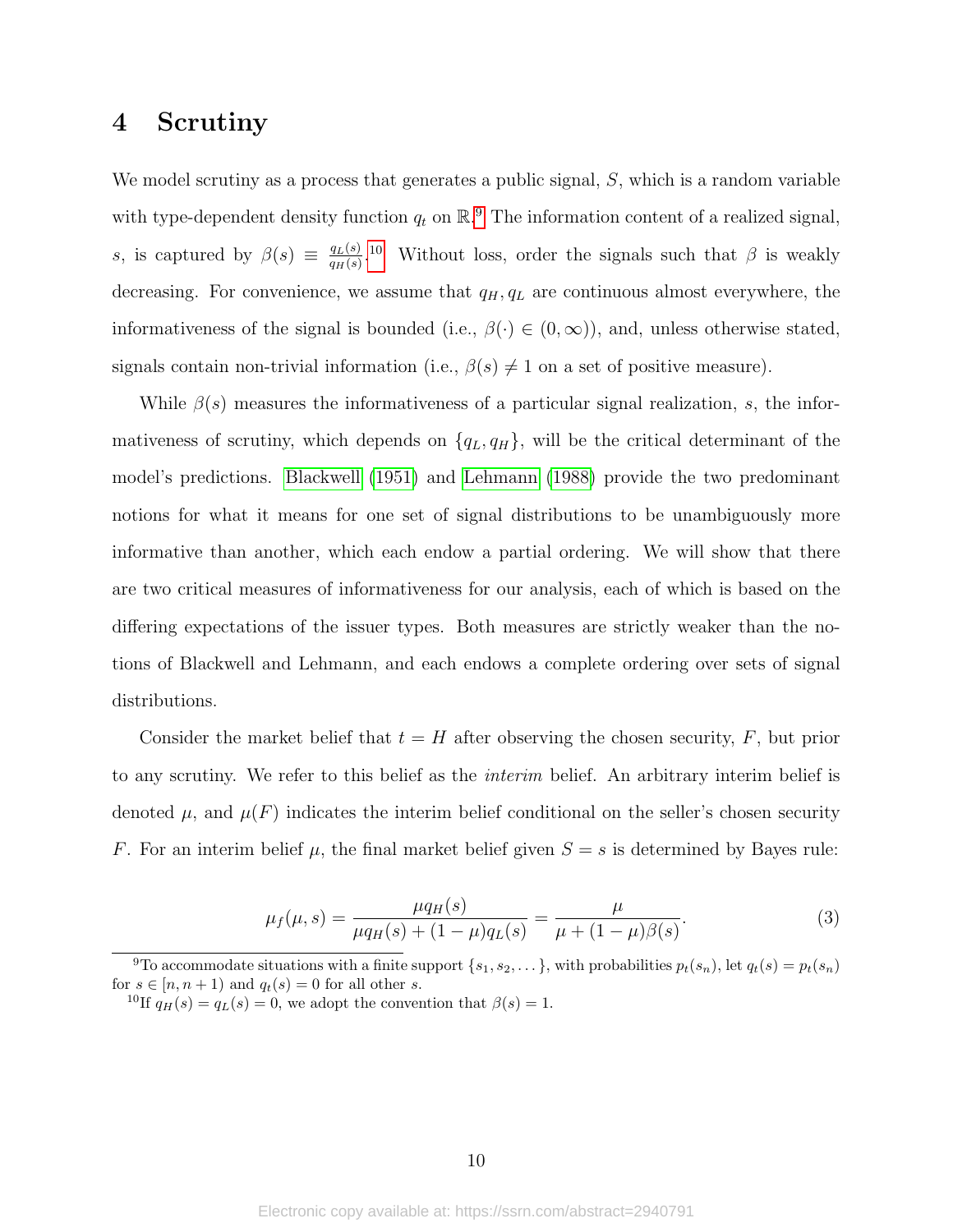Let  $\alpha_t(\mu)$  denote the expected posterior belief from the type t's perspective:

<span id="page-11-2"></span>
$$
\alpha_t(\mu) \equiv E_S[\mu_f(\mu, S)|t]. \tag{4}
$$

Immediately,  $\alpha_H(\mu) \geq \alpha_L(\mu)$  with the inequality being strict if and only if  $\mu \notin \{0, 1\}$ . Also, the difference between them, denoted by  $\alpha(\mu) \equiv \alpha_H(\mu) - \alpha_L(\mu)$ , is continuous and single-peaked as illustrated in Figure [1\(](#page-12-1)b).

In determining the form of the security designed in equilibrium under scrutiny, the relevant measure of informativeness is the maximum difference in the expected final market belief between the seller types:  $\hat{\alpha} \equiv \max_{\mu \in [0,1]} \alpha(\mu)$ . The key determinant will then be how this measure of scrutiny compares to the gains from trade.

# <span id="page-11-1"></span>Definition 3. Scruting is  $\alpha$ -informative if  $\hat{\alpha} > \delta$ .

Notice that Definition [3](#page-11-1) is independent of the cash flow distributions. To ease exposition, we assume that  $\hat{\alpha} \neq \delta$  unless otherwise stated. The following parametric example will be used in figures to illustrate key results.

<span id="page-11-3"></span>**Example 1.** The cash flow, X, is distributed according to the power distribution,  $\Pi_t = x^{c_t}$  on [0, 1], with  $c_L < c_H$ . The public signal is normally distributed with type-dependent mean  $m_t$ and precision  $\tau$  (larger  $\tau$  corresponds to more intense scrutiny). Without loss of generality, we normalize  $m_L = 0$  and  $m_H = 1$ .

# <span id="page-11-0"></span>5 The Equilibrium with Scrutiny

## 5.1 Security Form

We begin with the main result.

**Theorem 1** (Effect of Scrutiny on Security Design). In the unique equilibrium,

11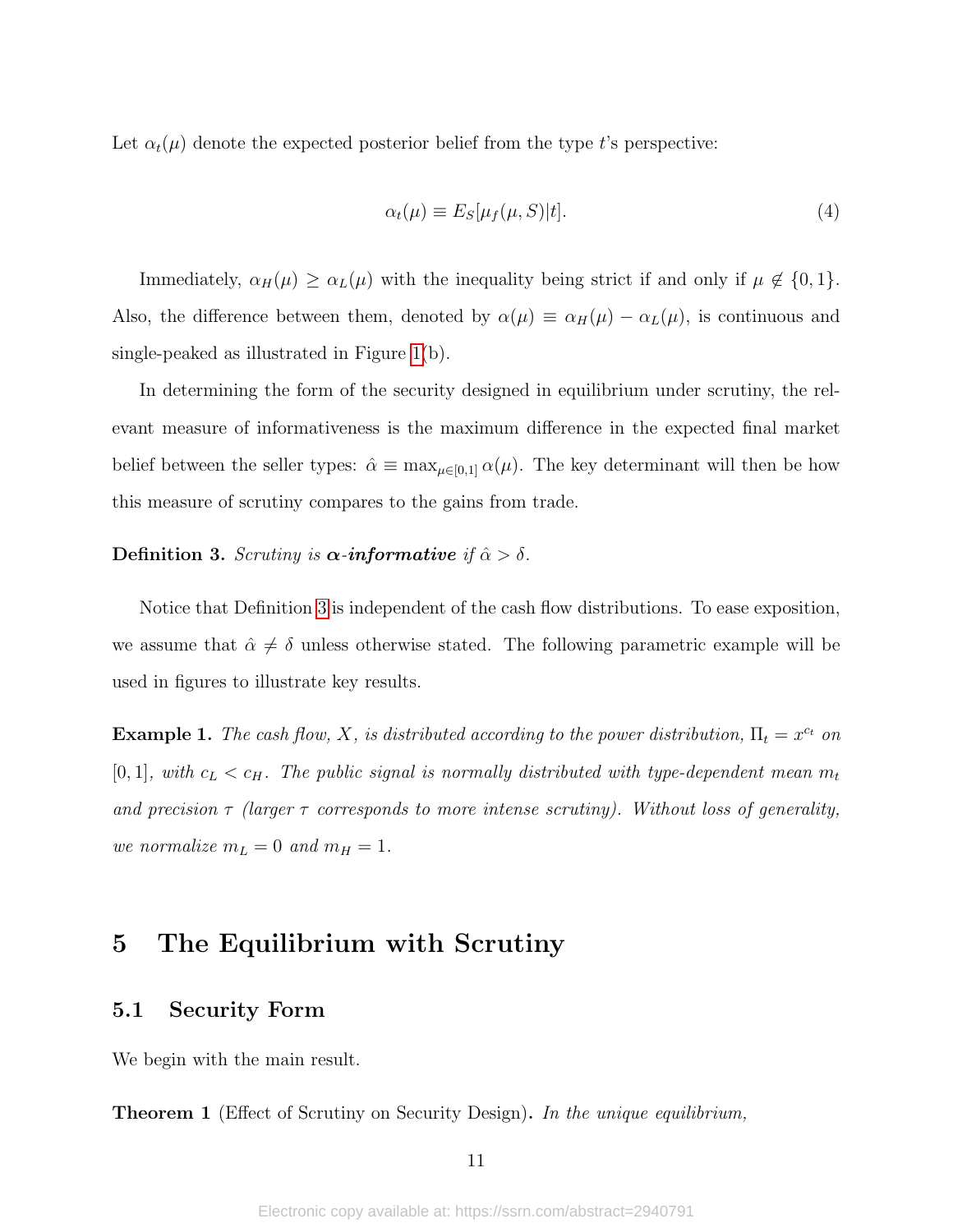<span id="page-12-1"></span>

FIGURE 1: Panel (a) illustrates  $\alpha_L$  and  $\alpha_H$  as a function of the interim belief for precision levels of  $\tau = 2$  (dashed) and  $\tau = 3$  (solid). The dotted black line is the 45-degree line, which also corresponds to  $\alpha_t$  in the model without scrutiny. Panel (b) depicts  $\alpha$  as a function of the interim belief for the same two levels of precision. Scrutiny is (is not)  $\alpha$ -informative when  $\tau = 3$  (when  $\tau = 2$ ). Parameters used:  $c_L = 1, c_H = \frac{3}{2}$  $\frac{3}{2}, \delta = \frac{3}{4}$  $\frac{3}{4}$ .

- <span id="page-12-0"></span>(a) If scrutiny is  $\alpha$ -informative, then both types issue levered-equity securities.
- (b) If scrutiny is <u>not</u>  $\alpha$ -informative, then both types issue debt securities.

To arrive at this result, first recall that the final update from the interim to final belief is a straightforward application of Bayes rule. We can therefore use [\(1\)](#page-7-2) and [\(4\)](#page-11-2) to write the seller's expected payoff given any security F and interim belief  $\mu$  as

$$
u_t(F, \mu) = E[P(F)|t, \mu] + \delta(E[X - F|t])
$$
  
=  $\alpha_t(\mu)E[F|H] + (1 - \alpha_t(\mu))E[F|L] + \delta(E[X - F|t]).$  (5)

A key part of proving Theorem [1](#page-12-0) is characterizing the solution to the following maximization problem.

<span id="page-12-3"></span>
$$
\max_{F,\mu} u_H(F,\mu)
$$
  
s.t.  $u_L(F,\mu) = k$ .  

$$
M(k)
$$

The following lemma explains why the solution to  $M(k)$  is important.

<span id="page-12-2"></span>12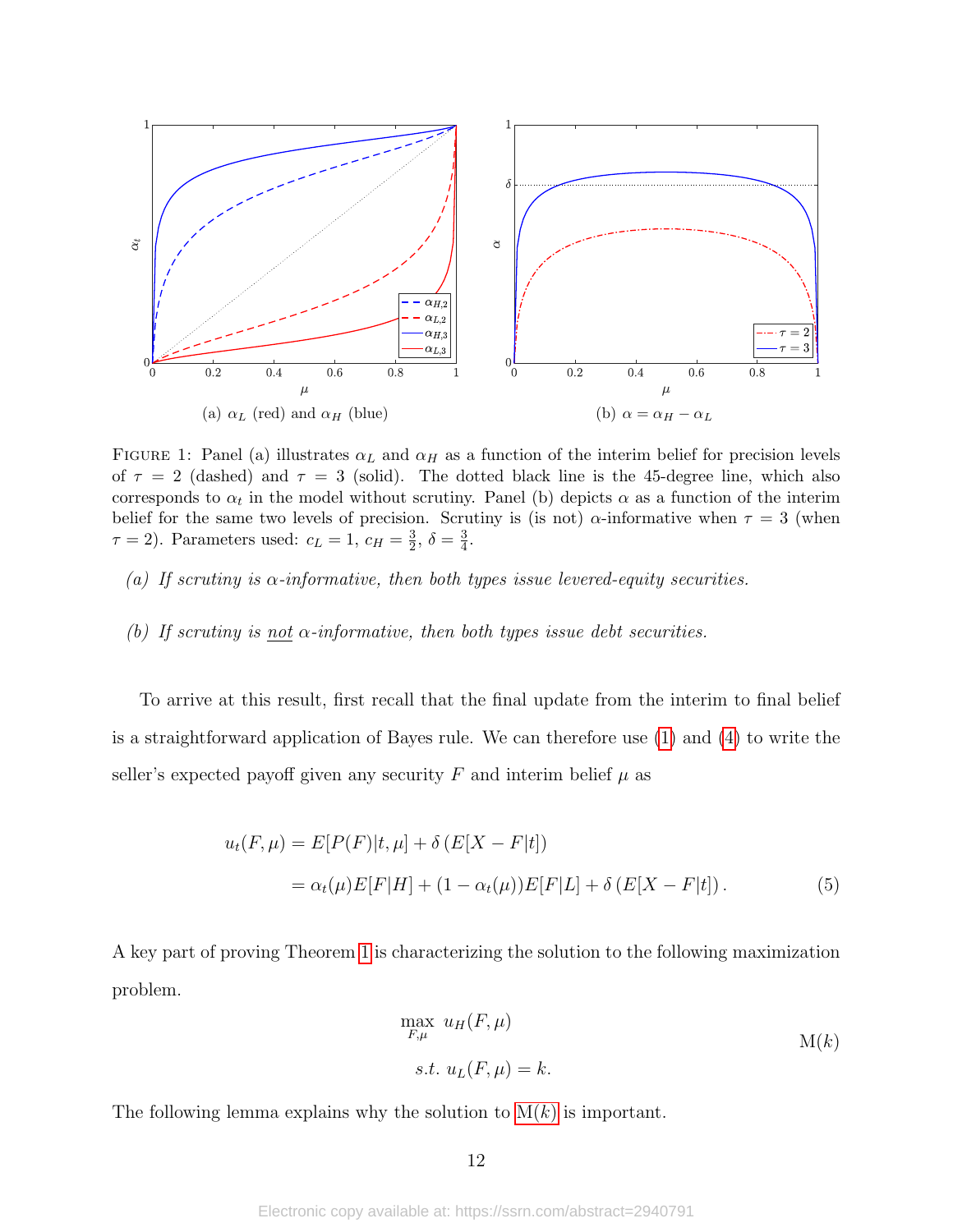<span id="page-13-1"></span>**Lemma 1.** In any equilibrium, if the low type's payoff is  $u_L = k$ , then the high type issues a security  $F^*(k)$ , which results in an interim belief  $\mu(F^*(k))$ , such that the pair  $\{F^*(k), \mu(F^*(k))\}$  solves  $M(k)$  $M(k)$ .

Intuitively, if the high type does not select a security that solves  $M(k)$ , then by D1, the off-path issuance of a security that does solve  $M(k)$  will be attributed to the high type since she stands to gain more than does the low type from this deviation. This attribution makes the deviation profitable, breaking the equilibrium.

In [M\(](#page-12-2)k),  $u_L(F, \mu) = k$  by the constraint. Hence, we can subtract  $u_L(F, \mu)$  from the objective in  $M(k)$  without changing the set of solutions. Next, from [\(5\)](#page-12-3), we have that

$$
u_H(F,\mu) - u_L(F,\mu) = (\alpha(\mu) - \delta) \left( E[F|H] - E[F|L] \right) + \delta \left( E[X|H] - E[X|L] \right).
$$

Finally,  $\delta(E[X|H] - E[X|L])$  is a constant unaffected by F and  $\mu$ . So, the solutions to  $M(k)$ are identical to the solutions to the following:

<span id="page-13-0"></span>
$$
\max_{F,\mu} (\alpha(\mu) - \delta) \underbrace{(E[F|H] - E[F|L)}_{\equiv \Delta_F} \qquad \qquad \mathcal{M}^{\Delta}(k)
$$
\n
$$
s.t. \ u_L(F, \mu) = k.
$$

The objective in  $M^{\Delta}(k)$  provides insight into the factors that determine what form of security will be issued in equilibrium. The second term in its product,  $\Delta_F \equiv E[F|H] - E[F|L]$ , is the relevant measure of the informational sensitivity of the security F. Holding investors' interim belief fixed, the greater is  $\Delta_F$ , the more influence scrutiny will have on the price of the security. Of course,  $\Delta_F \ge 0$  for all  $F \in \mathcal{F}$ , with the inequality strict for all  $F \ne 0$ .

Given Lemma [1,](#page-13-1) the equivalence between the solutions to  $M(k)$  and  $M^{\Delta}(k)$  therefore sheds light on the importance of  $\alpha$ -informativeness. If scrutiny is not  $\alpha$ -informative, the objective in  $M^{\Delta}(k)$  is always negative, and the high type seeks to minimize informational sensitivity subject to the constraint. This is accomplished by issuing a debt security: for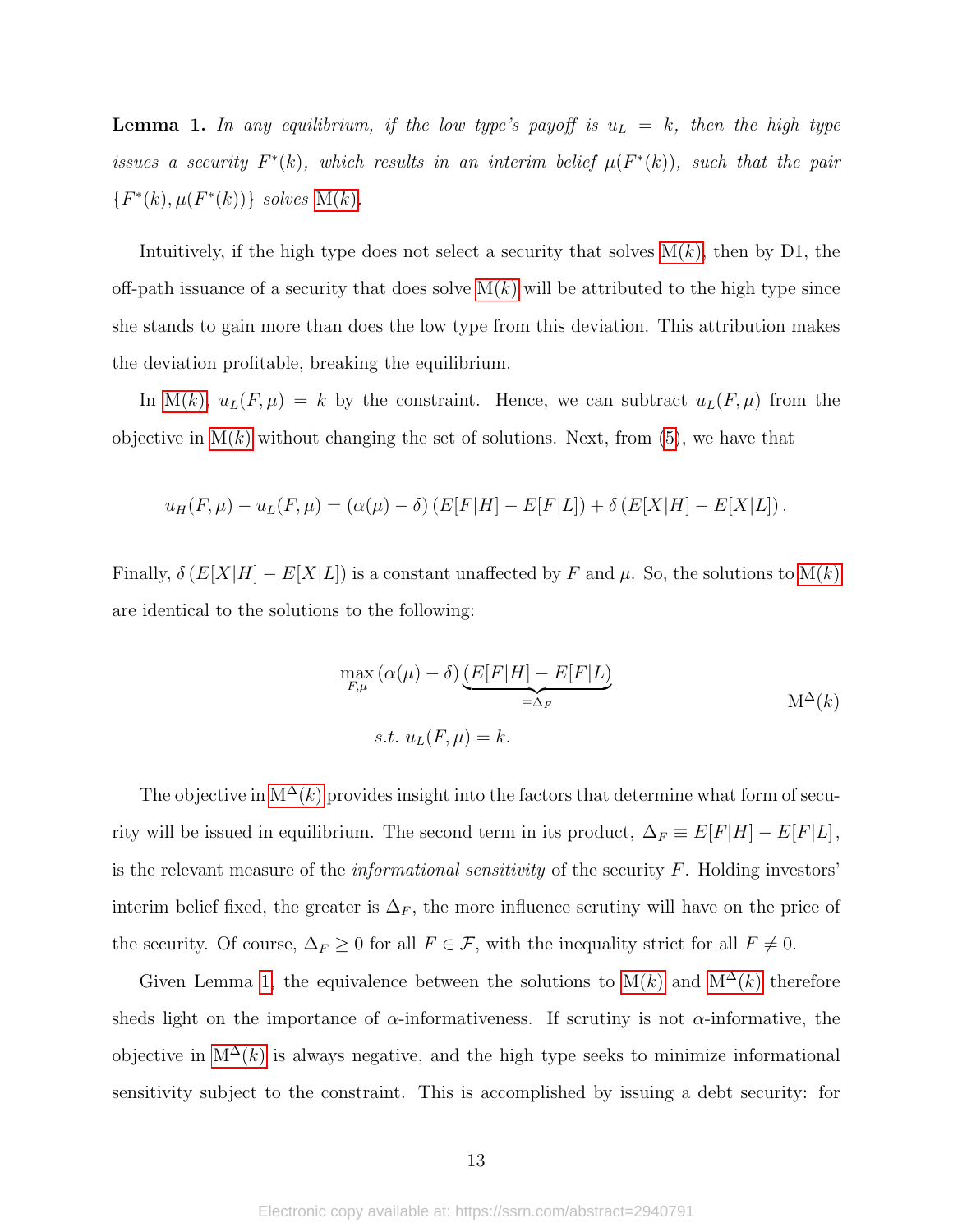any k, there exists a  $d_k$  such that  $F_{d_k}^D$  is the unique security in  $\mathcal F$  that minimizes  $\Delta_F$  subject to the constraint.

On the other hand, if scrutiny is  $\alpha$ -informative, then the objective can be made positive and the high type wants to instead choose a security that maximizes  $\Delta_F$ , provided that doing so leads to a belief  $\mu(F)$  such that  $\alpha(\mu(F)) > \delta$ .<sup>[11](#page-14-0)</sup> Intuitively, if scrutiny is sufficiently intense, the way for the high type to maximize her payoff is by designing a security whose value is most sensitive to type. By doing so, she creates more exposure to the outcome of scrutiny and demonstrates confidence that the outcome will be favorable.

<span id="page-14-2"></span>**Lemma 2.** For all  $k \in [\underline{u}, \overline{u}] \equiv [E[X|L], E[X|H])$ , the solution to  $M(k)$  $M(k)$  is unique. If scrutiny is  $\alpha$ -informative, then  $F^*(k)$  is a levered equity security. Otherwise,  $F^*(k)$  is a debt security.

### 5.2 Retention and Equilibrium Characterization

The space of feasible securities that could be issued,  $F$ , is infinite dimensional. Theorem [1](#page-12-0) reduces the dimensionality of the relevant space: either the face value of debt (if scrutiny is not  $\alpha$ -informative) or the strike cash flow of a levered equity claim (if scrutiny is  $\alpha$ informative).

Once the signaling space has been reduced to a single dimension, we can apply the framework developed in [Daley and Green](#page-31-11) [\(2014\)](#page-31-11) to fully characterize the equilibrium. They show that the measure of informativeness that determines whether the equilibrium will be separating or involve pooling depends on the expected likelihood ratios of the seller types and payoff parameters. Given the utility function of the seller in our model, the relevant condition is as follows.

<span id="page-14-1"></span>**Definition 4.** *Scruting is* 
$$
\beta
$$
**-informative** *if*  $\frac{E[\beta(S)|L]}{E[\beta(S)|H]} - 1 > (\frac{\delta}{1-\delta}) \left( \frac{\Pi_L(d^{LC}) - \Pi_H(d^{LC})}{1 - \Pi_H(d^{LC})} \right)$ .

<span id="page-14-0"></span>The following lemma establishes a relation between our two measures of informativeness.

<sup>&</sup>lt;sup>11</sup>For sufficiently high priors, it will not be feasible to achieve  $\alpha(\mu(F)) > \delta$ . In this case, both types sell their entire cash flows (see Proposition [3\)](#page-19-1).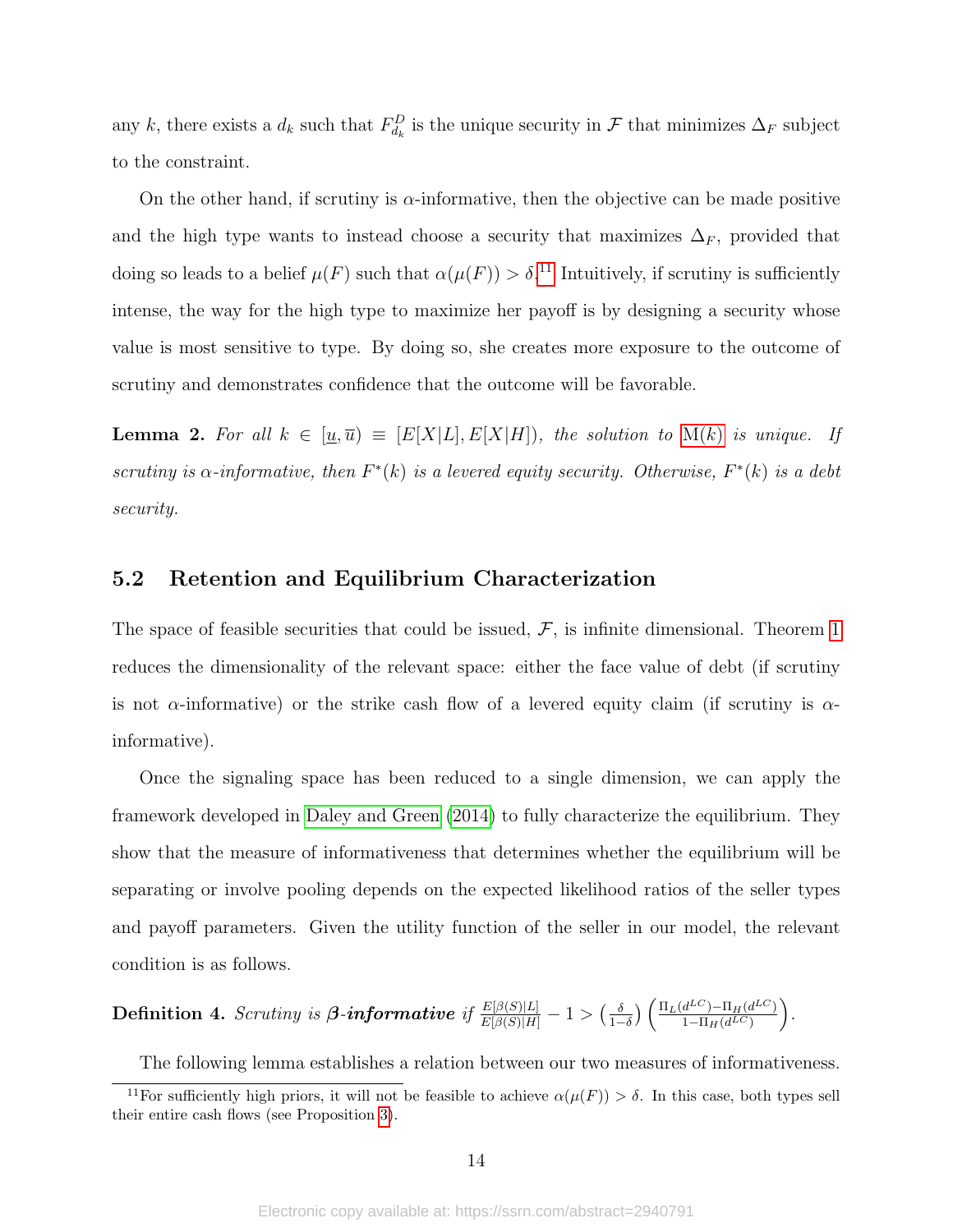<span id="page-15-0"></span>**Lemma 3.** If scruting is  $\alpha$ -informative then it is  $\beta$ -informative. The converse is not true. The following proposition describes equilibrium retention.

Proposition 2 (Effect on Retention).

- (a) If scrutiny is  $\beta$ -informative, in the unique equilibrium the high type retains less than is required for separation. Hence, there is at least some degree of pooling on the security issued.
- <span id="page-15-1"></span>(b) If scrutiny is not  $\beta$ -informative, then the unique equilibrium is least-cost separating as in Proposition [1.](#page-9-1)

Recall that in the no-scrutiny benchmark, the seller issues debt because it is the most informationally insensitive form of security. In addition, equilibrium play fully reveals the seller's type to the market since the high type (inefficiently) retains enough to accomplish separation. Our results demonstrate that both of these features are upended under sufficient scrutiny, with the retention effect kicking in at a strictly lower level of signal precision than the security-form effect as shown in Lemma [3](#page-15-0) and illustrated in Figure [2\(](#page-16-0)a). Figure 2(b) illustrates the sets of cash flows that are retained and issued as a function of the signal precision. Notice that retention starts to decrease at  $\tau_{\beta}$ , whereas the security form issued switches from debt to levered equity at  $\tau_{\alpha}$ .

To understand the argument behind Proposition [2,](#page-15-1) consider first the case where scrutiny is not  $\alpha$ -informative, meaning the solution to  $M^{\Delta}(k)$  involves issuing debt. Hence, we can restate the problem as

$$
\max_{d,\mu} \left( \alpha(\mu) - \delta \right) \left( E[\min\{d, X\} | H] - E[\min\{d, X\} | L] \right)
$$
  
s.t.  $u_L(F_d^D, \mu) = k$ .

Since the signaling space has been reduced to a single dimension (Theorem [1\)](#page-12-0), the solution can be illustrated graphically. Let us examine how the solution to  $M(u)$  depends on the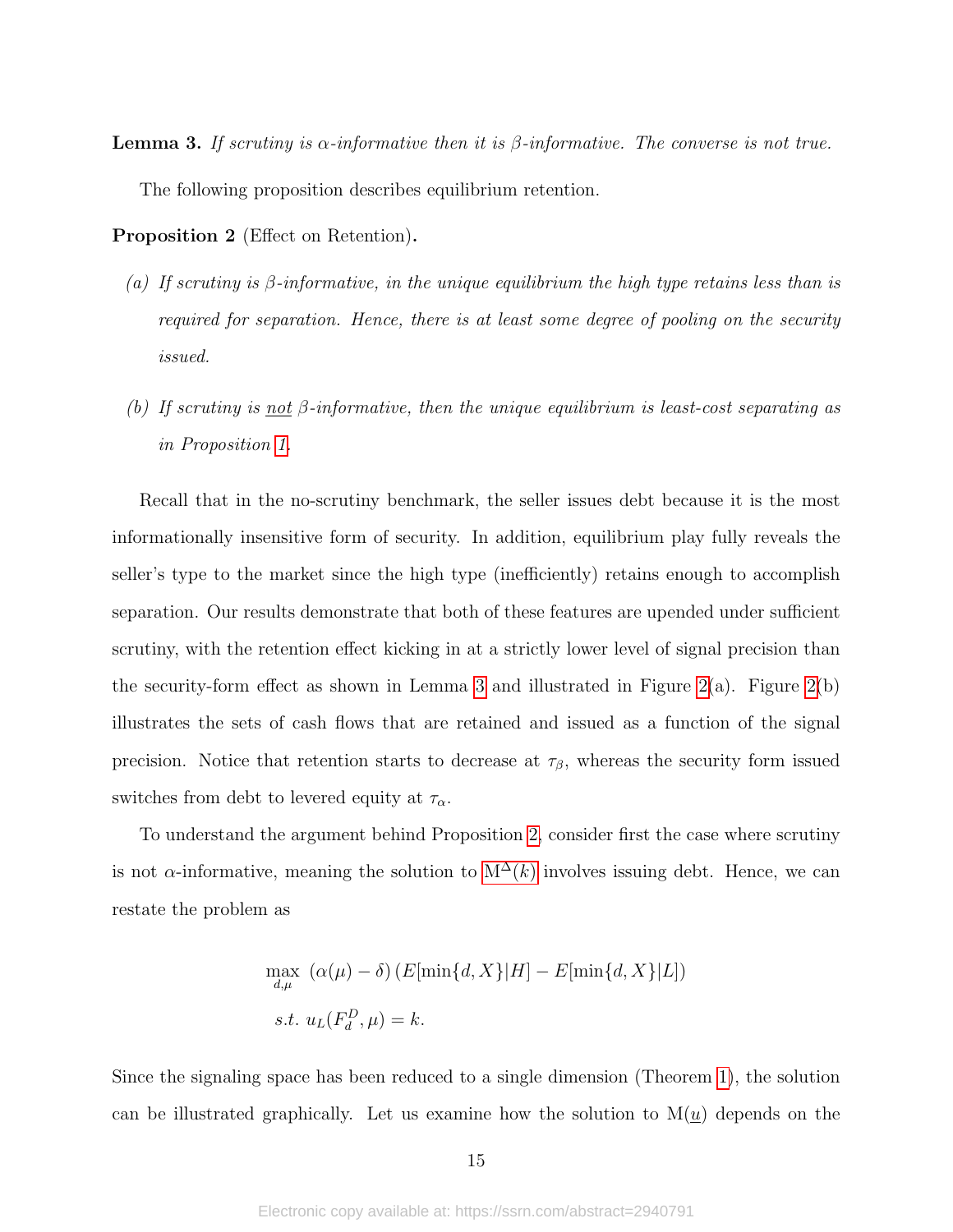<span id="page-16-0"></span>

Figure 2: Panel (a) illustrates when the two critical conditions for security form and retention hold as a function of the signal precision. The  $\alpha$  measure is  $\hat{\alpha} - \delta$ . The  $\beta$  measure is the log of the ratio of the LHS to RHS of the condition in Definition [4.](#page-14-1)<sup>[12](#page-16-1)</sup> Therefore, scrutiny is  $\alpha$ -informative  $(\beta\text{-informative})$  when the solid (dashed) curve is above zero. Panel (b) illustrates the portion of the cash flows that are issued (light gray) and retained (dark gray) by the high type as a function of the signal precision. Parameters used:  $c_L = 1, c_H = \frac{3}{2}$  $\frac{3}{2}, \delta = \frac{3}{4}$  $\frac{3}{4}$ .

intensity of scrutiny. Starting with the no-scrutiny case, Figure [3\(](#page-17-0)a) shows the low type's indifference curve for  $u_L = \underline{u}$  (in red). Therefore, the depicted  $(d_0, \mu_0)$  satisfies the constraint, but it does not solve  $M(u)$  since shifting to points with higher  $\mu$ -values on the low type's indifference curve strictly increases  $u_H$ . In fact, without scrutiny, the indifference curves for the two types satisfy the single-crossing property, meaning the unique solution to  $M(u)$  is the boundary solution:  $(d, \mu) = (d^{LC}, 1)$ . This is the property underlying Proposition [1:](#page-9-1) without scrutiny,  $u_L = \underline{u}$ , and the high type separates by choosing  $F_{dL}^D$  which leads to the separating interim belief  $\mu(F_{d^{LC}}^D) = 1$ .

Recall from Figure [1](#page-12-1) that  $\alpha_H$  increases and  $\alpha_L$  decreases with the introduction of scrutiny. That is, scrutiny increases (decreases) the expected posterior of the high (low) type. From [\(5\)](#page-12-3), the type-t issuer's expected payoff is increasing  $\alpha_t(\mu)$ . Hence, for any  $(d, \mu)$ , introducing scrutiny decreases  $u<sub>L</sub>$  and increases  $u<sub>H</sub>$ . This is depicted in Figure [3\(](#page-17-0)b). The low type's

<span id="page-16-1"></span><sup>12</sup>That is, the β measure is equal to  $\ln \left[ \left( \frac{E[\beta(S)|L]}{E[\beta(S)|H]} - 1 \right) / \left( \frac{\delta}{1-\delta} \frac{\Pi_L(d^{LC}) - \Pi_H(d^{LC})}{1-\Pi_H(d^{LC})} \right) \right]$  $\left. \frac{d^{LC}) - \Pi_H(d^{LC})}{1 - \Pi_H(d^{LC})} \right) \right].$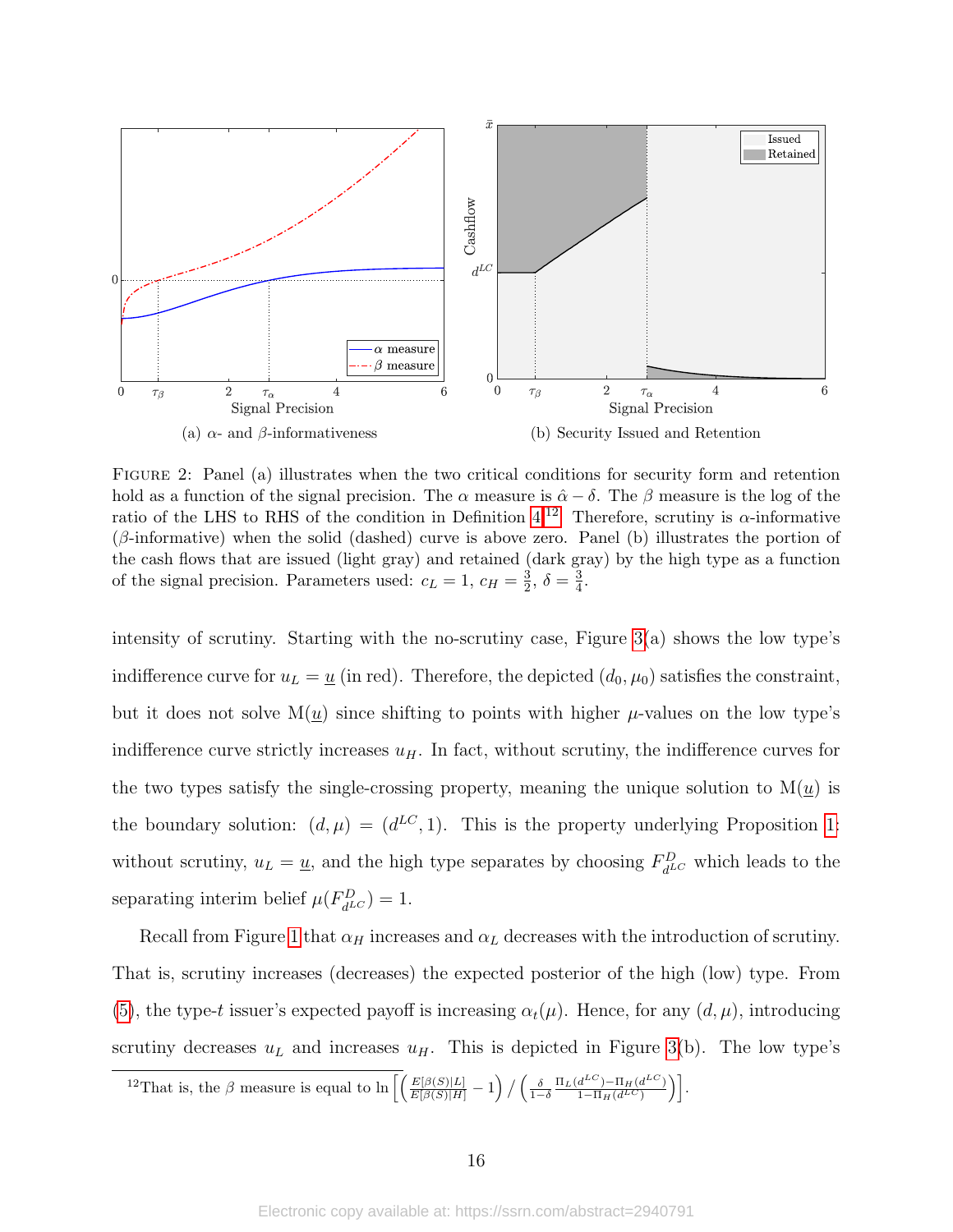<span id="page-17-0"></span>

FIGURE 3: Solving M( $\underline{u}$ ). In both panels, the red indifference curve is for the low-type  $u_L(F_d^D, \mu)$  =  $\underline{u}$ , the solid-blue indifference curve is for the high type at the optimal value of  $M(\underline{u})$ , and the dashedblue indifference curve is for the high type at a suboptimal value. Parameters used:  $c_L = 1, c_H = \frac{3}{2}$  $\frac{3}{2}$  $\delta = \frac{3}{4}$  $\frac{3}{4}$ .

indifference curve is higher than without scrutiny (i.e., a higher interim belief is needed to offset the negative impact of scrutiny and keep  $u_L = \underline{u}$ , whereas the high type's indifference curve is lower than without scrutiny. Whether or not the solution to  $M(\underline{u})$  is altered, then, is determined by whether the high type's curve falls below the low's at  $(d^{LC}, 1)$ . This is why Theorem [2](#page-15-1) hinges on  $\beta$ -informativeness, which is the precise condition that determines whether scrutiny moves the solution to  $M(\underline{u})$  away from the boundary. Finally, if  $(d^{LC}, 1)$ does not solve  $M(u)$ , then separation is not possible in equilibrium: separation implies  $u_L = \underline{u}$ , but Lemma [1](#page-13-1) would then imply that the high type selects a security that leads to an interim belief such that the pair is a solution to  $M(\underline{u})$ —a contradiction.

Intuitively, as scrutiny intensifies, the high type wishes to rely at least partially on it in equilibrium for price determination. But relying on scrutiny requires some degree of pooling—if the high type separates by choice of security, there is nothing left for scrutiny to reveal. Simultaneously, reliance on scrutiny allows the high type to reduce her degree of inefficient retention by selecting a face value of debt that is strictly higher than  $d^{LC}$ .

Appendix [A](#page-34-0) provides a complete characterization of the equilibrium. To do so, we estab-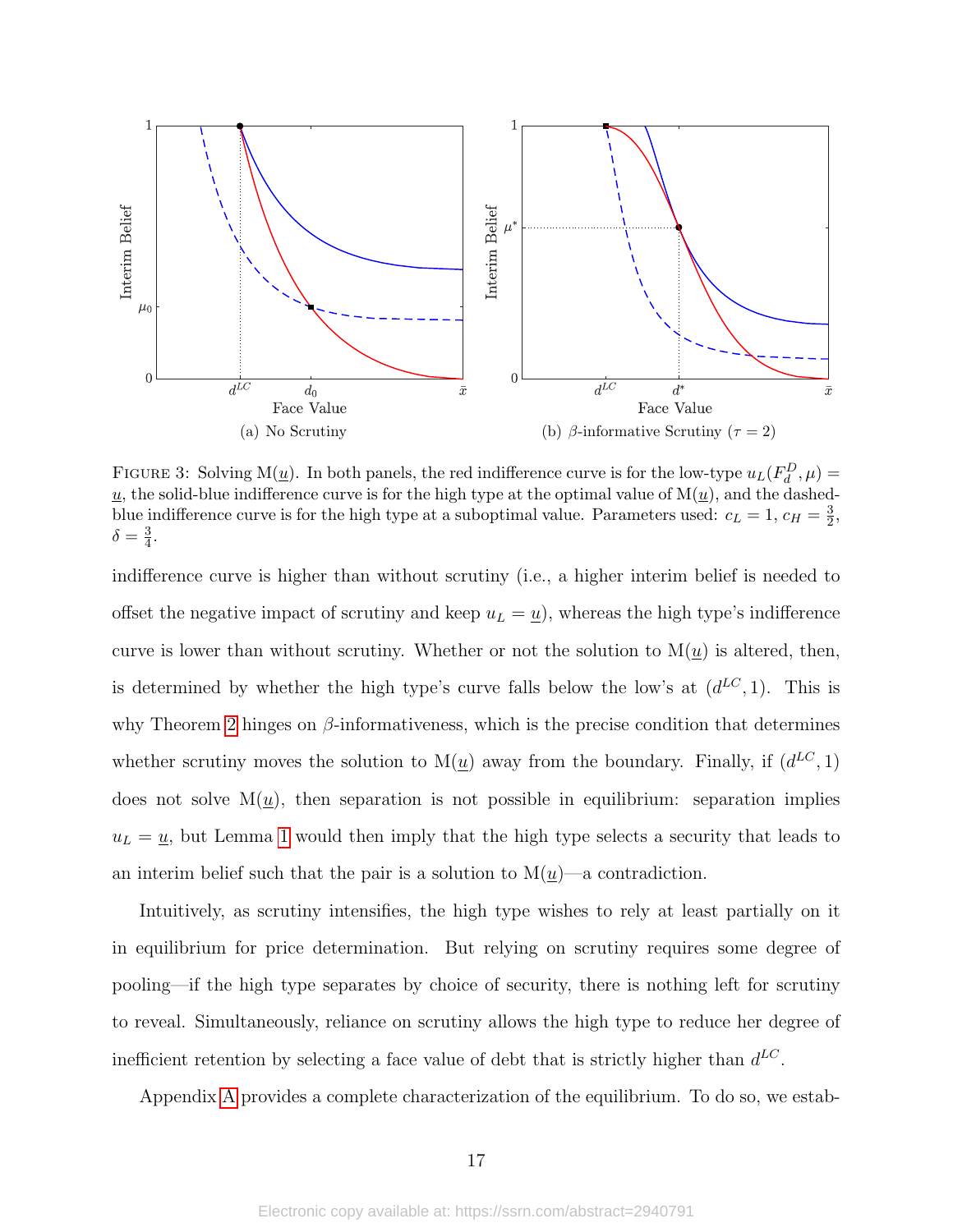lish the properties of the solution to  $M(k)$  that allow us to apply Proposition 3.8 of [Daley](#page-31-11) [and Green](#page-31-11) [\(2014\)](#page-31-11), and thus first solve  $M(k)$  for all feasible low-type utilities to then connect the solution locus to equilibria. A brief summary of these findings is as follows. First, Proposition [2\(](#page-15-1)a) already describes the equilibrium when scrutiny is not  $\beta$ -informative. When scrutiny is  $\beta$ -informative, the unique equilibrium involves partial (full) pooling if the prior is below (above) a threshold. In the partial pooling equilibrium, the low type mixes between selling the entire cash flow and mimicking the high type, where the form of security issued by the high type is characterized by Theorem [1.](#page-12-0)

## 5.3 Price Informativeness

Perhaps counterintuitive at first pass is that scrutiny decreases the total amount of information transmitted to investors in equilibrium. Consequently, if scrutiny alters retention, securities are mispriced in that they do not reflect all information, unlike in the no-scrutiny environment. Naturally, in the limit as scrutiny becomes fully informative, so too are prices. An immediate corollary is that the total amount of information transmitted to investors (from both the strategic signal and public signal) is non-monotone in the intensity of scrutiny.

Our finding that scrutiny can reduce the total information transmitted is reminiscent of the "crowding out" effect [\(Goldstein and Yang, 2017\)](#page-32-15), in which public disclosure can reduce private incentives for information acquisition. However, the reduction in price informativeness associated with scrutiny is not detrimental to welfare. In our model, the only source of inefficiency are cash flows retained by the issuer. In fact, greater scrutiny reduces the high type's incentive to strategically signal and leads to less (inefficient) retention (see Figure [2\)](#page-16-0). Of course, the existing literature has identified a variety of potential reasons (outside of our model) for why more informative prices are desirable. In particular, prices may inform: managerial decisions, [\(Fishman and Hagerty, 1992;](#page-32-16) [Leland, 1992;](#page-32-17) [Dow and](#page-32-18) [Gorton, 1997;](#page-32-18) [Edmans, Goldstein, and Jiang, 2015\)](#page-32-11), government interventions [\(Bond, Gold](#page-31-17)[stein, and Prescott, 2009;](#page-31-17) [Bond and Goldstein, 2015;](#page-31-18) [Boleslavsky, Kelly, and Taylor, 2017\)](#page-31-9),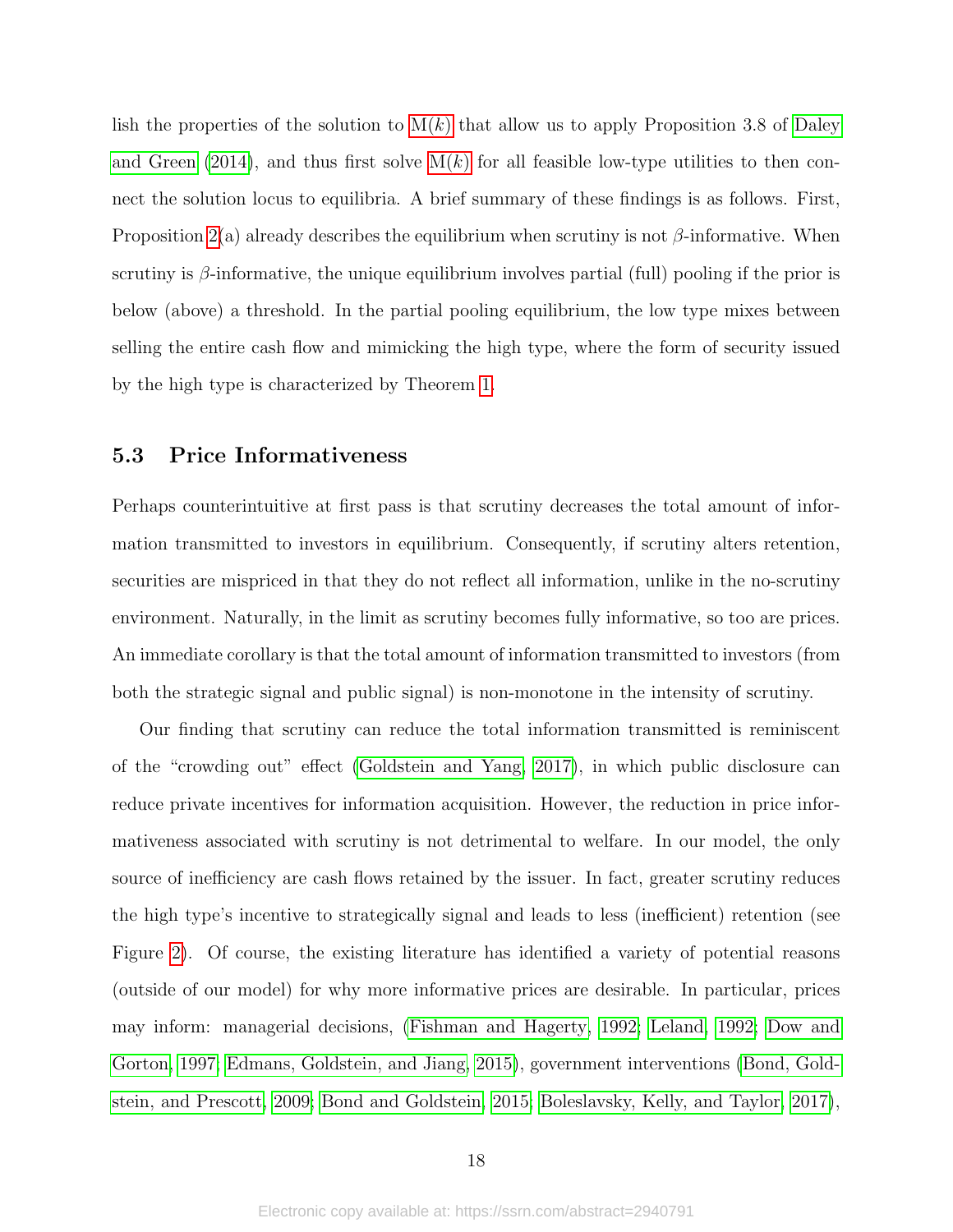and monetary policy [\(Bernanke and Woodford, 1997\)](#page-31-19).

## 5.4 Eliminating Inefficient Retention

As we have already shown, scrutiny decreases the reliance on inefficient retention as a strategic signal. It is natural to then ask whether scrutiny can fully eliminate signaling via retention, which is answered in the next proposition.

<span id="page-19-1"></span>**Proposition 3.** If scruting is sufficiently intense such that the public signal satisfies

$$
\frac{E[\beta(S)|L]}{E[\beta(S)|H]} - 1 > \left(\frac{\delta}{1-\delta}\right) \left(\frac{\pi_H(\overline{x}) - \pi_L(\overline{x})}{\pi_H(\overline{x})}\right),
$$

then there exists  $\tilde{\mu} \in (0,1)$  such that both types efficiently sell their entire cash flow (i.e., issue  $F = X$ ) for all  $\mu_0 \geq \tilde{\mu}$ .

The criterion in the proposition is analogous to  $\beta$ -informativeness except with the RHS evaluated at the upper limit of cash flows,  $\bar{x}$ , rather than at  $d^{LC}$ .<sup>[13](#page-19-2)</sup> This criterion is stronger than β-informativeness, but weaker than  $\alpha$ -informativeness (see the proof of Lemma [3\)](#page-15-0). Therefore, full efficiency is achieved for sufficiently high priors whenever scrutiny is  $\alpha$ informative.

# <span id="page-19-0"></span>6 Extensions

In this section we consider two extensions of the baseline model. In the first, we allow the intensity of scrutiny to depend on the security issued. In the second, we consider a setting in which investors observe private signals in addition to the public signal.

<span id="page-19-2"></span><sup>&</sup>lt;sup>13</sup>Because  $\Pi_H(\overline{x}) = \Pi_L(\overline{x}) = 1$ , the condition in the proposition is from L'Hospital's rule.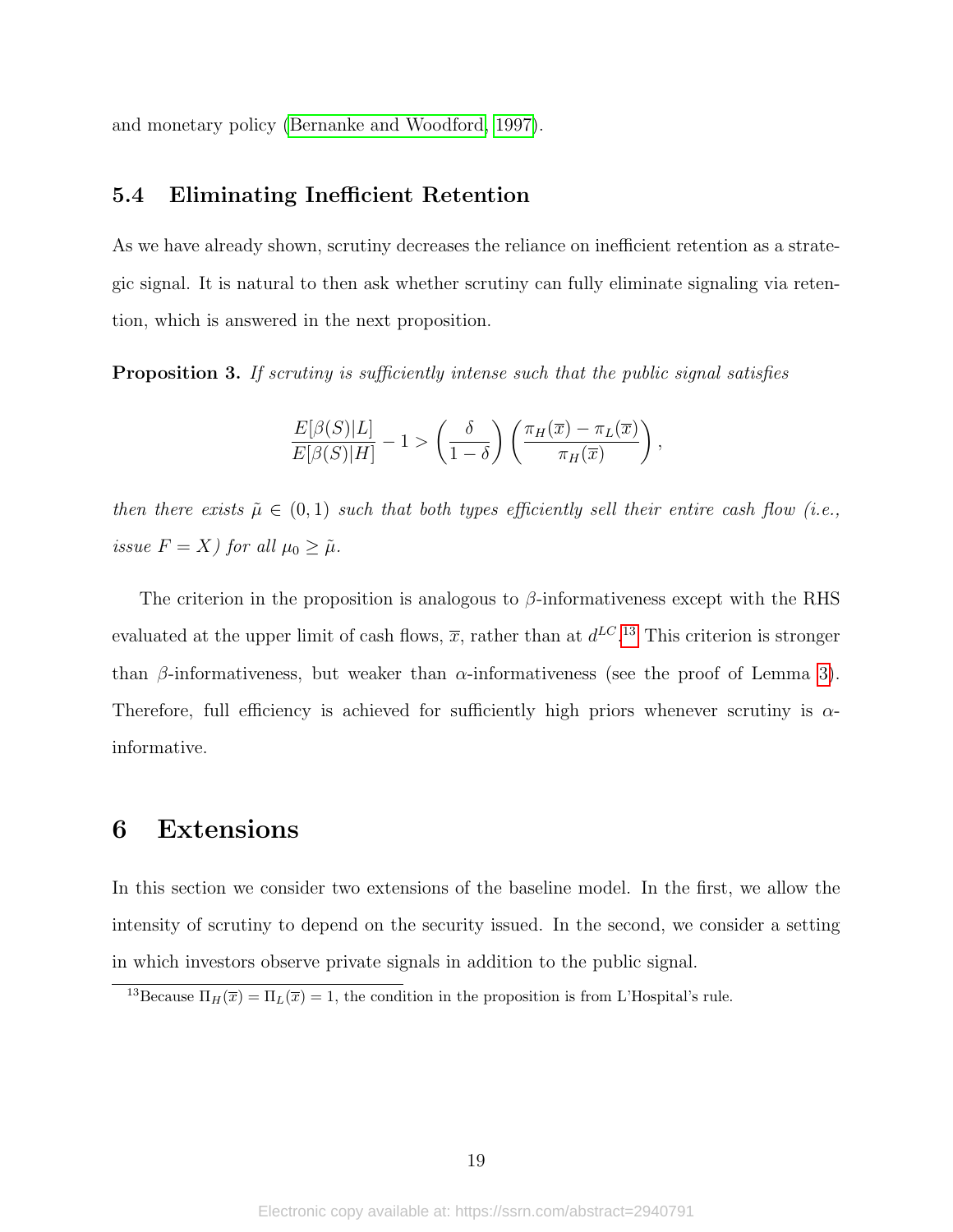## <span id="page-20-0"></span>6.1 Security Dependent Scrutiny

In the baseline model, the distribution of the public signal is independent of the issuer's choice of security. In this section, we assume that the more sensitive the value of a security is to information about  $t$ , the greater the scrutiny that it invites, resulting in more information for investors. Our main result is to demonstrate that this feature introduces feedback effects between investors' information and security design that can give rise to multiple equilibria, with different security forms and levels of retention.

Before discussing the feedback effects and multiplicity, we first generalize our findings from the baseline model by showing that debt and levered equity emerge as the securities designed in equilibrium. Compared to the baseline model, security dependent scrutiny provides an additional incentive to issue informationally sensitive securities, which lead to less retention in equilibrium.

To model scrutiny that depends on the security, we now suppose that after the type- $t$ seller issues a security  $F$ , investors observe a public signal:

$$
S = \rho E \left[ F |t \right] + \epsilon \tag{6}
$$

where the noise random variable  $\epsilon$  has associated density function  $q_{\epsilon}$  with full support on R, and the constant  $\rho > 0$  captures the *degree of dependence* of the public signal on the chosen security.<sup>[14](#page-20-1)</sup> Recall  $\Delta_F = E[F|H] - E[F|L]$  is the informational sensitivity of F and note that an  $H$ -type seller that issues security  $F$  expects to receive a public signal  $S$  with associated density  $q_{\epsilon}(S-\rho E[F|L]-\rho\Delta_F)$ , while an L-type seller that issues the same security expects to receive a signal S with density  $q_{\epsilon}(S - \rho E[F|L])$ . As  $\rho E[F|L]$  shifts both signal distributions by the same constant, signal informativeness is determined by the product of  $\rho$  and  $\Delta_F$ . Importantly, a more informationally sensitive security generates a more informative signal.

<span id="page-20-1"></span><sup>&</sup>lt;sup>14</sup>It is straightforward to generalize to a public signal that depends also on t directly (as in the baseline model) by having  $S = m_t + \rho E[F|t] + \epsilon$ . Doing so would complicate the statements of results, as they would then depend on both  $\rho$  and  $m_H - m_L$ . Hence, for this section we focus on the new feature—security dependent scrutiny—by (implicitly) setting  $m_H = m_L$ .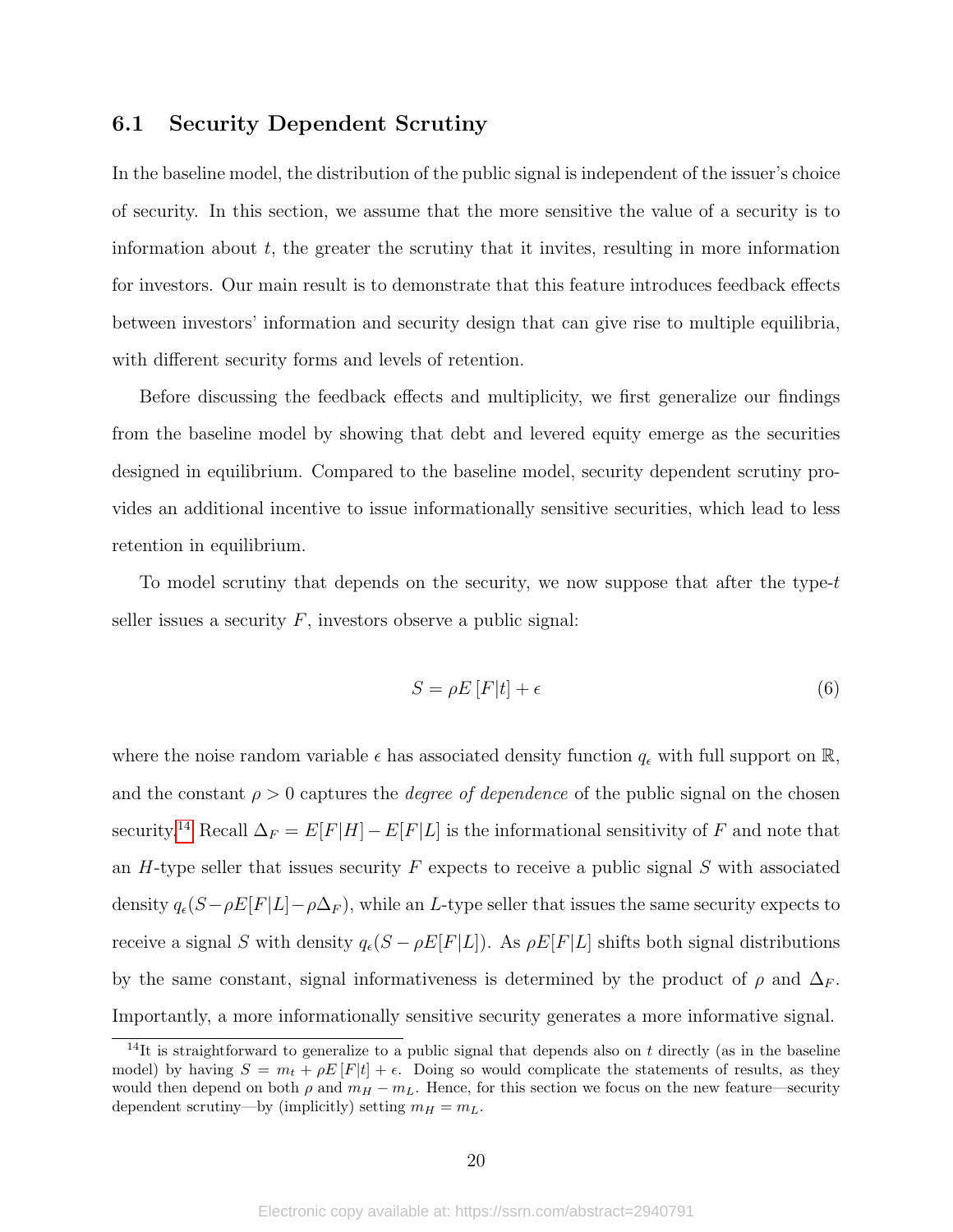We begin our analysis using similar techniques as in the baseline model while taking into account that expected posteriors beliefs vary both with the interim belief  $\mu$  (as in the baseline model) and also now with the security issued:

$$
\alpha_H(\Delta_F, \mu) = \int \frac{\mu}{\mu + (1 - \mu) \frac{q_{\epsilon}(\tilde{s})}{q_{\epsilon}(\tilde{s} - \rho \Delta_F)}} q_{\epsilon} (\tilde{s} - \rho \Delta_F) d\tilde{s}
$$
(7)

$$
\alpha_L(\Delta_F, \mu) = \int \frac{\mu}{\mu + (1 - \mu) \frac{q_{\epsilon}(\tilde{s})}{q_{\epsilon}(\tilde{s} - \rho \Delta_F)}} q_{\epsilon}(\tilde{s}) d\tilde{s}
$$
\n(8)

where  $\tilde{s} \equiv s - \rho E[F|L]$  is a transformation and  $d\tilde{s} = ds = d\epsilon$ . Mirroring the baseline model, we assume that  $\frac{q_{\epsilon}(s)}{q_{\epsilon}(s-n)}$  is decreasing in s for any  $n > 0$ . The difference in expected posteriors is now denoted by  $\alpha(\Delta_F, \mu) \equiv \alpha_H(\Delta_F, \mu) - \alpha_L(\Delta_F, \mu)$ . Hence, we update [\(5\)](#page-12-3) for seller's expected payoff as

$$
u_t(F,\mu) = \alpha_t(\Delta_F,\mu)E[F|H] + (1 - \alpha_t(\Delta_F,\mu))E[F|L] + \delta(E[X - F|t]).
$$
\n(9)

Lemma [1](#page-13-1) continues to hold using these updated expressions for  $u_H$  and  $u_L$  in [M\(](#page-12-2)k). By the same transformation, we turn to that analog of  $M^{\Delta}(k)$ :

<span id="page-21-0"></span>
$$
\max_{F,\mu} (\alpha(\Delta_F, \mu) - \delta) \cdot \Delta_F
$$
  
s.t.  $u_L(F, \mu) = k$ .  
 
$$
M_{SD}^{\Delta}(k)
$$

Denote the objective in  $M_{SD}^{\Delta}(k)$  by  $V(\Delta_F, \mu)$ , which is the product of two terms:  $\alpha(\Delta_F, \mu) - \delta$ and  $\Delta_F$ . The key difference from  $M^{\Delta}(k)$  is that the *first* term in the objective now depends on F (more specifically, on  $\Delta_F$ ). Observe that starting from  $\Delta_F = 0$  (corresponding to the seller retaining the entire cash flow),  $V(0, \mu) = (0 - \delta) \cdot 0 = 0$ , and a small increase to  $\Delta_F > 0$  decreases the objective. At the other extreme, for  $\Delta_F$  sufficiently large, both terms in the objective are positive and increasing in  $\Delta_F$ , so increasing  $\Delta_F$  increases the objective. To summarize, as  $\Delta_F$  increases, the objective V is first negative and decreasing, and eventually positive and increasing. To gain analytic traction, we assume that  $V$  switches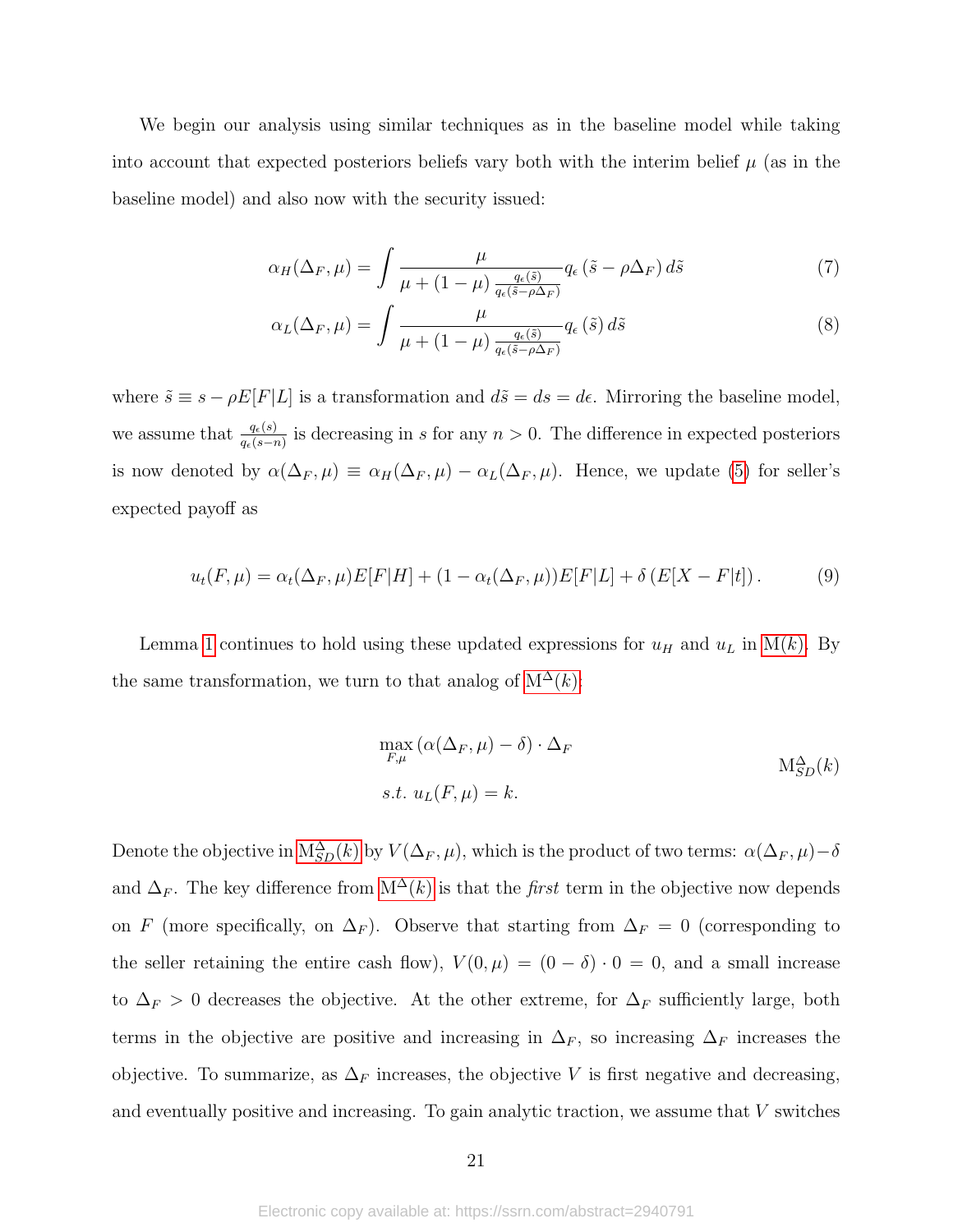from decreasing to increasing only once, and that the low type's expected payoff function (that governs the constraint in  $M_{SD}^{\Delta}(k)$ ) is also well behaved.

### <span id="page-22-0"></span>Assumption 1. For any  $\mu \in (0,1)$ ,

(a) there exists a unique  $\hat{\Delta} > 0$  such that sign  $\left(\frac{dV}{d\Delta}\right)$  $\frac{dV}{d\Delta}$ ) =  $sign(\Delta - \hat{\Delta})$ .

(b) 
$$
\frac{\partial(\alpha_L(\Delta,\mu)\Delta)}{\partial \Delta} \geq 0
$$
 for all feasible  $\Delta$ .

Assumption  $1(b)$  says that, holding the interim belief fixed, the benefit for the low type of including more cash flows in the security more than compensates for the cost of the more intense scrutiny that results. In the case of debt securities, the condition ensures that the low type's indifference curves slope downward (as illustrated for the baseline model in Figure [3\)](#page-17-0). It is straightforward to check that both conditions always hold in the baseline model.

Because of the potential for multiplicity, we will say a security form is an *equilibrium* security form for type t if there exists an equilibrium in which type t issues a security of that form. Our first result establishes the equilibrium security forms are the same as in the baseline model.

<span id="page-22-1"></span>**Theorem 2.** For both types, the only equilibrium security forms are debt and levered equity. Also, there exists degrees of security dependence  $\rho < \bar{\rho}$  such that, for all priors and types,

- (a) levered equity is the unique equilibrium security form if and only if  $\rho \geq \bar{\rho}$ .
- (b) debt is the unique equilibrium security form if and only if  $\rho \leq \rho$ .

We therefore have a partial analog to the baseline model: levered-equity (respectively, debt) is issued when investor information is sufficiently dependent on (divorced from) underlying value. As in the baseline model, if the objective of  $M_{SD}^{\Delta}(k)$  can be made positive while still satisfying the constraint, then the solution will be levered equity in order to maximize informational sensitivity. Moreover, as  $\rho$  increases, the signal is more dependent on the security's true value, and  $\alpha(\Delta,\mu)$  increases for all  $(\Delta,\mu)$ , meaning the objective can be made positive for more values of  $k$ .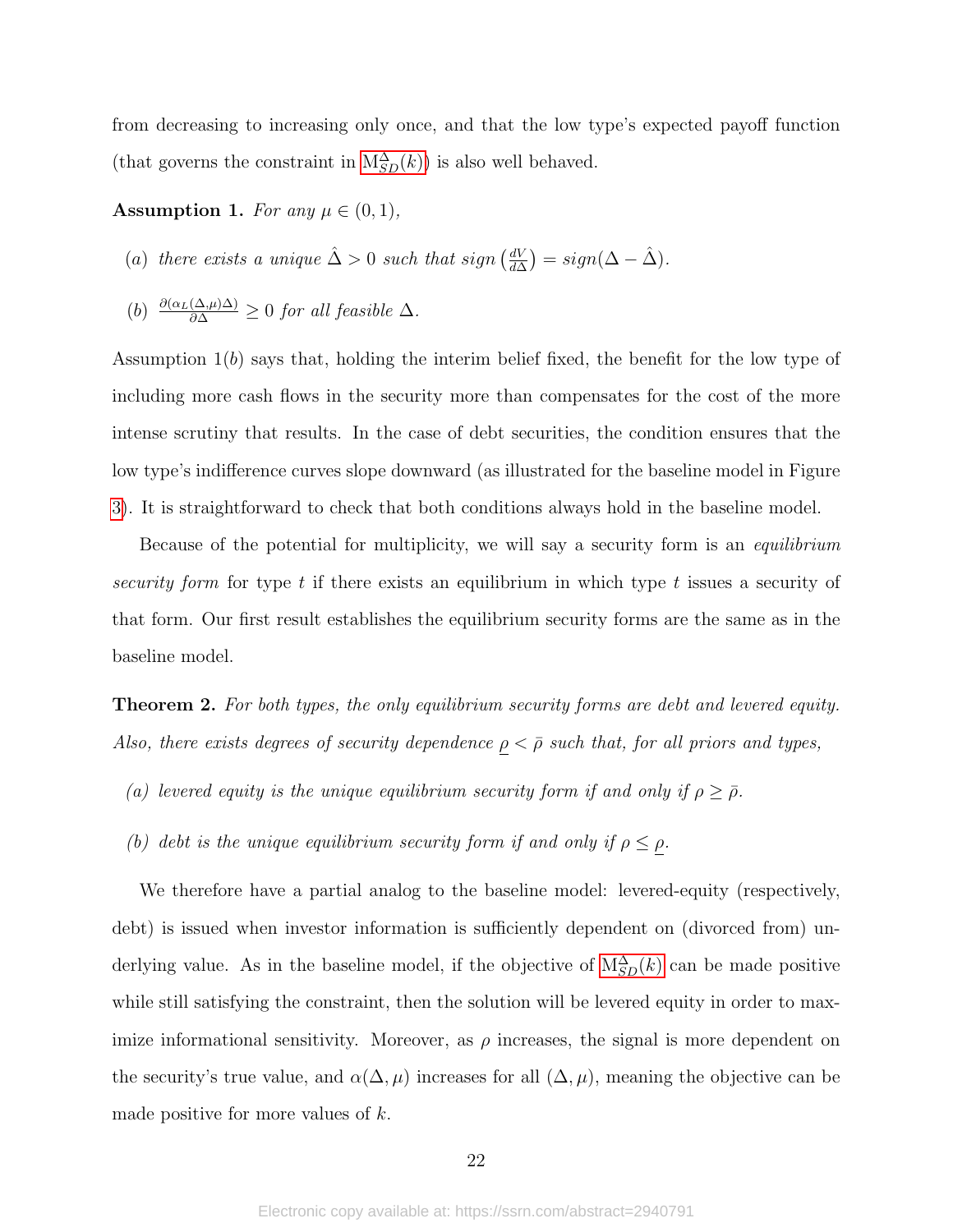In contrast to the baseline model, even if the objective cannot be made positive, the solution may still involve levered equity. This is because offering a less informationally sensitive security form (e.g., debt), now decreases  $\alpha$  and makes the objective "even more" negative. Intuitively, the high type prefers a more informative signal. Hence, security dependent scrutiny gives the high type additional incentive to issue a more informationally sensitive security. An implication of this additional incentive is that the solution to  $M_{SD}^{\Delta}(k)$ involves less retention.

<span id="page-23-0"></span>**Proposition 4.** Let  $F_{SD}^*(k)$  solve  $M_{SD}^{\Delta}(k)$  $M_{SD}^{\Delta}(k)$  when scrutiny is security dependent. Consider now the baseline model with (security independent) scrutiny generating  $S = \rho E[F_{SD}^*(k)|t] + \epsilon$ , and let  $F^*(k)$  solve  $\mathcal{M}^{\Delta}(k)$  $\mathcal{M}^{\Delta}(k)$  $\mathcal{M}^{\Delta}(k)$  for this model. Then,

- 1. If  $F_{SD}^*(k)$  is a debt security with face value  $d_{SD}^* < \bar{x}$ , then  $F^*(k)$  is a debt security with face value  $d^* < d^*_{SD}$ .
- 2. If  $F_{SD}^{*}(k)$  is a levered-equity security with strike value  $a_{SD}^{*} > 0$ , then  $F^{*}(k)$  is either a levered-equity security with a strike value  $a^* > a_{SD}^*$  or a debt security.

### 6.1.1 Multiplicity

When scrutiny has an intermediate degree of dependence on the security designed, whether the solution to  $M_{SD}^{\Delta}(k)$  involves debt or levered equity depends on k. [M](#page-21-0)oreover, feedback effects can sustain the issuance of securities with different levels of informational sensitivity,  $\Delta$ . The feedback loop is that more intense scrutiny incents issuance of informationally sensitive securities, and more informationally sensitive securities generate more intense scrutiny.

<span id="page-23-1"></span>**Proposition 5.** For all  $\rho \in (\underline{\rho}, \overline{\rho})$ , there exists  $\mu^1 < \mu^2 \leq \frac{1}{2} < \mu^3$  such that

- Either least-cost separating or partial pooling on a debt security with face value  $d^* < \bar{x}$ is an equilibrium for all priors  $\mu_0 \leq \mu^3 = \mu^*(\underline{u})$ .
- Full pooling on a levered equity security with  $a^* > 0$  is an equilibrium for all priors  $\mu_0 \in [\mu^1, \mu^2].$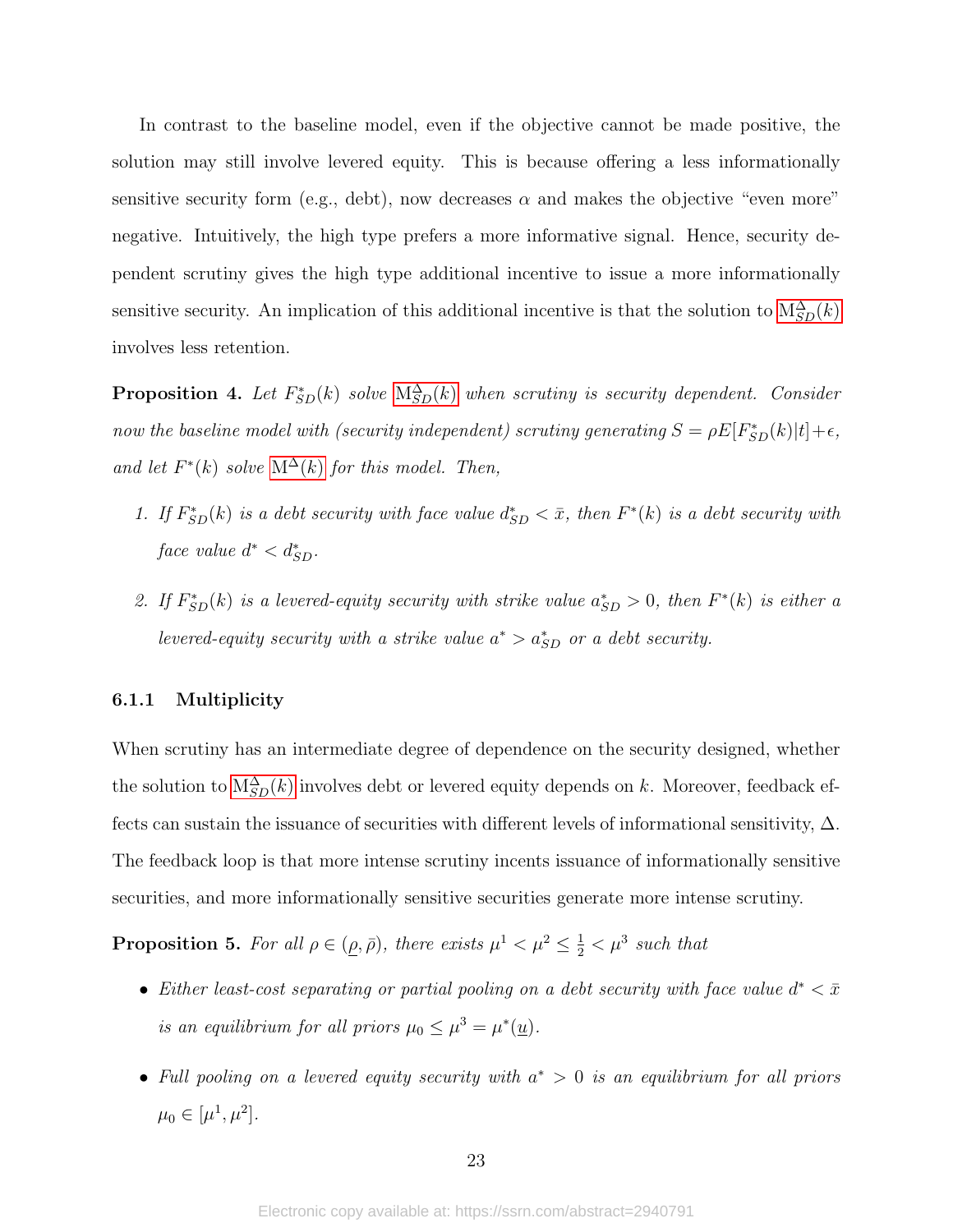• Full pooling on issuing the entire cash flow,  $F = X$ , is an equilibrium for all priors  $\mu_0 \geq \mu^2$ .

Therefore, for all priors  $\mu_0 \in [\mu^1, \mu^3]$ , there are multiple equilibria.

Perhaps the starkest feature of the proposition arises when the solution to  $M_{SD}^{\Delta}(\underline{u})$  involves  $\mu^*(\underline{u}) = 1$ . In this case, for any prior, the LCSE (in which the security is debt) is an equilibrium. In the absence of feedback effects (i.e., in the baseline model), this would imply that the solution to  $M(k)$  involves debt and  $\mu^*(k) = 1$  for all k, and the LCSE is the unique equilibrium (Proposition  $2(b)$ ).<sup>[15](#page-24-0)</sup>

However, to solve  $M_{SD}^{\Delta}(k)$  for larger k, the low type must earn a higher expected payoff, so there must be a decrease in retention. With security dependent scrutiny, a decrease in retention increases  $\Delta_F$ , and therefore increases the informativeness of scrutiny. Hence, for some  $k > \underline{u}$ , the solution to  $M_{SD}^{\Delta}(k)$  can involve  $\mu^*(k) < 1$  even when  $\mu^*(\underline{u}) = 1$ . This generates multiple equilibria: if  $\mu^*(k) < 1$  for some  $k > \underline{u}$ , then both the LCSE and full pooling on  $F^*(k)$  are equilibria when  $\mu_0 = \mu^*(k)$ .

Moreover, if  $\rho > \rho$ , this feedback effect is strong enough such that, for some  $k > \underline{u}$ , the objective of  $M_{SD}^{\Delta}(k)$  can be made positive using levered equity. Therefore, for the prior  $\mu_0 = \mu^*(k)$ , the co-existing equilibria differ in their security forms. Finally, for all k large enough,  $F^*(k) = X$  with  $\mu^*(k)$  increasing in k continuously from  $\frac{1}{2}$  to 1. It follows that for every prior  $\mu_0 \in (\frac{1}{2})$  $\frac{1}{2}$ , 1), there are equilibria with drastically different levels of retention, informativeness, and efficiency: both the (very inefficient) LCSE and the efficient outcome of both types selling the entire cash flows are equilibrium outcomes.<sup>[16](#page-24-1)</sup> Even when the differences are less extreme, the welfare ranking of any two equilibria remains unambiguous, as seen in the following proposition.

<span id="page-24-0"></span><sup>&</sup>lt;sup>15</sup>When scrutiny is not security dependent, if at  $(F, \mu) = (F_{d^{LC}}^D, 1)$  the high type does not want to increase the face value of the debt in exchange for the lower belief that keeps the low type's payoff at  $\underline{u}$ , then the high type does not want the exchange at any  $(F, \mu) = (F_d^D, 1)$  with  $d > d^{LC}$  and  $u_L = k > \underline{u}$  because the relative cost of including an incremental cash flow in the security is increasing in the cash flow level since cash flows satisfy MLRP. Security dependent scrutiny introduces a countervailing force.

<span id="page-24-1"></span><sup>&</sup>lt;sup>16</sup>One set of parameters that generates all of the properties described is:  $\bar{x} = 1$ ,  $\Pi_t(x) = x^{c_t}$  with  $c_H = 0.2$ and  $c_L = 0.1$ ,  $\delta = 0.1$ ,  $\epsilon \sim N(0, 1)$ , and  $\rho = 5.8$ .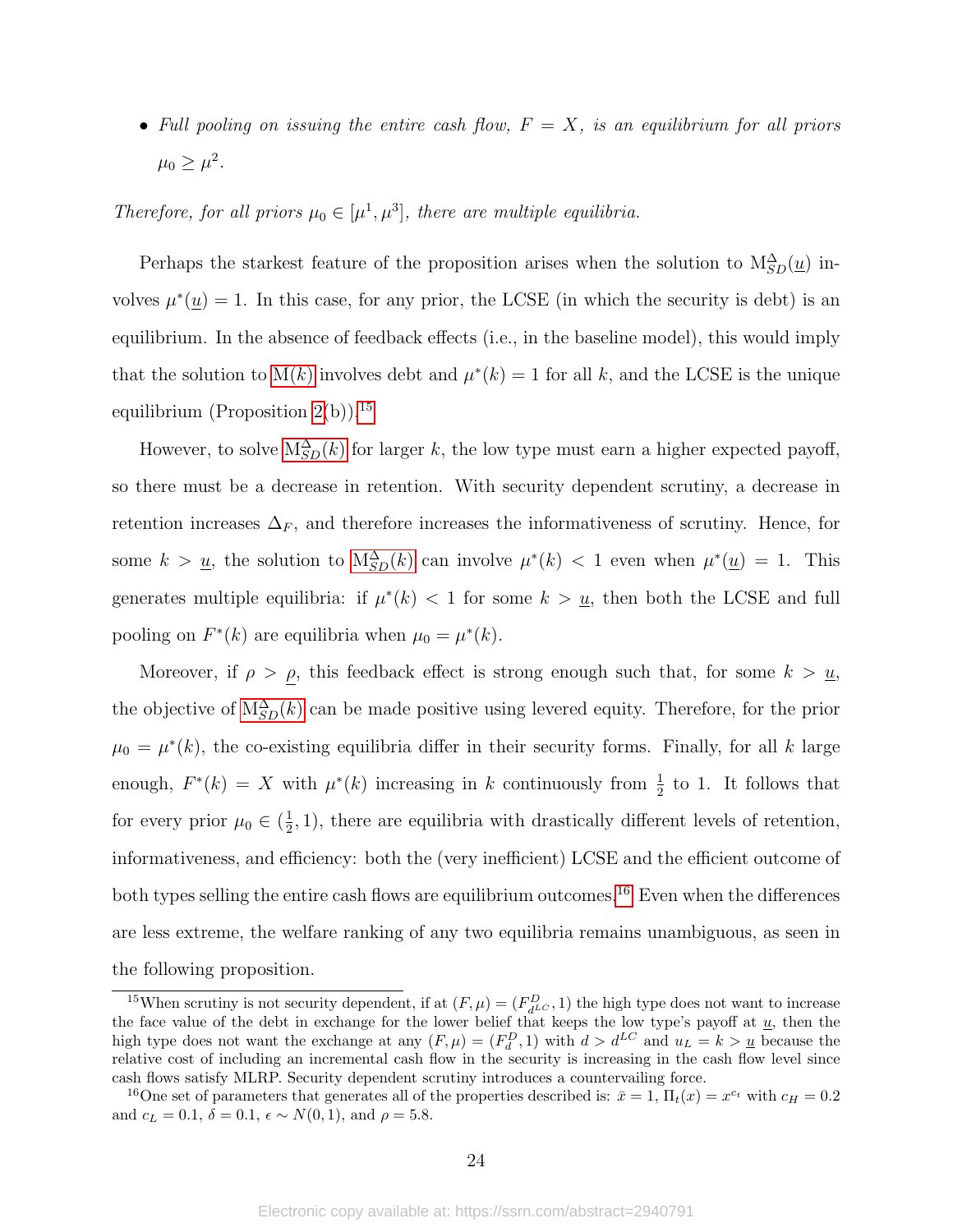<span id="page-25-1"></span>**Proposition 6.** Equilibria are Pareto ranked, with both issuer types preferring equilibria with lower retention, and therefore, more intense scrutiny. In particular, if both a leveredequity equilibrium and a debt equilibrium exist, both issuer types prefer the levered-equity equilibrium.

Because investors earn zero expected profit, it follows that a levered-equity equilibrium is more efficient than a debt equilibrium. Hence, there is a clear sense in which the feedback effects of security dependent scrutiny could lead the market to get "stuck" in a suboptimal outcome. This is because the debt equilibrium involves more signaling via retention, resulting in a low  $\Delta_F$ , and therefore low signal informativeness (which, in turn necessitates the greater signaling via retention). In contrast, in the levered-equity equilibrium both types sell more valuable securities (i.e.,  $E[F|t]$  is greater for both types), which is more efficient. Under Assumption  $1(b)$ , this efficiency effect is sufficient to compensate the low type for having to face more intense scrutiny.

One might wonder why, in the debt equilibrium, deviating to the levered-equity security offered in the more efficient equilibrium is not profitable. The reason is that such a deviation has competing interpretations: should investors interpret this choice as a sign that she is unafraid of more scrutiny (indicating  $t = H$ ), or merely that she wants to retain less cash flows (indicating  $t = L$ )? Because the debt equilibrium satisfies D1, it must be that the low type is "more likely" to gain from this deviation in comparison to her debt-equilibrium payoff, and the latter interpretation dominates.[17](#page-25-0) Yet, these features do not contradict levered equity being the solution to  $M_{SD}^{\Delta}(k)$  for the greater low-type payoff in the leveredequity equilibrium.

<span id="page-25-0"></span><sup>&</sup>lt;sup>17</sup>Specifically, given the payoffs associated with the debt equilibrium, such a deviation is profitable for the low type for a larger set of interim beliefs than for the high type. See the appendix for details regarding D1.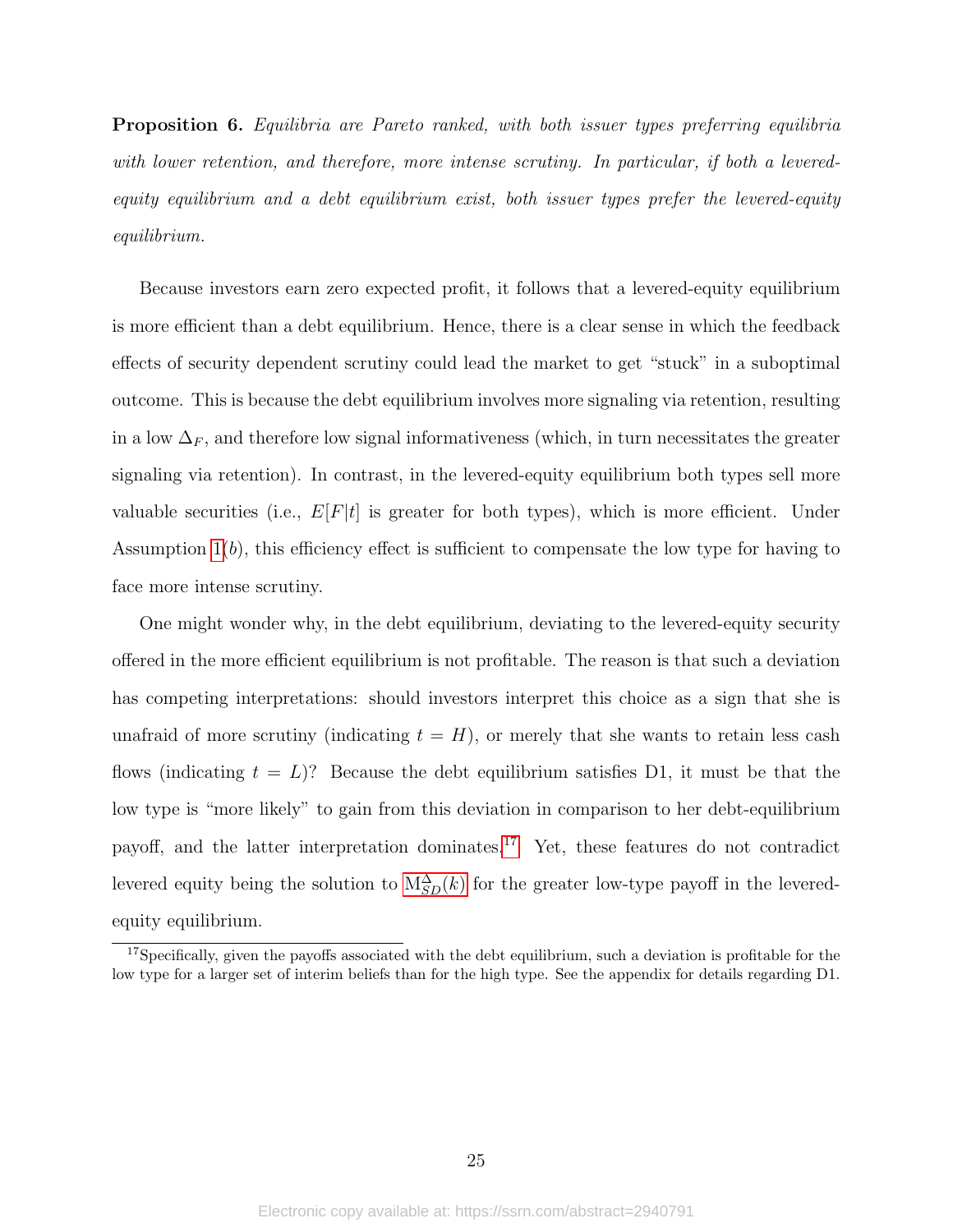## <span id="page-26-1"></span>6.2 Dispersed Information

In our baseline model, we assume that scrutiny generates a public signal (e.g., a credit rating or analyst recommendation). Other forms of scrutiny may be conducted privately, leading to private signals (e.g., propriety research or quantitative models). We now extend our findings to a setting in which investors obtain private signals about the asset cash flows in addition to any information revealed by public scrutiny.

Dispersed Information. In addition to the public signal with properties described in Section [4,](#page-10-2) each investor  $i \in \{1, 2, ..., n\}$  observes a private signal  $Z_i$ . Conditional on seller type t, investor's private signals are identically and independently distributed, with typedependent density function  $\xi_t$ . We assume the density functions  $\{\xi_H, \xi_L\}$  share the properties of the density functions for the public signal described in Section [4,](#page-10-2)  $\{q_H, q_L\}$ . This setting incorporates two special cases:  $i)$  our baseline model in which only the public signal is informative: if  $\xi_H(z) = \xi_L(z)$  for all z; and ii) a model in which only private signals dispersed among the investors are informative: if  $q_H(s) = q_L(s)$  for all s.

Sales Mechanism. The seller splits security  $F$  into  $k < n$  identical units and elicits simultaneous sealed bids for a unit from each of the n (potential) investors. Each unit of security F is then allocated to the k highest bidders, who pay a price set equal to the  $(k+1)^{st}$ highest bid. This mechanism has been studied extensively in the auction literature [\(Milgrom,](#page-32-19) [1981;](#page-32-19) [Milgrom and Weber, 1982;](#page-33-6) [Pesendorfer and Swinkels, 1997;](#page-33-7) [Kremer, 2002\)](#page-32-20), with its most well-known version being the second-price auction  $(k = 1)$ . It also is employed, and discussed, in the security design context by [Axelson](#page-31-7) [\(2007\)](#page-31-7).

As is typical, we focus on the unique symmetric equilibrium of the auction. Let  $Y_m^k$  be the  $k^{th}$  order statistic of out of m draws of investor signals, and let  $Y_{-i}^k$  be the  $k^{th}$  order statistic of signals other than  $Z_i$ .

In any (symmetric) equilibrium of the auction, the bid of an investor who observes public signal s and private signal z is given by  $E^{\mu(F)}[F|S = s, Z_i = z, Y_{-i}^k = z]$ .<sup>[18](#page-26-0)</sup> The first

<span id="page-26-0"></span><sup>18</sup>As first shown in [Milgrom](#page-32-19) [\(1981\)](#page-32-19).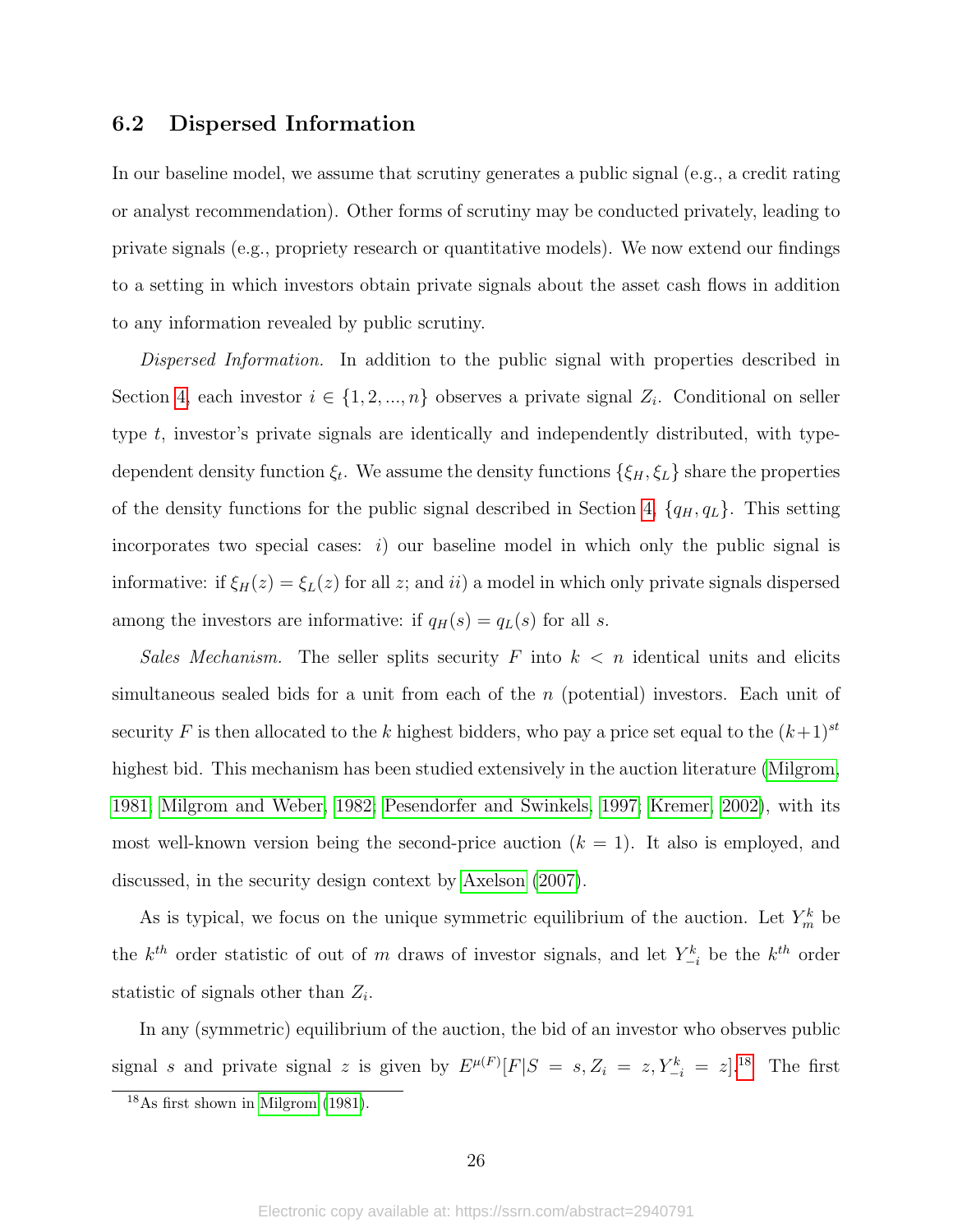difference with our baseline model is that now bidders condition on their private signal and on it being *pivotal*—that is, on being tied with the  $k^{th}$  highest signal among all other bidders,  $Y_{-i}^k = z$ . Let  $\mu$  continue to denote the interim belief upon observing security F (i.e.,  $\mu = Pr(t = H|F)$ , and let  $g_t$  be the type-dependent density of  $Y_{n-1}^k$ , and thus of  $Y_{-i}^k$ . With this notation, we can express an investor's bid as

$$
b(\mu, s, z) = E[F|L] + \tilde{\mu}_f(\mu, s, z)(E[F|H] - E[F|L]),
$$
\n(10)

where

$$
\tilde{\mu}_f(\mu, s, z) \equiv \frac{\mu}{\mu + (1 - \mu)\beta^{\dagger}(s, z)},\tag{11}
$$

and  $\beta^{\dagger}(s, z) \equiv \beta(s) \frac{\xi_L(z)g_L(z)}{\xi_L(z)g_L(z)}$  $\frac{\xi_L(z)g_L(z)}{\xi_H(z)g_H(z)}$  is the product of the likelihood ratio of the public signal and an adjusted likelihood ratio of private signal  $Z$  that incorporates the equilibrium bidding strategies of investors. The latter measures the informativeness of signal  $z$ , conditional on  $z$ also being the  $k^{th}$  order statistic of the other  $n-1$  draws.

The price of security F the seller receives is given by the  $(k+1)^{st}$  highest bid,  $b(\mu, s, Y_n^{k+1})$ . Thus, the seller's expected payoff given any security F and interim belief  $\mu$  is

<span id="page-27-0"></span>
$$
u_t(F,\mu) = \alpha_t^{\dagger}(\mu)E[F|H] + (1 - \alpha_t^{\dagger}(\mu))E[F|L] + \delta(E[X - F|t]), \qquad (12)
$$

where

<span id="page-27-1"></span>
$$
\alpha_t^{\dagger}(\mu) \equiv E[\tilde{\mu}_f(\mu, S, Y_n^{k+1})|t]. \tag{13}
$$

The expression in  $(12)$  is analogous to  $(5)$  for the model with only public scrutiny, where the expected posterior  $\alpha_t(\mu)$  is now adjusted to  $\alpha_t^{\dagger}$  $_t^{\dagger}(\mu)$  to incorporate investors' equilibrium bidding strategies in the presence of dispersed information and the auction protocol. The second difference with our baseline model, seen in [\(13\)](#page-27-1), is that the seller is exposed to the variation in price induced by the  $(k+1)^{st}$  order statistic of n draws of Z,  $Y_n^{k+1}$ , in addition to the variation induced by the public signal S.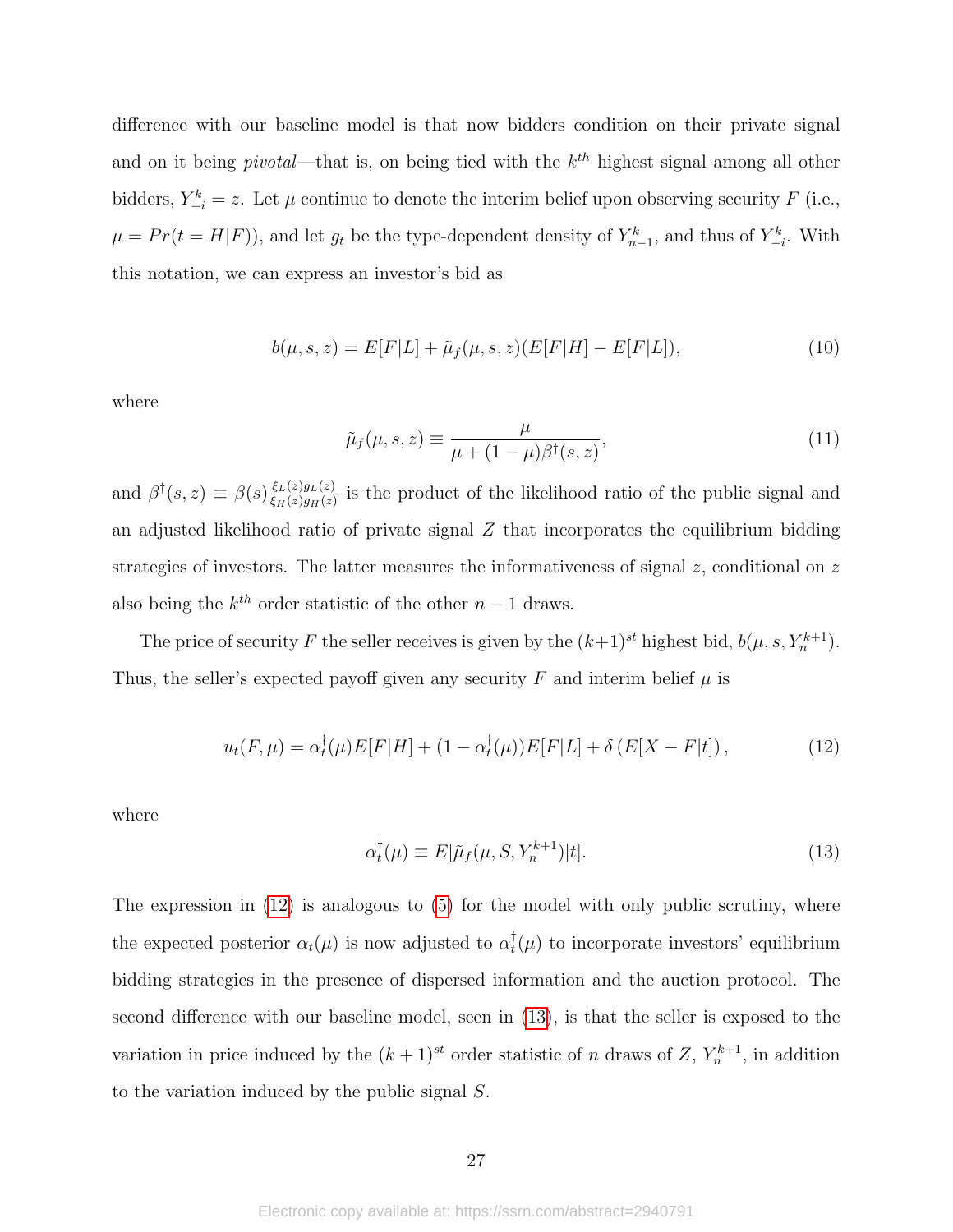In our baseline model with scrutiny, we showed that the seller's decision to  $i$ ) design a particular form of security, and  $ii$ ) to perfectly separate or (partially) pool with the other seller type, each depended on a distinct notion of the intensity of scrutiny ( $\alpha$ - and  $\beta$ -informativeness, respectively). The following two notions of signal informativeness nest the notions from the baseline model. In order to do so, let  $\alpha^{\dagger}(\mu) \equiv \alpha^{\dagger}_H(\mu) - \alpha^{\dagger}_H(\mu)$  $_{L}^{\dagger}(\mu)$  and  $\hat{\alpha}^{\dagger} = \max_{\mu \in [0,1]} \alpha^{\dagger}(\mu).$ 

Definition 5 (Generalized Measures of Informativeness).

- Investors' signals are  $\alpha^{\dagger}$ -informative if  $\hat{\alpha}^{\dagger} > \delta$ .
- Investors' signals are  $\beta^{\dagger}$ -informative if  $\frac{E[\beta^{\dagger}(S, Y_n^{k+1})|L]}{E[\beta^{\dagger}(S, Y_n^{k+1})|H]}$  $\frac{E[\beta^{\dagger}(S,Y_n^{k+1})|L]}{E[\beta^{\dagger}(S,Y_n^{k+1})|H]}-1 \geq (\frac{\delta}{1-\delta})$  $\frac{\delta}{1-\delta}\Big)\left(\frac{\Pi_L(d^{LC})-\Pi_H(d^{LC})}{1-\Pi_H(d^{LC})}\right)$  $1-\Pi_H(d^{LC})$ .

The notion of  $\alpha^{\dagger}$ -informativeness generalizes the notion of  $\alpha$ -informativeness, and  $\beta^{\dagger}$ informativeness generalizes  $\beta$ -informativeness. Analogously,  $\alpha^{\dagger}$ -informativeness implies  $\beta^{\dagger}$ informativeness, but not the converse (generalizing Lemma [3\)](#page-15-0). First, we re-establish our main finding on security form.

**Theorem 3** (Effect of Signals on Security Design). In the unique equilibrium,

- (a) If signals are  $\alpha^{\dagger}$ -informative, then both types issue levered-equity securities.
- <span id="page-28-0"></span>(b) If signals are not  $\alpha^{\dagger}$ -informative, then both types issue debt securities.

Next, we re-establish our main finding on the effect of signals on equilibrium retention:

Proposition 7 (Effect of Signals on Retention).

- (a) If signals are  $\beta^{\dagger}$ -informative, in the unique equilibrium the high type retains less than is required for separation. Hence, there is at least some degree of pooling on the security issued.
- <span id="page-28-1"></span>(b) If signals are not  $\beta^{\dagger}$ -informative, then the unique equilibrium is least-cost separating as in Proposition [1.](#page-9-1)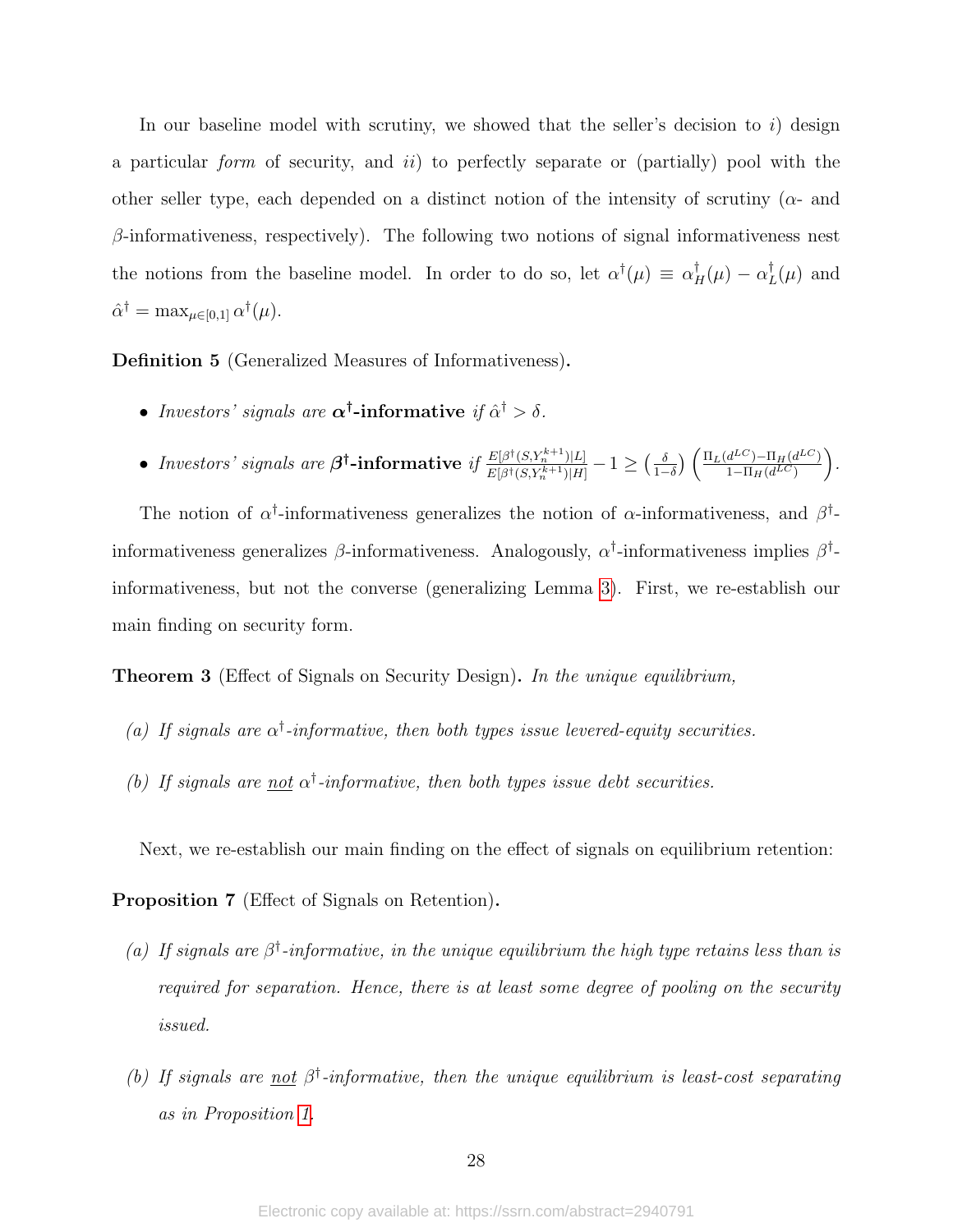Theorem [3](#page-28-0) and Proposition [7](#page-28-1) show that our results do not rely on the information observed by investors being exclusively public. What matters is the degree to which the privately informed seller can rely on the price to move based on information received by the investor side of the market. If investors will receive very noisy information, its impact on price will be too low, and the seller chooses to perfectly convey her type through the issuance of debt securities. If, instead, investor information will be accurate enough to meaningfully impact prices, the seller exposes herself to this force first by pooling (according to the  $\beta$  or β<sup>†</sup> criterion), and second by issuing levered equity (according to the α or  $\alpha^{\dagger}$  criterion).

### 6.2.1 Example—The Effect of Dispersed Information

In this example we illustrate the impact of investors receiving common versus dispersed information on the form of the issued security. To do so, we analyze the level of signal precision required to achieve  $\alpha^{\dagger}$ -informativeness, which as we have shown shifts the security form from debt to levered equity. We will analyze two settings. In the first setting, there are two signals and each signal is publicly observed. In the second, there are two investors and each investor observes a private signal. In both cases, as in Example [1,](#page-11-3) the signals are normally distributed with type-dependent mean and type-independent precision. Figure [4](#page-30-0) illustrates the minimum signal precision needed to achieve  $\alpha^{\dagger}$ -informativeness as a function of the discount factor.

Notice that, regardless of the discount factor, the model with privately dispersed signals requires "more" total information (in terms of signal precision) in order for the form of the security to shift from debt to levered equity. For example, for a security with a cash flow duration of 5 years and when the difference between the seller and investors' discount rate is 1 percentage point per year (corresponding to  $\delta \approx 0.95$ ), the seller issues levered equity when the signal precision is above 3 with public signals, but only when the signal precision is above 3.4 when signals are private. Because the auction does not perfectly aggregate the private information of all investors, privatizing the signals has a similar effect to lowering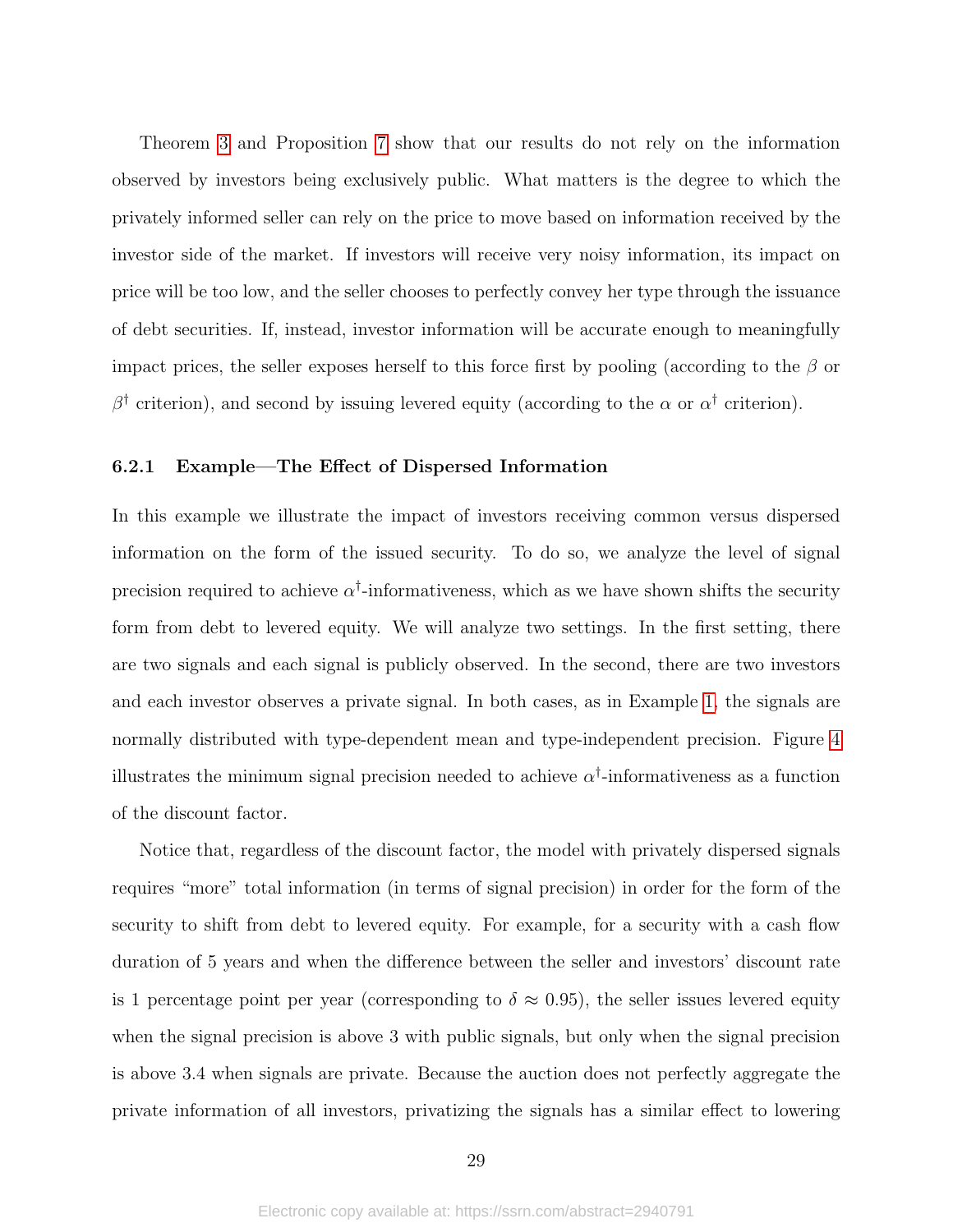<span id="page-30-0"></span>

FIGURE 4: Plot of the threshold signal precision as it depends on  $\delta$  and whether signals are public or private. Above the threshold, the equilibrium security form shifts from debt to levered equity.

their precision.

# 7 Conclusion

We have analyzed the effect of scrutiny on a general security design problem with a privately informed seller. Scrutiny incentivizes high-value sellers to issue informationally sensitive securities and to decrease their inefficient retention. Consequently, low-value sellers are induced to pool with high-value ones with positive probability, and prices are less informative than in the (separating) equilibrium of the no-scrutiny environment. When the intensity of scrutiny depends on the security issued, we demonstrate that feedback effects can lead to multiple equilibrium including ones that are Pareto dominated. Our main results persist when investors observe private signals.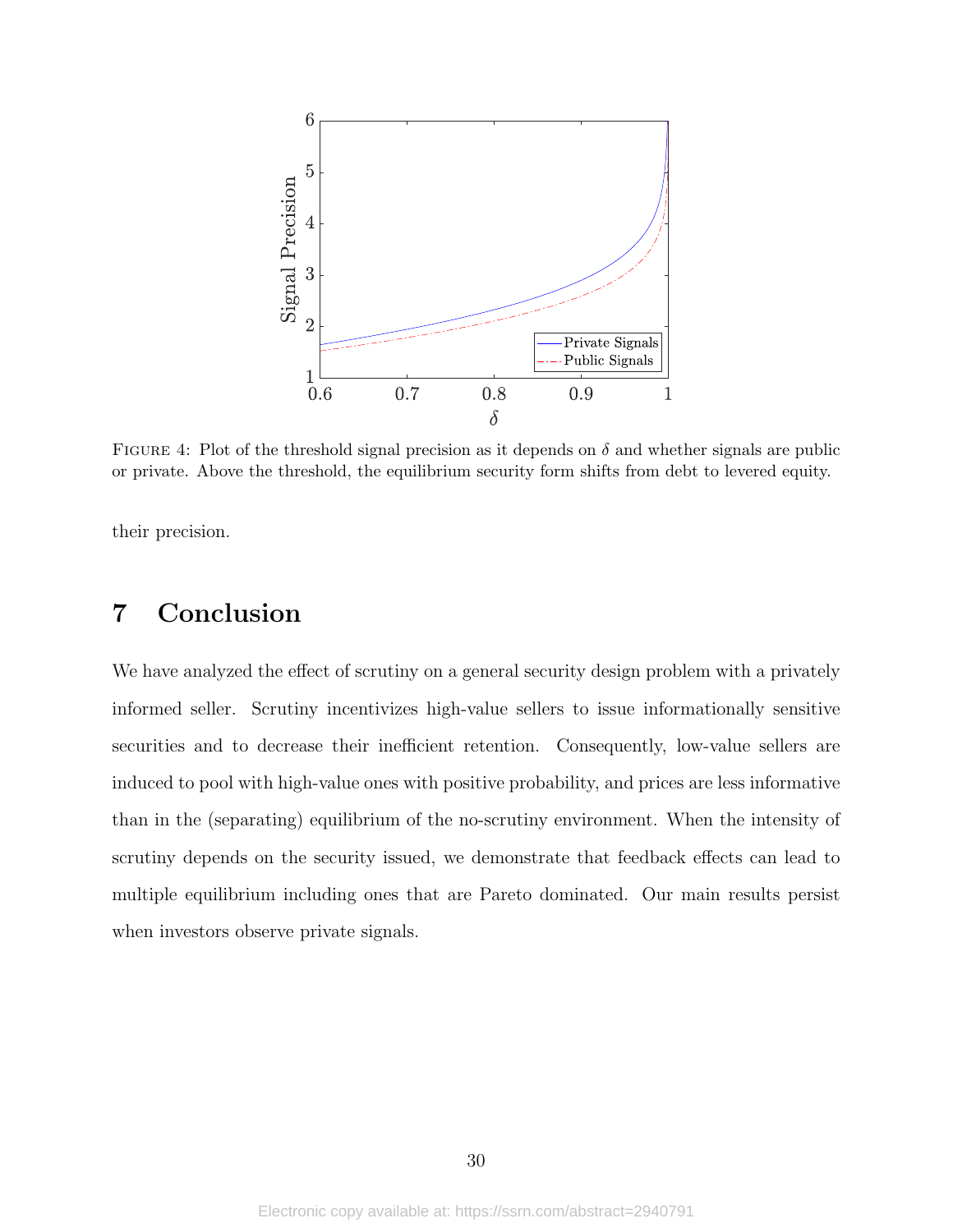# References

- <span id="page-31-0"></span>Akerlof, G. (1970): "The Market for "Lemons": Quality Uncertainty and the Market Mechanism," The Quaterly Journal for Economics, 84.
- <span id="page-31-6"></span>Asriyan, V. and V. Vanasco (2020): "Security Design in Non-Exclusive Markets with Asymmetric Information," CEPR Discussion Paper No. DP14306.
- <span id="page-31-7"></span>AXELSON, U. (2007): "Security design with investor private information," The Journal of Finance, 62, 2587–2632.
- <span id="page-31-14"></span>BANKS, J. AND J. SOBEL (1987): "Equilibrium Selection in Signaling Games," *Econometrica*, 55, 647–662.
- <span id="page-31-19"></span>BERNANKE, B. S. AND M. WOODFORD (1997): "Inflation forecasts and monetary policy," Tech. rep., National Bureau of Economic Research.
- <span id="page-31-1"></span>Bharath, S. T., P. Pasquariello, and G. Wu (2008): "Does asymmetric information drive capital structure decisions?" Review of Financial Studies, 22, 3211–3243.
- <span id="page-31-4"></span>BIAIS, B. AND T. MARIOTTI (2005): "Strategic liquidity supply and security design," The Review of Economic Studies, 72, 615–649.
- <span id="page-31-16"></span>BLACKWELL, D. (1951): "Comparison of Experiments," Proceedings of the Second Berkeley Symposium on Mathematics, Statistics and Probability, (1950), 93–102.
- <span id="page-31-9"></span>Boleslavsky, R., D. L. Kelly, and C. R. Taylor (2017): "Selloffs, bailouts, and feedback: Can asset markets inform policy?" Journal of Economic Theory, 169, 294–343.
- <span id="page-31-10"></span>BOND, P., A. EDMANS, AND I. GOLDSTEIN (2012): "The Real Effects of Financial Markets," Annual Review of Financial Economics, 4, 339–360.
- <span id="page-31-18"></span>BOND, P. AND I. GOLDSTEIN (2015): "Government intervention and information aggregation by prices," The Journal of Finance, 70, 2777–2812.
- <span id="page-31-17"></span>BOND, P., I. GOLDSTEIN, AND E. S. PRESCOTT (2009): "Market-based corrective actions," The Review of Financial Studies, 23, 781–820.
- <span id="page-31-13"></span>BOOT, A. W., T. T. MILBOURN, AND A. SCHMEITS (2006): "Credit ratings as coordination mechanisms," Review of Financial Studies, 19, 81–118.
- <span id="page-31-5"></span>BOOT, A. W. A. AND A. V. THAKOR (1993): "Security Design," The Journal of Finance, 48(4), 1349–1378.
- <span id="page-31-8"></span>Chakraborty, A. and B. Yilmaz (2011): "Adverse selection and convertible bonds," The Review of Economic Studies, 78, 148–175.
- <span id="page-31-2"></span>Chang, X., S. Dasgupta, and G. Hilary (2006): "Analyst coverage and financing decisions," The Journal of Finance, 61, 3009–3048.
- <span id="page-31-3"></span> $-$  (2009): "The effect of auditor quality on financing decisions," The Accounting Review, 84, 1085–1117.
- <span id="page-31-15"></span>CHO, I. K. AND D. KREPS (1987): "Signaling Games and Stable Equilibria," Quarterly Journal of Economics, 102, 179–221.
- <span id="page-31-11"></span>DALEY, B. AND B. GREEN (2014): "Market signaling with grades," Journal of Economic Theory, 151, 114–145.
- <span id="page-31-12"></span>DANG, T. V., G. GORTON, AND B. HOLMSTRÖM (2010): "Financial Crises and the Optimality of Debt for Liquidity," Working paper.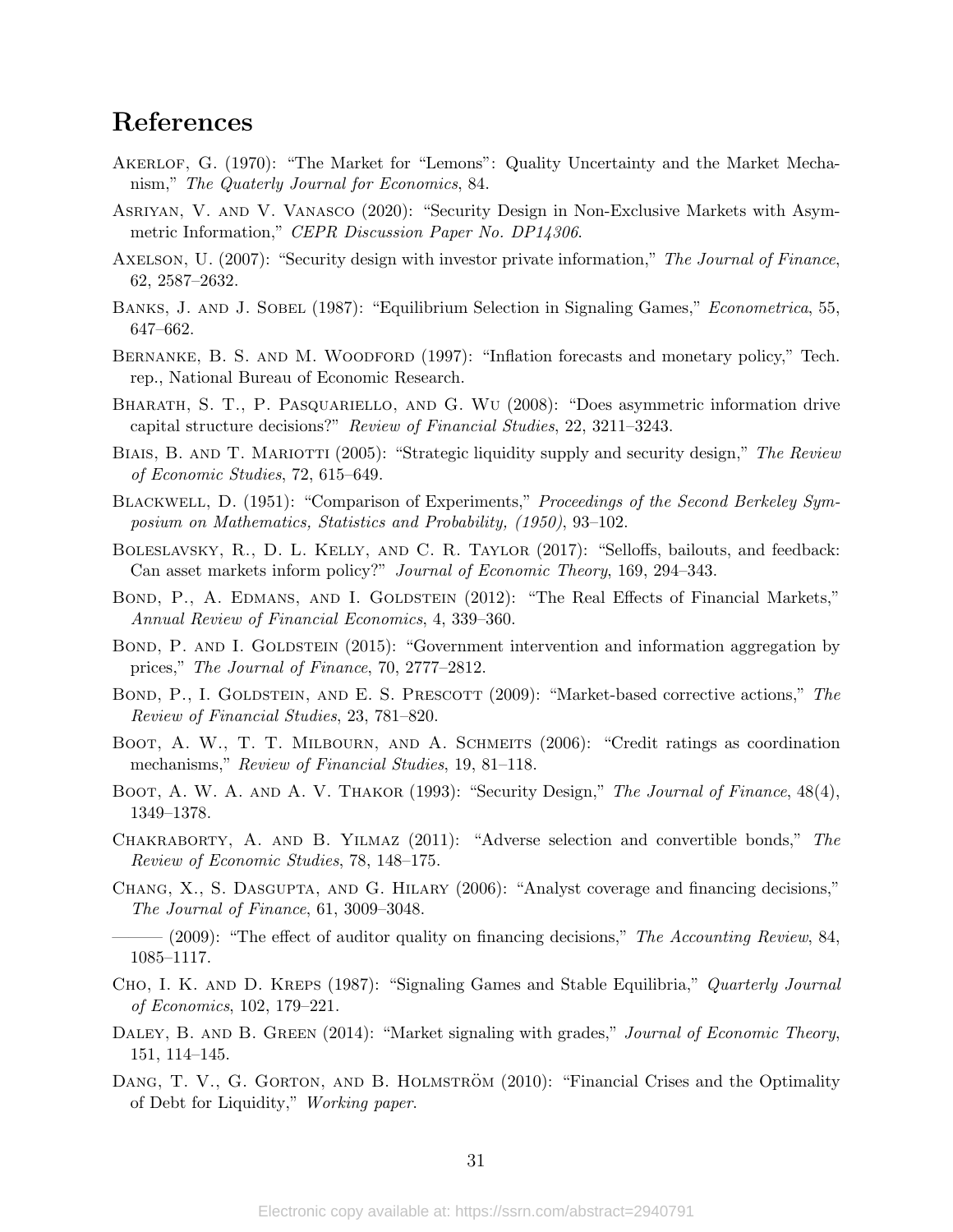- <span id="page-32-5"></span>DEMARZO, P. M. (2005): "The pooling and tranching of securities: A model of informed intermediation," Review of Financial Studies, 18, 1–35.
- <span id="page-32-4"></span>DEMARZO, P. M. AND D. DUFFIE (1999): "A Liquidity-Based Model of Security Design," Econometrica, 67, 65–99.
- <span id="page-32-8"></span>DEMARZO, P. M., D. FRANKEL, AND Y. JIN (2015): "Portfolio liquidation and security design with private information," Stanford University Graduate School of Business Research Paper.
- <span id="page-32-2"></span>DERRIEN, F. AND A. KECSKES (2013): "The real effects of financial shocks: Evidence from exogenous changes in analyst coverage," Journal of Finance, 68, 1407–1440.
- <span id="page-32-18"></span>Dow, J. AND G. GORTON (1997): "Stock market efficiency and economic efficiency: Is there a connection?" The Journal of Finance, 52, 1087–1129.
- <span id="page-32-11"></span>EDMANS, A., I. GOLDSTEIN, AND W. JIANG (2015): "Feedback Effects, Asymmetric Trading, and the Limits to Arbitrage," American Economic Review, 105, 3766–97.
- <span id="page-32-3"></span>FAULKENDER, M. AND M. A. PETERSEN (2005): "Does the source of capital affect capital structure?" The Review of Financial Studies, 19, 45–79.
- <span id="page-32-16"></span>FISHMAN, M. J. AND K. M. HAGERTY (1992): "Insider trading and the efficiency of stock prices," The RAND Journal of Economics, 106–122.
- <span id="page-32-7"></span>FULGHIERI, P., D. GARCIA, AND D. HACKBARTH (2020): "Asymmetric information and the pecking (dis) order," Review of Finance, 24, 961–996.
- <span id="page-32-6"></span>FULGHIERI, P. AND D. LUKIN (2001): "Information production, dilution costs, and optimal security design," Journal of Financial Economics, 61(1), 3–42.
- <span id="page-32-10"></span>GOLDSTEIN, I. AND A. GUEMBEL  $(2008)$ : "Manipulation and the allocational role of prices," The Review of Economic Studies, 75, 133–164.
- <span id="page-32-15"></span>GOLDSTEIN, I. AND L. YANG (2017): "Information disclosure in financial markets," Annual Review of Financial Economics, 9, 101–125.
- <span id="page-32-0"></span>Graham, J. R. and C. R. Harvey (2001): "The theory and practice of corporate finance: Evidence from the field," Journal of financial economics, 60, 187–243.
- <span id="page-32-13"></span>HOLMSTRÖM, B. AND J. TIROLE (2011): *Inside and outside liquidity*, MIT press.
- <span id="page-32-21"></span>KARLIN, S. (1968): Total Positivity, vol. 1, Stanford University Press.
- <span id="page-32-1"></span>Kisgen, D. J. (2006): "Credit ratings and capital structure," The Journal of Finance, 61, 1035– 1072.
- <span id="page-32-20"></span>KREMER, I. (2002): "Information aggregation in common value auctions," *Econometrica*, 70, 1675– 1682.
- <span id="page-32-14"></span>Lehmann, E. (1988): "Comparing Location Experiments," Annals of Statistics, 16, 521–523.
- <span id="page-32-17"></span>LELAND, H. E. (1992): "Insider trading: Should it be prohibited?" Journal of Political Economy, 100, 859–887.
- <span id="page-32-12"></span>Leland, H. E. and D. H. Pyle (1977): "Informational Asymmetries, Financial Structure, and Financial Intermediation," The Journal of Finance, 32, 371–387.
- <span id="page-32-9"></span>Malenko, A. and A. Tsoy (2020): "Asymmetric information and security design under Knightian uncertainty," Available at SSRN 3100285.
- <span id="page-32-19"></span>Milgrom, P. R. (1981): "Rational expectations, information acquisition, and competitive bidding," Econometrica: Journal of the Econometric Society, 921–943.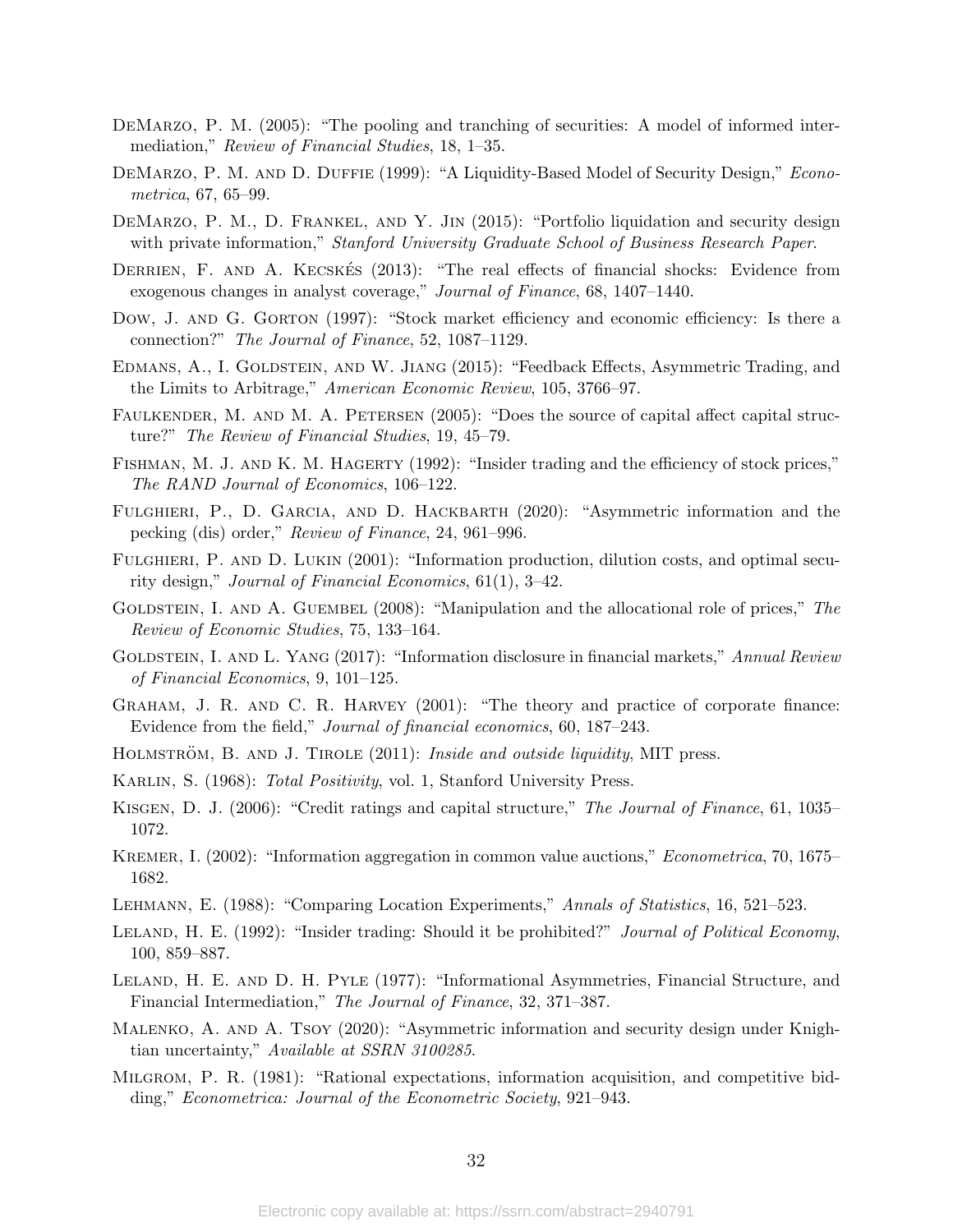- <span id="page-33-6"></span>Milgrom, P. R. and R. J. Weber (1982): "A theory of auctions and competitive bidding," Econometrica, 1089–1122.
- <span id="page-33-2"></span>MYERS, S. C. AND N. S. MAJLUF (1984): "Corporate Financing and Investment Decisions when Firms Have Information that Investors do not Have," Journal of Financial Economics, 13, 187– 221.
- <span id="page-33-3"></span>NACHMAN, D. AND T. NOE (1994): "Optimal Design of Securities under Asymmetric Information," The Review of Financial Studies, 7, 1–44.
- <span id="page-33-7"></span>PESENDORFER, W. AND J. M. SWINKELS (1997): "The loser's curse and information aggregation in common value auctions," Econometrica: Journal of the Econometric Society, 1247–1281.
- <span id="page-33-0"></span>Spence, M. (1973): "Job Market Signaling," Quaterly Journal of Economics, LXXXVII, 335–374.
- <span id="page-33-1"></span>SUFI, A. (2007): "Information Asymmetry and Financing Arrangements: Evidence from Syndicated Loans," Journal of Finance, LXII, 629–668.
- <span id="page-33-4"></span>YANG, M. (2015): "Optimality of debt under flexible information acquisition," Available at SSRN 2103971.
- <span id="page-33-5"></span>YANG, M. AND Y. ZENG (2015): "Financing Entrepreneurial Production: Security Design with Flexible Information Acquisition," Available at SSRN 2194194.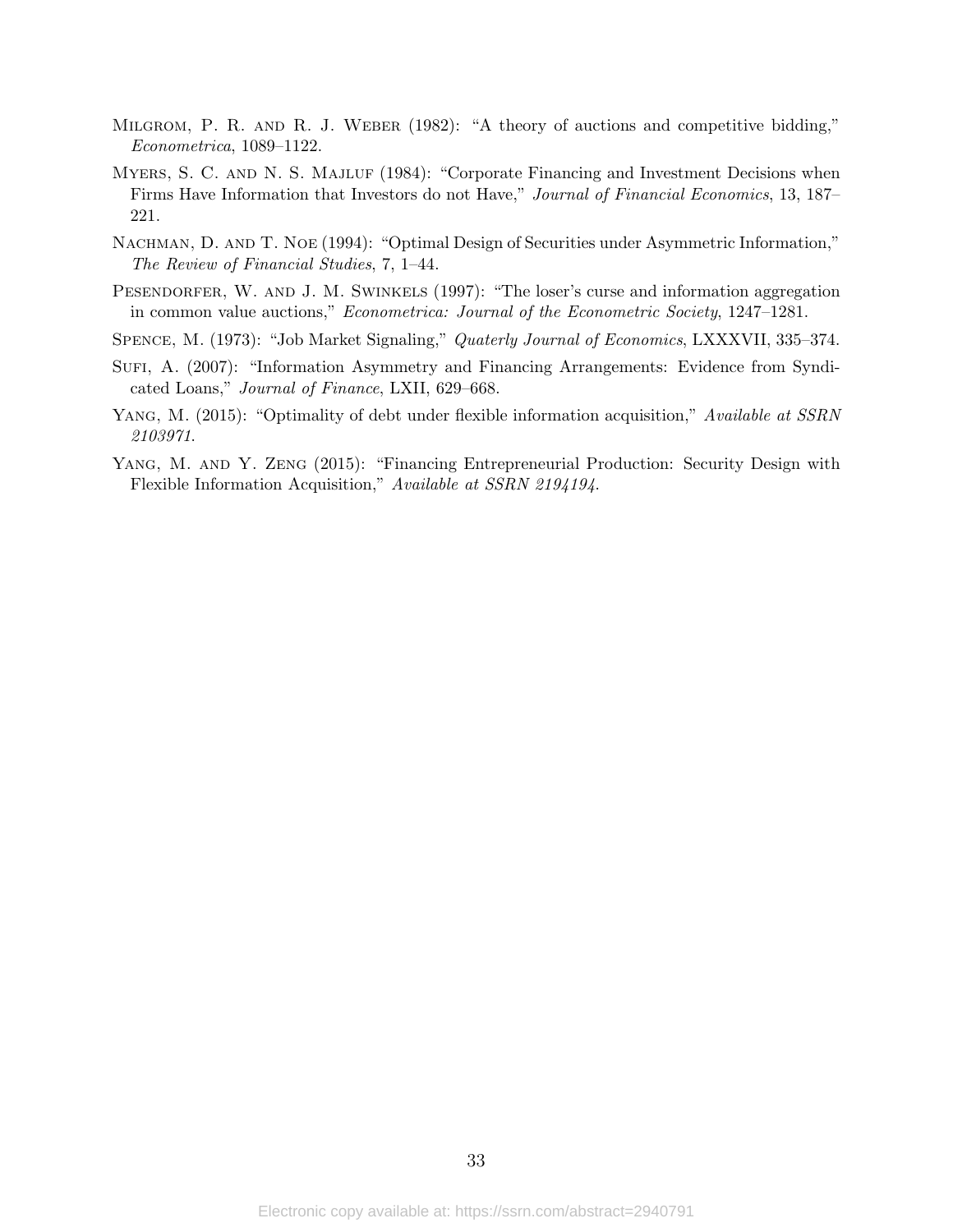# <span id="page-34-0"></span>A Detailed Equilibrium Characterization

We here provide a complete equilibrium characterization for the baseline model. To do so, we solve  $M(k)$  $M(k)$  for all  $k \in [\underline{u}, \overline{u})$ . We then connect the solutions of  $M(k)_{k \in [\underline{u}, \overline{u})}$  to equilibrium, following [Daley](#page-31-11) [and Green](#page-31-11) [\(2014\)](#page-31-11). Technically, the payoffs in our model do not satisfy the assumptions in [Daley](#page-31-11) [and Green](#page-31-11) [\(2014\)](#page-31-11), so in what follows we establish the properties of the solutions to  $M(k)_{k\in[\underline{u},\overline{u})}$  that are sufficient to apply Proposition 3.8 therein.

We begin by analyzing the case when scrutiny is not  $\alpha$ -informative. The properties of the solution in this case are recorded in the following lemma and illustrated in Figure [A.1.](#page-35-0) Let  $d(k)$  be the unique solution to  $u_L(F_{\underline{d}(k)}^D, 1) = k$ . That is,  $\underline{d}(k)$  is the face value of a debt security required for  $u_L = k$  given that it engenders a belief that  $t = H$  with probability one (e.g.,  $\underline{d}(\underline{u}) = d^{LC}$ ).

**Lemma A.1.** Suppose scrutiny is not  $\alpha$ -informative. Then,

- (a) The solution to [M\(](#page-12-2)k), denoted  $(F^*(k), \mu^*(k))$ , is unique for all  $k \in [\underline{u}, \overline{u})$ .
- (b)  $F^*(k)$  is a debt security, with face value  $d^*(k)$ , for all  $k \in [\underline{u}, \overline{u})$ .
- (c)  $\mu^*(k) < 1$  if and only if  $\frac{E[\beta(S)|L]}{E[\beta(S)|H]} 1 > \left(\frac{\delta}{1-\delta}\right) \left(\frac{\Pi_L(\underline{d}(k)) \Pi_H(\underline{d}(k))}{1-\Pi_H(\underline{d}(k))}\right)$ .
- <span id="page-34-1"></span>(d)  $d^*$  and  $\mu^*$  are continuous and strictly increasing in k (modulo boundary conditions).

As seen in Theorem [1,](#page-12-0) if we further increase the informativeness of scrutiny, the seller no longer issues debt, but instead its complement: levered equity. We again begin by characterizing the solutions to  $M(k)_{k\in[\underline{u},\overline{u})}$ , this time for the case when scrutiny is  $\alpha$ -informative.

**Lemma A.2.** Suppose scruting is  $\alpha$ -informative. Then,

- (a) The solution to [M\(](#page-12-2)k), denoted  $(F^*(k), \mu^*(k))$ , is unique for all  $k \in [\underline{u}, \overline{u})$ .
- (b)  $F^*(k)$  is a levered equity security with strike cash flow  $a^*(k)$ , for all  $k \in [\underline{u}, \overline{u})$ .
- (c)  $\mu^*(k) < 1$  for all  $k \in [\underline{u}, \overline{u})$ .
- <span id="page-34-2"></span>(d)  $a^*$  is strictly decreasing, and  $\mu^*$  strictly increasing, in k (modulo boundary conditions).

The final component is connecting the solutions of  $M(k)_{k\in[\underline{u},\overline{u})}$  to equilibrium. For each prior belief  $\mu_0$ , only a single value for the low type's payoff is consistent with equilibrium. The result established in the following Proposition combines the results in Lemmas [A.1](#page-13-1) and [A.2](#page-14-2) with those in Proposition 3.8 in [Daley and Green](#page-31-11) [\(2014\)](#page-31-11).

Proposition A.1. In the unique equilibrium, we have that

(a) if  $\mu_0 < \mu^*(\underline{u})$ , there is some degree of pooling, as the high type issues security  $F^*(\underline{u})$  and the low type mixes between security  $F^*(\underline{u})$  and selling the entire cash flow, X, with probability  $\mu_0(1-\mu^*(\underline{u}))$  $\frac{\mu_0(1-\mu^*(\underline{u}))}{\mu^*(\underline{u})(1-\mu_0)} \in (0,1)$  and the complementary probability, respectively.

### A.1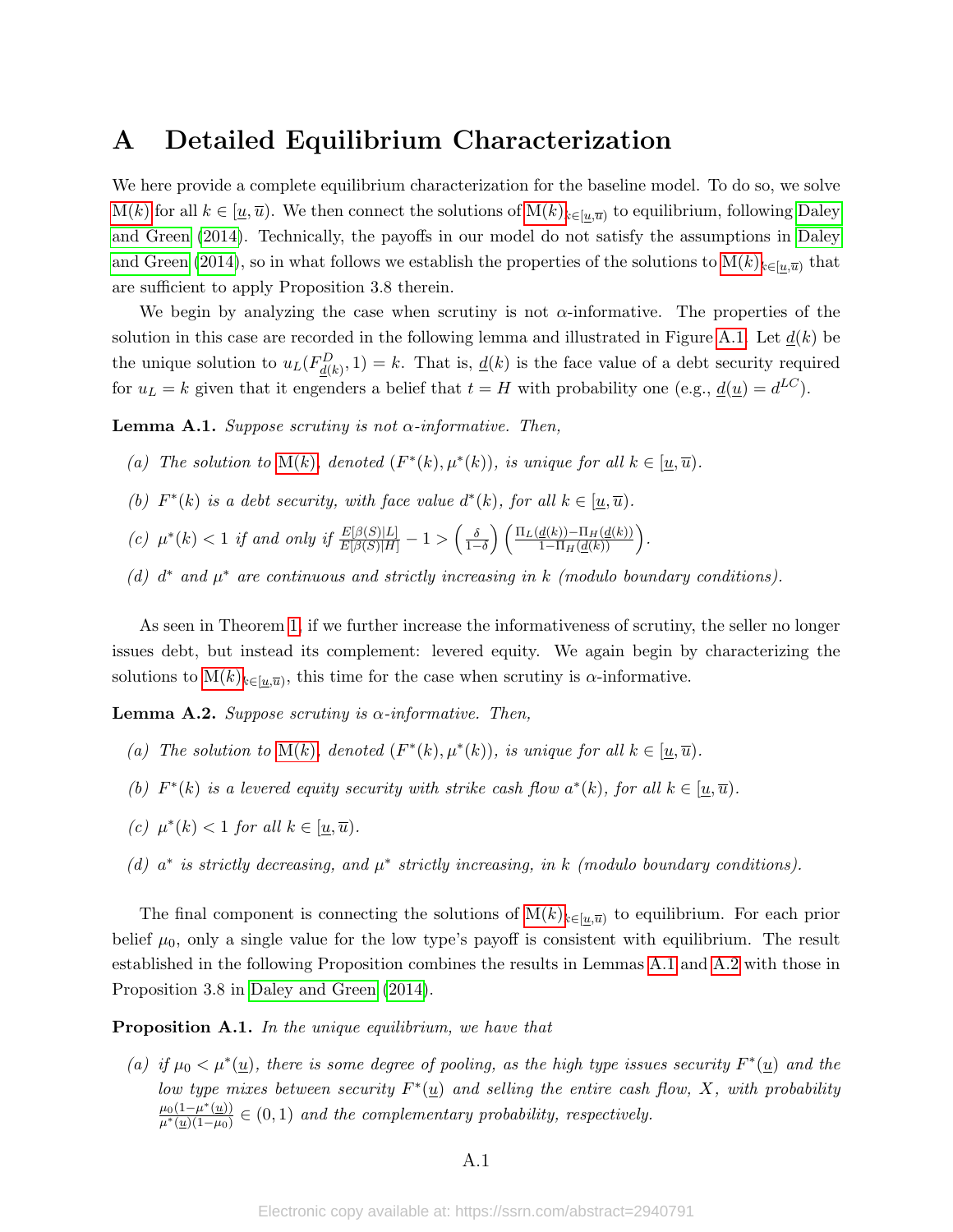<span id="page-35-0"></span>

(a) β-informative, but positive retention for all priors. (b) β-informative, and zero retention for high priors.

FIGURE A.1: The effect of signal informativeness on  $(d^*(\cdot), \mu^*(\cdot))$ , depicted as heavy-black curve. Low type's indifference curves in dashed-red, high type's in solid-blue.

<span id="page-35-1"></span>(b) if  $\mu_0 \geq \mu^*(\underline{u})$ , there is full pooling as both types select the unique security  $F^*(k)$  such that  $\mu^*(k) = \mu_0.$ 

Figure [A.1](#page-35-0) illustrates Proposition [A.1,](#page-35-1) as well Proposition [3,](#page-19-1) for two cases in which scrutiny is β-informative, but not  $\alpha$ -informative. Hence, debt is the equilibrium security design. In Panel (a),  $\beta$ -informativeness implies pooling, but with positive levels of retention for all priors. That is, for all  $\mu_0$ , the high type issues debt with face value  $d \leq \overline{d} < \overline{x}$ . Panel (b) increases the informativeness of scrutiny such that the criterion in Proposition [3](#page-19-1) is satisfied, and the seller efficiently sells her entire cash flow for high priors.

# B Proofs for Baseline Model

## B.1 Preliminaries and Definitions

<span id="page-35-5"></span>**Fact B.1.** For any  $t \in \{L, H\}$  and  $F \in \mathcal{F}\backslash\{0\}$ ,

- 1.  $E[F|H] > E[F|L]$ .
- <span id="page-35-3"></span>2.  $u_t(F,\mu)$  is strictly increasing in  $\mu$ .
- <span id="page-35-4"></span>3. There exists unique  $d, a \in [0, \overline{x}]$  such that  $E[F|t] = E[F_d^D|t] = E[F_a^A|t]$ .
- <span id="page-35-2"></span>4. For  $\eta \in [0,1]$ , let  $F^{\eta} \equiv (1 - \eta)F + \eta X$ . Then  $F^{\eta} \in \mathcal{F}$ , and if  $F \neq X$ , then  $E[F^{\eta}|t]$  and  $u_t(F^{\eta}, 1)$  are strictly increasing in  $\eta$ .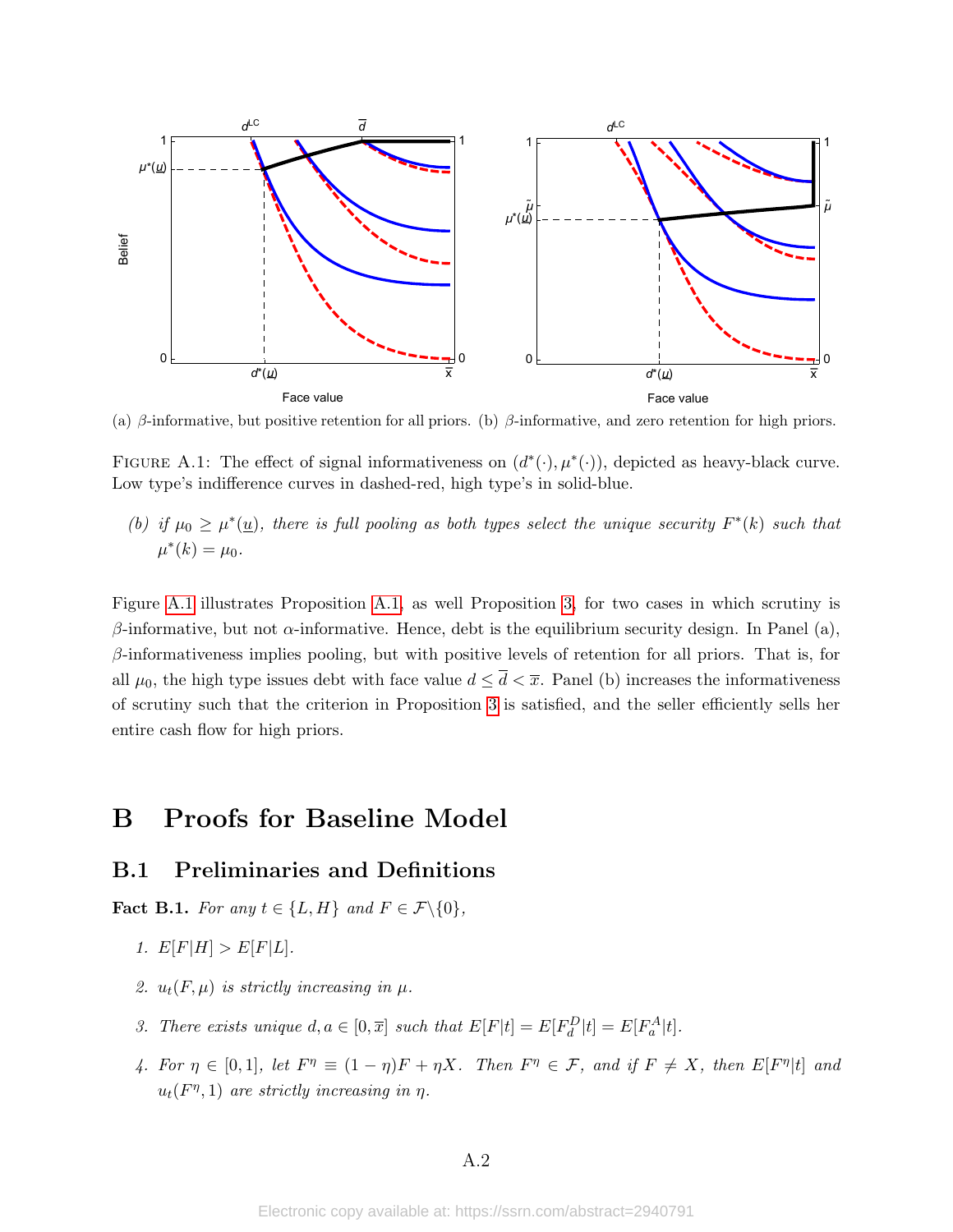**Fact B.2.** In any PBE,  $u_t \in [\underline{u}, \overline{u})$  for any  $t \in \{L, H\}$ .

Lemma B.1. The expected posterior beliefs have the following properties:

- 1.  $\alpha_t(\cdot)$  is strictly increasing for any  $t \in \{H, L\}$ .
- 2.  $\alpha_H(\mu) \geq \alpha_L(\mu)$  with the inequality being strict if and only if  $\mu \notin \{0, 1\}$ .
- 3.  $\alpha(\mu) \equiv \alpha_H(\mu) \alpha_L(\mu)$  is continuous and single-peaked.

$$
4. \frac{d}{d\mu} \frac{\alpha'_H(\mu)}{\alpha'_L(\mu)} < 0.
$$

### The D1 Refinement

Fix  $k \in [\underline{u}, \overline{u})$  and  $F \in \mathcal{F}$ , and consider the equation  $u_t(F, \mu) = k$ . By Fact [B.1](#page-35-2)[\(2\)](#page-35-3), there is at most one solution for  $\mu$ . If it exists, denote it by  $b_t(F, k)$ —that is,  $u_t(F, b_t(F, k)) = k$ . Next, let  $B_t(F, k) \equiv \{\mu : u_t(F, \mu) > k\}.$  From Fact [B.1\(](#page-35-2)[2\)](#page-35-3), the connection between  $b_t$  and  $B_t$  is immediate: if  $b_t(F, k)$  exists, then  $B_t(F, k) = (b_t(F, k), 1]$ . If  $b_t(F, k)$  fails to exist, then either  $B_t(F, k) = [0, 1]$ or  $B_t(F, k) = \emptyset$ .

In our model, the D1 refinement can be stated as follows. Fix an equilibrium endowing expected payoffs  $\{u_L, u_H\}$ . Consider a security F that is not in the support of either type's strategy. If  $B_L(F, u_L) \subset B_H(F, u_H)$ , then D1 requires that  $\mu(F) = 1$  (where  $\subset$  denotes strict inclusion). If  $B_H(F, u_H) \subset B_L(F, u_L)$ , then D1 requires that  $\mu(F) = 0$ .

### B.2 Proofs of Lemmas

The lemmas are proved in the following order: [B.1,](#page-13-1) [A.1,](#page-34-1) [A.2,](#page-34-2) [1,](#page-13-1) [3.](#page-15-0) Notice that Lemmas [A.1](#page-34-1) and [A.2](#page-34-2) together subsume Lemma [2.](#page-14-2)

Proof of Lemma [B.1.](#page-13-1) Note that

$$
\alpha(\mu) = \int \frac{\mu}{\mu + (1 - \mu)\beta(s)} (q_H(s) - q_L(s))ds
$$

is bounded, twice continuously differentiable and meets the criteria for exchanging the order of integration and differentiation by the functional form of the integrand, which has bounded first and second partial derivatives with respect to  $\mu$ . Thus, result 1 follows inmediately from  $\mu_f(\mu, \cdot)$  being strictly increasing in  $\mu$ , and result 2 from  $\mu_f(\cdot,s)$  being weakly increasing in s together with the MLRP property that  $\frac{q_H(s)}{q_L(s)}$  is weakly increasing in s. For result 3, note that  $\alpha(0) = \alpha(1) = 0$ , and since the signal is informative,  $\alpha(\mu) > 0$  for all  $\mu \in (0, 1)$ . Thus, it must be that  $\alpha'(0) > 0$  and that  $\alpha'(1) < 0$ . Finally, note that:

$$
\alpha'(\mu) = \int \frac{(1 - \beta(s))}{(\mu + (1 - \mu)\beta(s))^2} q_L(s) ds
$$

$$
\alpha''(\mu) = -2 \int \frac{(1 - \beta(s))^2}{(\mu + (1 - \mu)\beta(s))^3} q_L(s) ds
$$

A.3

Electronic copy available at: https://ssrn.com/abstract=2940791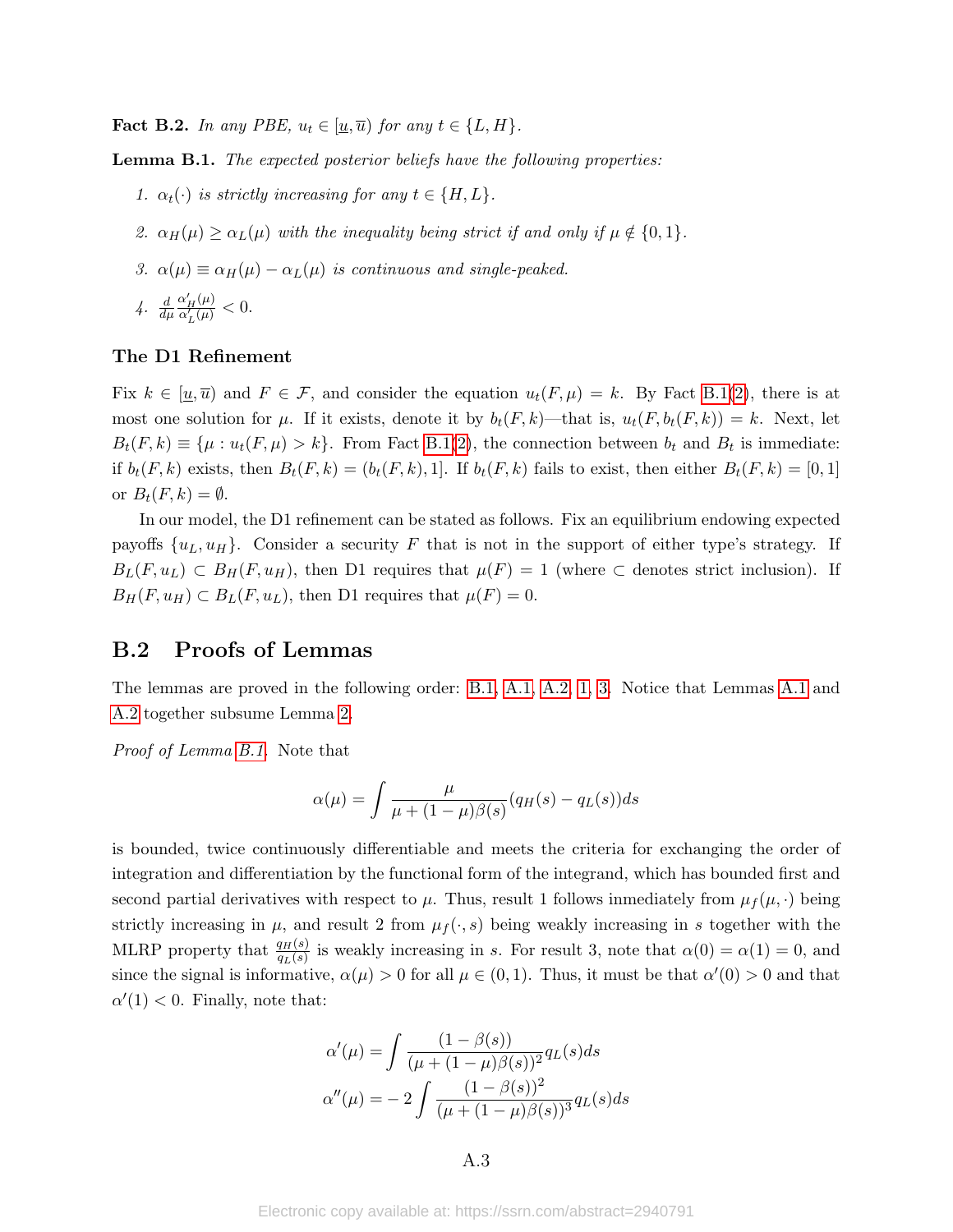with  $\alpha''(\mu) < 0$  for all  $\mu \in (0,1)$ . Thus,  $\alpha(\mu)$  is single-peaked in  $\mu$ . Finally, result 4 is established in [Daley and Green,2014](#page-31-11) (Lemma A.1) and [Karlin, 1968,](#page-32-21) (Chapter 3, Proposition 5.1).  $\Box$ 

*Proof of Lemma [A.1.](#page-34-1)* Recall that the solutions to  $M(k)$  are identical to the solutions to  $M^{\Delta}(k)$ , which we show are characterized by  $(a)-(d)$ .

Starting with (b), fix  $k \in [\underline{u}, \overline{u}]$  and let  $\{F^*, \mu^*\}$  be a solution to  $M^{\Delta}(k)$ , where  $F^* = \phi^*(X)$ and  $F^* \notin \mathcal{F}^D$ . By Fact [B.1\(](#page-35-2)[3\)](#page-35-4), let d be the unique solution to  $E[F^*|L] = E[F_d^D|L]$ , and  $\phi_d(x) =$ min  $\{d, x\}$ . Since  $F^* \in \mathcal{F}$ ,  $\phi^*$  is non-decreasing and  $\phi^*(x) \leq x$  for all x. Thus, there exists an  $\tilde{x} \in (0,\overline{x})$  such that  $\phi^*(x) \leq \phi_d(x)$  for all  $x \leq \tilde{x}$  with strict inequality for a positive measure set of  $x < \tilde{x}$ , and  $\phi^*(x) \ge \phi_d(x)$  for all  $x \ge \tilde{x}$  with strict inequality for a positive measure set of  $x > \tilde{x}$ . Next,

$$
E[F^* - F_d^D|H] - E[F^* - F_d^D|L]
$$
  
=  $\int_0^{\overline{x}} (\phi^*(x) - \phi_d(x)) (\pi_H(x) - \pi_L(x)) dx$   
=  $\int_0^{\tilde{x}} (\phi^*(x) - \phi_d(x)) (\pi_H(x) - \pi_L(x)) dx + \int_{\tilde{x}}^{\overline{x}} (\phi^*(x) - \phi_d(x)) (\pi_H(x) - \pi_L(x)) dx$   
=  $\int_0^{\tilde{x}} (\phi^*(x) - \phi_d(x)) (\frac{\pi_H(x)}{\pi_L(x)} - 1) \pi_L(x) dx + \int_{\tilde{x}}^{\overline{x}} (\phi^*(x) - \phi_d(x)) (\frac{\pi_H(x)}{\pi_L(x)} - 1) \pi_L(x) dx$ 

$$
= \int_0^{\tilde{x}} (\phi^*(x) - \phi_d(x)) \left( \frac{\pi_H(x)}{\pi_L(x)} \right) \pi_L(x) dx + \int_{\tilde{x}}^{\overline{x}} (\phi^*(x) - \phi_d(x)) \left( \frac{\pi_H(x)}{\pi_L(x)} \right) \pi_L(x) dx
$$
  
> 
$$
\int_0^{\tilde{x}} (\phi^*(x) - \phi_d(x)) \left( \frac{\pi_H(\tilde{x})}{\pi_L(\tilde{x})} \right) \pi_L(x) dx + \int_{\tilde{x}}^{\overline{x}} (\phi^*(x) - \phi_d(x)) \left( \frac{\pi_H(\tilde{x})}{\pi_L(\tilde{x})} \right) \pi_L(x) dx
$$
  
= 
$$
\left( \frac{\pi_H(\tilde{x})}{\pi_L(\tilde{x})} \right) \int (\phi^*(x) - \phi_d(x)) \pi_L(x) dx = \left( \frac{\pi_H(\tilde{x})}{\pi_L(\tilde{x})} \right) \left( E[F^* | L] - E[F_d^D | L] \right) = 0,
$$

where the last inequality follows from MLRP:  $\frac{\pi_H(\tilde{x})}{\pi_L(\tilde{x})} = \max_{x \leq \tilde{x}}$  $\pi_H(x)$  $\frac{\pi_H(x)}{\pi_L(x)}$  and that  $\frac{\pi_H(\tilde{x})}{\pi_L(\tilde{x})} = \min_{x \geq \tilde{x}}$  $\pi_H(x)$  $\frac{\pi_H(x)}{\pi_L(x)}$ . Thus, the last inequality results from maximizing the weights assigned to the negative points and minimize the weights assigned to the positive ones.

It follows that  $E\left[F_d^D|H\right] - E\left[F_d^D|L\right] < E\left[F^*|H\right] - E\left[F^*|L\right]$ , and

$$
u_L(F_d^D, \mu^*) = \alpha_L(\mu^*) \left( E[F_d^D | H] - E[F_d^D | L] \right) + (1 - \delta) E[F_d^D | L] + \delta E[X|L] < k.
$$

Since  $u_L(F_d^D, \mu^*)$  is continuous and increasing in d, there exists security  $F_{d'}^D \in \mathcal{F}^D$ , with  $d' > d$ , such that  $u_L(F_{d'}^D, \mu^*) = k$ , satisfying the constraint for  $M^{\Delta}(k)$ . Further, because  $E[F_{d'}^D|L] >$  $E[F_d^D|L] = E[F^*|L]$  and  $u_L(F_{d'}^D, \mu^*) = k = u_L(F^*, \mu^*)$ , it must be that  $E[F_{d'}^D|H] - E[F_{d'}^D|L]$  $E[F^*|H] - E[F^*|L]$ . But then the objective in  $M^{\Delta}(k)$  attains a higher value at  $\{F_{d'}^D, \mu^*\}\$  than at  $\{F^*,\mu^*\}\$  since  $\alpha(\mu^*)-\delta<0$ . This contradicts that  $\{F^*,\mu^*\}\$  solves  $M^{\Delta}(k)$ . Hence, any solution to  $M^{\Delta}(k)$  $M^{\Delta}(k)$  must be a debt security.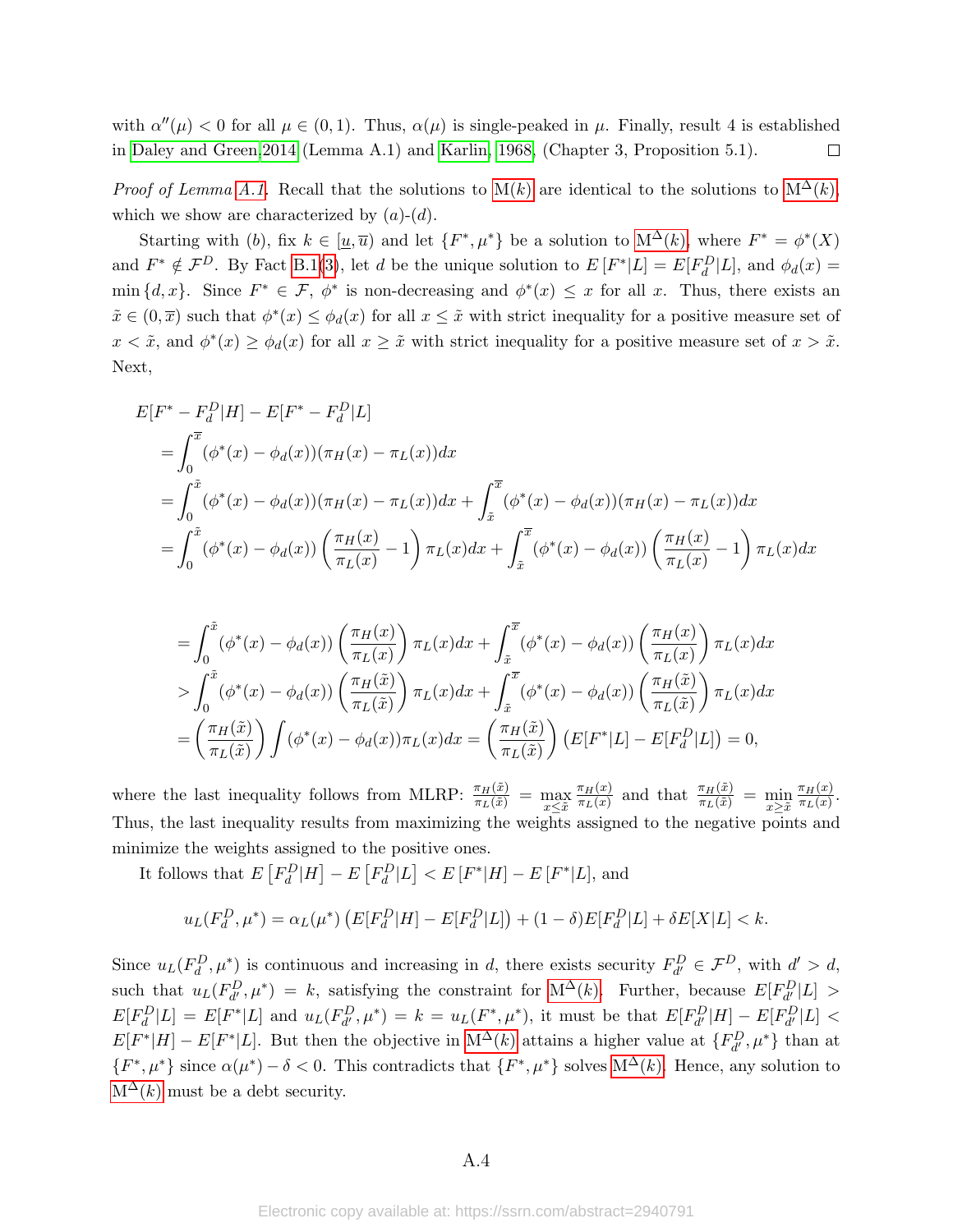To establish (a), we show that there is a unique solution to the following re-statement of  $M^{\Delta}(k)$ :

$$
\max_{d,\mu} v^D(d,\mu) \quad s.t. \quad h^D(d,\mu) = k
$$

where

$$
v^{D}(d,\mu) \equiv (\alpha(\mu) - \delta) (E[\min\{d, X\}|H] - E[\min\{d, X\}|L])
$$
  

$$
h^{D}(d,\mu) \equiv \alpha_{L}(\mu) (E[\min\{d, X\}|H] - E[\min\{d, X\}|L]) + (1 - \delta)E[\min\{d, X\}|L] + \delta E[X|L].
$$

Define  $\mu_{\ell}(k)$  to be the unique solution to  $u_L(X, \mu_{\ell}(k)) = k$ . Since  $X = F_{\overline{x}}^D$  and  $u_L(F_d^D, \mu)$  is increasing in both d and  $\mu$ , any  $\{d, \mu\}$  that satisfies the constraint in [M](#page-13-0)<sup>△</sup>(k) must have  $\mu \in [\mu_{\ell}(k), 1].$ 

Let us look first for a solution,  $\{d^*, \mu^*, \lambda^*\}$ , with interior  $\mu^* \in (\mu_\ell(k), 1)$ , where  $\lambda$  denotes the multiplier on the constraint. Such a solution is characterized by the first-order conditions (second-order conditions are verified at the end of this proof):

<span id="page-38-0"></span>
$$
(\alpha'(\mu) - \lambda \alpha'_{L}(\mu)) (E[\min\{d, X\} | H] - E[\min\{d, X\} | L]) = 0
$$
 (FOC- $\mu$ )

$$
\left(\alpha\left(\mu\right)-\delta-\lambda\alpha_{L}\left(\mu\right)\right)\int_{d}^{\overline{x}}\left(\pi_{H}\left(x\right)-\pi_{L}\left(x\right)\right)dx-\lambda\left(1-\delta\right)\int_{d}^{\overline{x}}\pi_{L}\left(x\right)dx=0\qquad\qquad\left(\text{FOC-d}\right)
$$

In any solution,  $d^* > 0$ , as  $u_L(F_0^D, \mu) = \delta E[X|L] < u_L \leq k$ , in violation of the constraint. From Fact [B.1\(](#page-35-2)[1\)](#page-35-5), the second term in the LHS of [FOC-](#page-38-0) $\mu$  is positive, and thus  $\lambda^* = \frac{\alpha'(\mu^*)}{\alpha'(\mu^*)}$  $\frac{\alpha'(\mu')}{\alpha'_L(\mu^*)}$ . The second condition, [FOC-](#page-38-1)d, requires  $\lambda^* < 0$ , since  $\alpha(\mu) - \delta < 0$  for all  $\mu$ . Thus,  $\alpha'(\mu^*) < 0$  which implies  $\mu^* \in [\hat{\mu}, 1]$  (Lemma [B.1\(](#page-13-1)3)). Combining these two conditions, we obtain the system of equations that determines  $\{d^*, \mu^*\}$ :

$$
\frac{1-\Pi_{H}\left(d^{*}\right)}{1-\Pi_{L}\left(d^{*}\right)}-1=\frac{1-\delta}{\left(\alpha\left(\mu^{*}\right)-\delta\right)\frac{\alpha'_{L}\left(\mu^{*}\right)}{\alpha'\left(\mu^{*}\right)}-\alpha_{L}\left(\mu^{*}\right)}\tag{B.1}
$$

<span id="page-38-3"></span><span id="page-38-2"></span><span id="page-38-1"></span>
$$
h^D(d^*, \mu^*) = k. \tag{B.2}
$$

Let  $d_1: \mu \mapsto d_1(\mu)$  denote the mapping from beliefs to debt levels implied by [\(B.1\)](#page-38-2) and  $d_2^k$ :  $\mu \mapsto d_2^k(\mu)$  denote the mapping implied by [\(B.2\)](#page-38-3). First, note that  $d_1(\cdot)$  is continuous and strictly increasing in  $\mu$  since the LHS of [\(B.1\)](#page-38-2) is strictly increasing in  $d^*$  due to hazard rate dominance (implied by MLRP), and the RHS of [\(B.1\)](#page-38-2) is strictly increasing in  $\mu$  when  $\alpha(\mu) - \delta < 0$ :

$$
\frac{d}{d\mu}RHS = \frac{1-\delta}{\left(\left(\alpha(\mu)-\delta\right)\frac{\alpha'_{L}(\mu)}{\alpha'(\mu)}-\alpha_{L}(\mu)\right)^{2}}\left(\frac{\alpha(\mu)-\delta}{\alpha'(\mu)^{2}}\left(\alpha''_{H}(\mu)\alpha'_{L}(\mu)-\alpha'_{H}(\mu)\alpha''_{L}(\mu)\right)\right) > 0,
$$

since  $\frac{d}{d\mu}$  $\frac{\alpha'_H(\mu)}{\alpha'_L(\mu)} < 0$  from Lemma [B.1\(](#page-13-1)4).

Second,  $d_2^k(\cdot)$  is continuous and strictly decreasing in  $\mu$  for all k since  $\alpha'_{L}(\cdot) > 0$  (Lemma [B.1\(](#page-13-1)1)). Therefore, there is at most one pair  $\{d^*(k), \mu^*(k)\}$  such that  $d_1(\mu^*(k)) = d_2^k(\mu^*(k)) = d^*(k)$  (i.e., solves [\(B.1\)](#page-38-2) and [\(B.2\)](#page-38-3)). If this pair exits, it is then the unique solution to  $M^{\Delta}(k)$ . If it fails to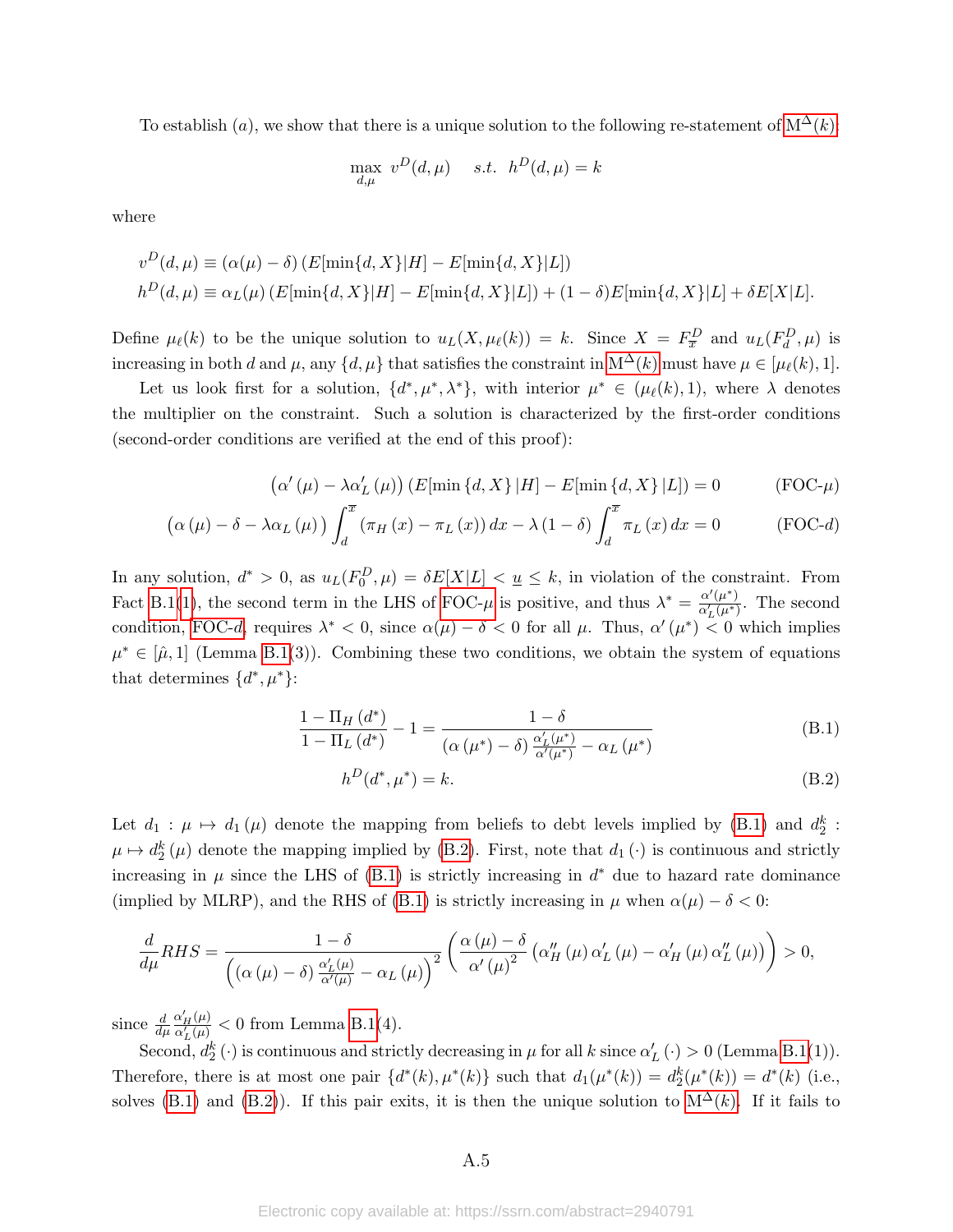exists, the unique solution to  $M^{\Delta}(k)$  is a boundary solution. In this case: (*i*) if  $d_1(1) < d_2^k(1)$  the unique solution is  $\{d^*(k), \mu^*(k)\} = \{d_2^k(1) = \underline{d}(k), 1\}$ ; and (*ii*) if instead  $d_1(1) > d_2^k(1)$ , then given there is no intersection,  $d_1(\mu(\ell)) > d_2^k(\mu(\ell))$  as well, and the unique solution is  $\{d^*(k), \mu^*(k)\} =$  $\{\overline{x}, \mu_{\ell}(k)\}.$ 

Next, (c) is a matter of direct calculation. For any  $k \in [\underline{u}, \overline{u})$ ,  $\mu^*(k) < 1$  if and only if  $d_1(1) > d_2^k(1) = \underline{d}(k)$ . This holds if and only if

<span id="page-39-0"></span>
$$
\frac{1-\Pi_H\left(\underline{d}(k)\right)}{1-\Pi_L\left(\underline{d}(k)\right)} - 1 < \frac{\left(\frac{\alpha'(1)}{\alpha'_L(1)}\right)(1-\delta)}{\alpha(1)-\delta - \left(\frac{\alpha'(1)}{\alpha'_L(1)}\right)\alpha_L(1)}.\tag{B.3}
$$

By straightforward calculations  $\alpha(1) = 0$ ,  $\alpha_L(1) = 1$ ,  $\alpha'_L(1) = E[\beta(S)|t]$ , and  $E[\beta(S)|H] = 1$ . So [\(B.3\)](#page-39-0) becomes

$$
E[\beta(S)|L] > \frac{(1-\Pi_H(\underline{d}(k)))-\delta(1-\Pi_L(\underline{d}(k)))}{1-\Pi_H(\underline{d}(k))-\delta(1-\Pi_H(\underline{d}(k)))} = \frac{\delta(\Pi_L(\underline{d}(k))-\Pi_H(\underline{d}(k)))}{(1-\delta)(1-\Pi_H(\underline{d}(k)))} + 1.
$$

Finally, for (d), note that changes in k do not impact the mapping  $d_1(\cdot)$ . For any two  $k, k' > 0$ such that  $k' > k$  we have that  $d_2^{k'}$  $d_2^{k'}(\mu^*(k)) > d_2^{k'}(\mu^*(k)) = d_1(\mu^*(k)).$  Since we have shown that  $d_1(\cdot)$  is strictly increasing, it must be that (modulo boundary solutions)  $\mu^*(k') > \mu^*(k)$  and thus  $d^*(k') > d^*(k)$ . Finally, both  $\mu^*(k)$  and  $d^*(k)$  are continuous in k since  $d_1$  and  $d_2^k$  are continuous in  $\mu$  and  $k$ .

Verifying Second-Order Conditions. We now verify that the solution given by the first-order condi-tions [\(B.1\)](#page-38-2)-[\(B.2\)](#page-38-3) is, in fact, a solution to  $M^{\Delta}(k)$ . We verify that the determinant of the Bordered Hessian is negative at our interior critical point:

$$
BH = \begin{bmatrix} 0 & h_d^D & h_\mu^D \\ h_d^D & L_{dd} & L_{d\mu} \\ h_\mu^D & L_{\mu d} & L_{\mu\mu} \end{bmatrix}
$$

where  $L(d, \mu) = v^D(d, \mu) - \lambda (h^D(d, \mu) - k)$ .

$$
h_d^D = \alpha_L (\mu^*) \int_{d^*}^{\overline{x}} (\pi_H (x) - \pi_L (x)) dx + (1 - \delta) \int_{d^*}^{\overline{x}} \pi_L (x) dx
$$
  
\n
$$
h_d^D = \alpha' (\mu^*) [F[\min d_d^* \ X] | H] - F[\min d_d^* \ X] | H]
$$

$$
d_{\mu}^{D} = \alpha'_{L}(\mu^{*}) \left[ E[\min\left\{d^{*}, X\right\} | H] - E[\min\left\{d^{*}, X\right\} | L] \right] \qquad \qquad > 0
$$

$$
L_{dd} = -\left[\left(\alpha \left(\mu^*\right) - \delta - \lambda^* \alpha_L \left(\mu^*\right)\right) \left(\pi_H \left(d^*\right) - \pi_L \left(d^*\right)\right) - \lambda^* \left(1 - \delta\right) \pi_L \left(d^*\right)\right] \tag{0}
$$
\n
$$
L_{dd} = \left(\alpha'' \left(\mu^*\right) - \lambda^* \alpha'' \left(\mu^*\right)\right) \left[\mathbf{F}[\min_{d} \left(d^* \mathbf{Y} \setminus \mathbf{H}]\right] - \mathbf{F}[\min_{d} \left(d^* \mathbf{Y} \setminus \mathbf{H}]\right]\right] \tag{0}
$$

$$
L_{\mu\mu} = (\alpha''(\mu^*) - \lambda^* \alpha_L''(\mu^*)) [E[\min\{d^*, X\} | H] - E[\min\{d^*, X\} | L]]
$$
  
\n
$$
L_{\mu\mu} = L_{\mu} = (\alpha'(\mu^*) - \lambda^* \alpha'(\mu^*)) \int_{\overline{L}}^{\overline{L}} (\pi_{\overline{L}}(\overline{x}) - \pi_{\overline{L}}(\overline{x})) d\overline{x}
$$

$$
L_{d\mu} = L_{\mu d} = (\alpha'(\mu^*) - \lambda^* \alpha'_{L} (\mu^*)) \int_{d^*} (\pi_{H}(x) - \pi_{L}(x)) dx = 0
$$

Where  $L_{dd} < 0$  since hazard rate dominance implies  $\frac{1-\Pi_H(d)}{1-\Pi_L(d)} > \frac{\pi_H(d)}{\pi_L(d)}$  which combined with the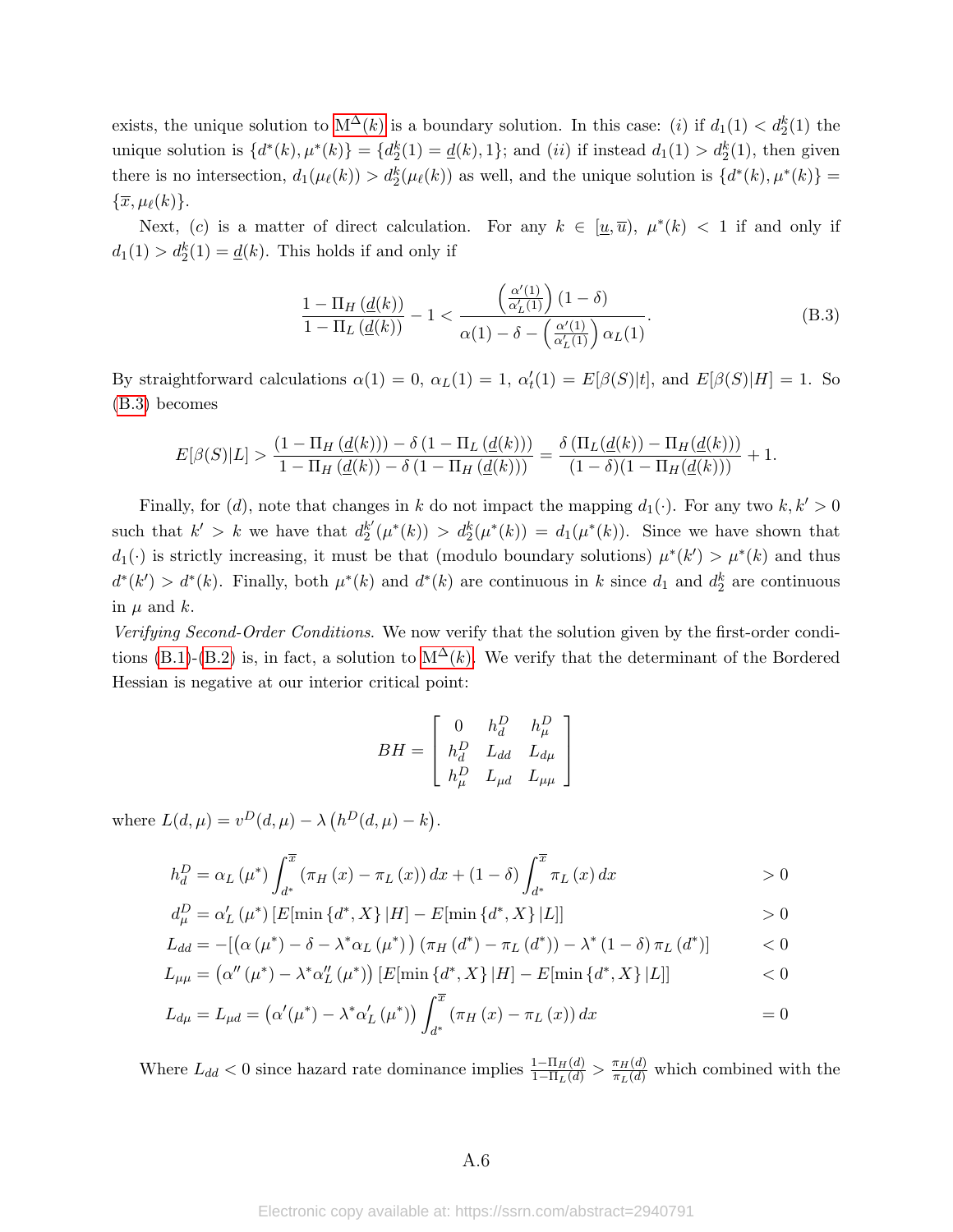FOC implies:

$$
\frac{\pi_H(d^*)}{\pi_L(d^*)} - 1 < \frac{\lambda^*(1-\delta)}{\alpha(\mu^*) - \delta - \lambda^*\alpha_L(\mu^*)}
$$
\n
$$
(\alpha(\mu^*) - \delta - \lambda^*\alpha_L(\mu^*)) (\pi_H(d^*) - \pi_L(d^*)) - \pi_L(d^*)\lambda^*(1-\delta) > 0
$$

where the inequality changes sign since  $(\alpha(\mu^*) - \delta - \lambda^* \alpha_L(\mu^*)) < 0$ . Finally,  $L_{\mu\mu}(\mu^*, d^*, \lambda^*) < 0$ since  $\frac{d}{d\mu} \left( \frac{\alpha'_H(\mu)}{\alpha'_L(\mu)} \right)$  < 0. A sufficient condition for our solution to be a local maximum is that the bordered Hessian is negative definite. That is,  $|BH_1| < 0$  and  $|BH_2| > 0$ . It is easy to see that  $|BH_1| = -(h_d^D)^2 < 0$  and that  $|BH_2| = -(h_d^D)^2 L_{\mu\mu} - (h_\mu^D)^2 L_{dd} > 0$ .  $\Box$ 

*Proof of Lemma [A.2.](#page-34-2)* Recall that the solutions to  $M(k)$  are identical to the solutions to  $M^{\Delta}(k)$ , which we show are characterized by  $(a)-(d)$ . Lemma [B.1](#page-13-1) and  $\alpha$ -informativeness imply that there are exactly two solutions to  $\alpha(\mu) = \delta$ , which we denote  $\mu, \overline{\mu}$ , and that  $\mu < \hat{\mu} < \overline{\mu}$ . For all  $\mu \in (\mu, \overline{\mu})$ ,  $\alpha(\mu) > \delta$ , and for all  $\mu \notin [\mu, \overline{\mu}], \alpha(\mu) < \delta$ . As in the proof of Lemma [A.1,](#page-34-1) define  $\mu_{\ell}(k)$  to be the unique solution to  $u_L(X, \mu_\ell(k)) = k$ . Because, for any  $\mu$  and  $F \neq X$ ,  $u_L(X, \mu) > u_L(F, \mu)$ , and  $u_L$ is increasing  $\mu$ , any  $\{F, \mu\}$  that satisfies the constraint in  $M^{\Delta}(k)$  must have  $\mu \in [\mu_{\ell}(k), 1].$ Case 1:  $\mu_{\ell}(k) \in [0, \overline{\mu}).$ 

First, in any solution it must be that  $\mu^*(k) \in (\mu, \overline{\mu})$ . To see this, recall that  $E[F|H] - E[F|L] \ge 0$ for any  $F \in \mathcal{F}$  (Fact [B.1\(](#page-35-2)[1\)](#page-35-5)). Hence, if  $\mu \notin (\mu, \overline{\mu})$ , then the objective in  $M^{\Delta}(k)$  is weakly negative. However, the objective can attain positive value. For example, select arbitrary  $\mu \in (\mu_{\ell}(k), \overline{\mu})$  and let  $\nu > 0$  solve  $u_L(\nu X, \mu) = k$  (it is straightforward to show such a  $\nu$  always exists, and is positive). Then,

$$
(\underbrace{\alpha(\mu)-\delta}_{>0})\underbrace{E[(\nu X|H]-E[\nu X|L]}_{>0})>0.
$$

Because any solution must do at least this well,  $\mu^*(k) \in (\mu, \overline{\mu})$ , and  $\alpha(\mu^*(k)) - \delta > 0$ . Notice that this establishes claim  $(c)$  of the lemma.

To establish (b), fix  $k \in [\underline{u}, \overline{u})$  and let  $\{F^*, \mu^*\}$  be a solution to  $M^{\Delta}(k)$ , where  $F^* = \phi^*(X)$ and  $F^* \notin \mathcal{F}^A$ . By Fact [B.1\(](#page-35-2)[3\)](#page-35-4), let a be the unique solution to  $E[F^*|L] = E[F_a^A|L]$ , and  $\phi_a(x) =$  $\max\{0, x - a\}$ . Since  $F^* \in \mathcal{F}, \phi^*(x) - x$  is non-decreasing and  $\phi^*(x) \geq 0$  for all x. Thus, there exists an  $\tilde{x} \in (0,\overline{x})$  such that  $\phi^*(x) \ge \phi_a(x)$  for all  $x \le \tilde{x}$  with strict inequality for a positive measure set of  $x < \tilde{x}$ , and  $\phi^*(x) \le \phi_a(x)$  for all  $x \ge \tilde{x}$  with strict inequality for a positive measure set of  $x > \tilde{x}$ . From here the calculations run analogously to those in the proof of Lemma [A.1\(](#page-34-1)b), to show that  $E\left[F_a^A|H\right] - E\left[F_a^A|L\right] > E\left[F^*|H\right] - E\left[F^*|L\right]$ , and

$$
u_L(F_a^A, \mu^*) = \alpha_L(\mu^*) \left( E[F_a^A | H] - E[F_a^A | L] \right) + (1 - \delta) E[F_a^A | L] + \delta E[X|L] > k.
$$

Since  $u_L(F_a^A, \mu^*)$  is continuous and decreasing in a, there exists  $F_{a'}^A \in \mathcal{F}^A$ , with  $a' > a$ , such that  $u_L(F_{a'}^A, \mu^*) = k$ , satisfying the constraint for  $M^{\Delta}(k)$ . Further, because  $E[F_{a'}^A|L] < E[F_a^A|L] =$  $E[F^*|L]$  and  $u_L(F^A_{a'}, \mu^*) = k = u_L(F^*, \mu^*)$ , it must be that  $E[F^A_{a'}|H] - E[F^A_{a'}|L] > E[F^*|H] E[F^*|L]$ . But then the objective in  $M^{\Delta}(k)$  attains a higher value at  $\{F^A_{a'}, \mu^*\}\$  than at  $\{F^*, \mu^*\}$ since  $\alpha(\mu^*) - \delta > 0$ . This contradicts that  $\{F^*, \mu^*\}$  solves  $M^{\Delta}(k)$ . Hence, any solution to  $M^{\Delta}(k)$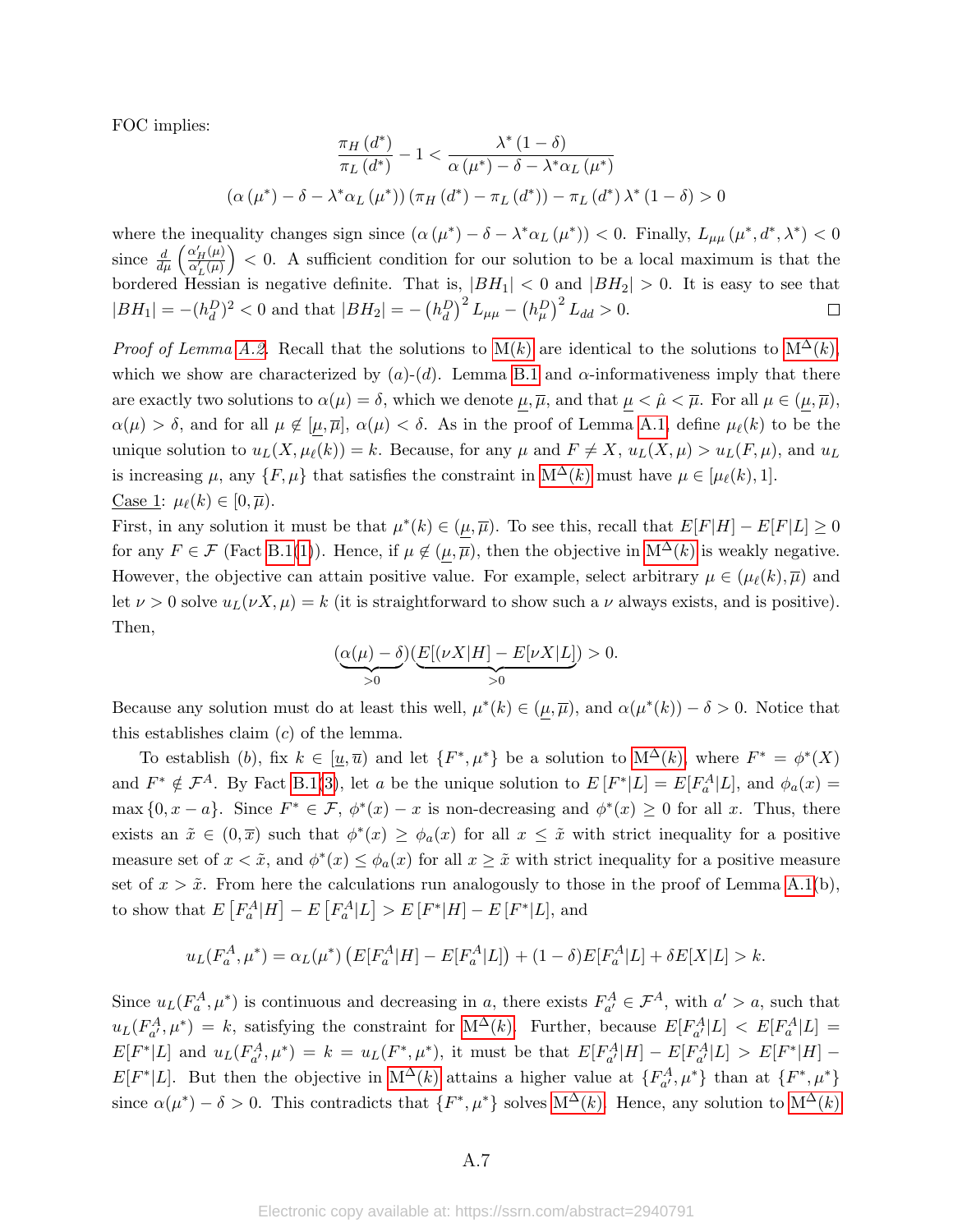must be a levered equity security.

To establish (a), we show that there is a unique solution to the following re-statement of  $M^{\Delta}(k)$ :

<span id="page-41-0"></span>
$$
\max_{a,\mu} v^A(a,\mu) \quad s.t. \quad h^A(a,\mu) = k,
$$

where

$$
v^{A}(a,\mu) \equiv (\alpha(\mu) - \delta) (E[\max\{0, X - a\}|H] - E[\max\{0, X - a\}|L]),
$$
  

$$
h^{A}(a,\mu) \equiv \alpha_{L}(\mu) (E[\max\{0, X - a\}|H] - E[\max\{0, X - a\}|L])
$$
  

$$
+ (1 - \delta)E[\max\{0, X - a\}|L] + \delta E[X|L].
$$

Again, the constraint implies that in any solution  $\mu^* \geq \mu_\ell(k)$ , and we have already established that  $\mu^* \in (\mu, \overline{\mu}).$ 

Let us look first for a solution,  $\{a^*, \mu^*, \lambda^*\}$ , with interior  $\mu^* \in (\mu_\ell(k), 1)$ , where  $\lambda$  denotes the multiplier on the constraint. Such a solution is characterized by the following first-order conditions (second-order conditions are verified at the end of this proof):

$$
(\alpha'(\mu) - \lambda \alpha'_{L}(\mu)) (E[\max\{0, X - a\}|H] - E[\max\{0, X - a\}|L]) = 0
$$
 (FOC- $\mu$ )

$$
\left(\alpha\left(\mu\right)-\delta-\lambda\alpha_{L}\left(\mu\right)\right)\int_{a}^{\overline{x}}\left(\pi_{L}\left(x\right)-\pi_{H}\left(x\right)\right)dx+\lambda\left(1-\delta\right)\int_{a}^{\overline{x}}\pi_{L}\left(x\right)dx=0.\tag{FOC-a}
$$

In any solution,  $a^* < \overline{x}$ , as  $u_L(0, \mu) = \delta E[X|L] < u_L \leq k$ , in violation of the constraint. From Fact [B.1\(](#page-35-2)[1\)](#page-35-5) then, the second term in the LHS of [FOC-](#page-41-0) $\mu$  is positive, and  $\lambda^* = \frac{\alpha'(\mu^*)}{\alpha'(\mu^*)}$  $\frac{\alpha'(\mu')}{\alpha'_L(\mu^*)}$ . The second condition, [FOC-](#page-41-1)a, requires  $\lambda^* > 0$  because we have already established that  $\mu^* \in (\mu, \overline{\mu})$ , meaning  $\alpha(\mu^*) - \delta > 0$ . Thus,  $\alpha'(\mu^*) > 0$  which implies  $\mu^* < \hat{\mu}$ . Combining the two conditions, we obtain the following system of equations that determines  $\{a^*, \mu^*\}$ :

$$
\frac{1-\Pi_{H}\left(a^{*}\right)}{1-\Pi_{L}\left(a^{*}\right)}-1=\frac{1-\delta}{\left(\alpha\left(\mu^{*}\right)-\delta\right)\frac{\alpha'_{L}\left(\mu^{*}\right)}{\alpha'\left(\mu^{*}\right)}-\alpha_{L}\left(\mu^{*}\right)}\tag{B.4}
$$

<span id="page-41-3"></span><span id="page-41-2"></span><span id="page-41-1"></span>
$$
h^A(a^*, \mu^*) = k. \tag{B.5}
$$

Let  $a_1 : \mu \mapsto a_1(\mu)$  denote the mapping from beliefs to residual debt levels implied by [\(B.4\)](#page-41-2) and  $a_2^k : \mu \mapsto a_2^k(\mu)$  denote the mapping implied by [\(B.5\)](#page-41-3). First, note that  $a_1(\cdot)$  is continuous and strictly decreasing in  $\mu \in (\mu, \overline{\mu})$  since the LHS of [\(B.4\)](#page-41-2) is strictly increasing in a due to hazard rate dominance (implied by MLRP), whereas the RHS of  $(B.4)$  is strictly decreasing in  $\mu$ when  $\alpha(\mu) - \delta > 0$ , as shown in the proof of Lemma [A.1\(](#page-34-1)*a*). Second,  $a_2^k(\cdot)$  is strictly increasing in  $\mu$  for all k since  $\alpha'_{L}(\cdot) > 0$ . Therefore, there is at most one pair  $\{a^*(k), \mu^*(k)\}\$  such that  $a_1(\mu^*(k)) = a_2^k(\mu^*(k)) = a^*(k)$  (i.e., solves [\(B.4\)](#page-41-2) and [\(B.5\)](#page-41-3)). If this pair exits, it is then the unique solution to [M](#page-13-0)<sup>∆</sup>(k). If it fails to exists, the unique solution to M<sup>∆</sup>(k) is a boundary solution:  $\mu^*(k) \in {\mu(\ell), 1}.$  Since we established at the outset that  $\mu^*(k) \in (\mu, \overline{\mu}),$  if the solution is boundary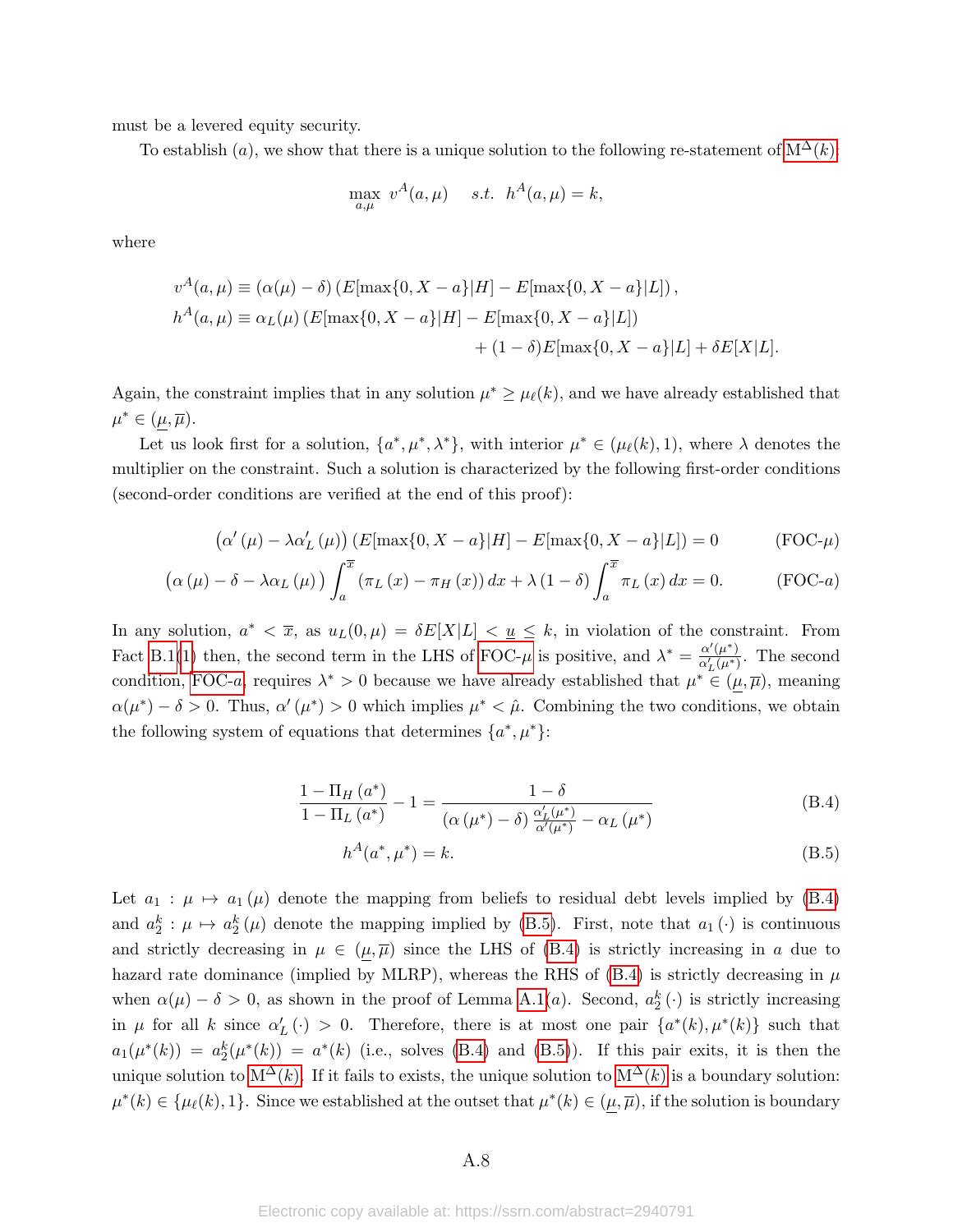it must be that  $\mu^*(k) = \mu_\ell(k)$  and (by definition of  $\mu_\ell(k)$ )  $a^*(k) = 0$  (i.e.,  $F^*(k) = X$ ).

Finally, The argument for  $(d)$  is analogous to that provided for Lemma [A.1\(](#page-34-1)d). Case 2:  $\mu_{\ell}(k) \in [\overline{\mu}, 1)$ .

To begin, let  $\mu_{\ell}(k) = \overline{\mu}$ . We claim that  $\{F^*, \mu^*\} = \{X, \mu_{\ell}(k)\}\$ is the unique solution to  $M^{\Delta}(k)$ . To see this, note that it is feasible (by definition of  $\mu_{\ell}(k)$ ) and produces a value of 0 for the objective since  $\alpha(\overline{\mu}) = \delta$ . Consider now any other candidate  $\{F, \mu\}$ . First, if  $\mu = \mu_{\ell}(k)$  but  $F \neq X$ , then  $u_L(F, \mu_\ell(k)) < u_L(X, \mu_\ell(k)) = k$ , in violation of the problem's constraint. Second, if  $F = 0$ , then for any  $\mu$ ,  $u_L(0, \mu) = \delta E[X|L] < u \leq k$ , also in violation of the constraint. The only remaining possibility is that  $F \neq 0$  and  $\mu \neq \mu_{\ell}(k)$ . In order to satisfy the constraint, it must be that  $\mu \in (\mu_{\ell}(k), 1] = (\overline{\mu}, 1].$  But then the objective attains a negative value, establishing the claim. Notice that  $X \in \mathcal{F}^A \cap \mathcal{F}^D$ .

Now let  $\mu_{\ell}(k)$  be arbitrary in  $[\overline{\mu}, 1]$ , and consider the restricted version of  $M(k)$  in which only debt securities can be offered:

<span id="page-42-0"></span>
$$
\max_{d,\mu} u_H(F_d^D, \mu)
$$
  
s.t.  $u_L(F_d^D, \mu) = k$  (M<sub>d</sub>(k))

For this problem, claims  $(a)$ ,  $(c)$ , and  $(d)$  of Lemma [A.1](#page-34-1) remain true (whereas  $(b)$  is simply assumed). Because  $X = F_{\overline{x}}^D \in \mathcal{F}^D$ , for  $\tilde{k}$  such that  $\mu_\ell(\tilde{k}) = \overline{\mu}$  the unrestricted solution is feasible in the restricted problem, so it must remain the solution in the restricted problem. Lemma [A.1\(](#page-34-1)d) then implies that, in  $M_d(k)$ ,  $d^*(k) = \overline{x}$  for all  $k > \tilde{k}$  as well. Note that  $k > \tilde{k}$  is equivalent to  $\mu_{\ell}(k) > \overline{\mu}$ . Thus we have that if  $\mu_{\ell}(k) > \overline{\mu}$ , the optimal debt security to offer has face value  $d^* = \overline{x}$ .

Turing back now to the unrestricted problem  $M^{\Delta}(k)$ , for any  $\mu_{\ell}(k) > \overline{\mu}$ , since any feasible  $\mu$ is in  $[\mu_{\ell}(k), 1], \alpha(\mu) - \delta < 0$  for all feasible  $\mu$ . The same argument given for Lemma [A.1](#page-34-1) implies that any solution must be a debt security. So restricting to debt securities is without loss, and the solution to  $M^{\Delta}(k)$  is the same as the solution to  $M_d(k)$ , which is  $\{F^*(k), \mu^*(k)\} = \{X, \mu_\ell(k)\}.$ Claims  $(a)-(d)$  follow immediately.

Verifying Second-Order Conditions. We now verify that the solution given by the first-order condi-tions [\(B.4\)](#page-41-2)-[\(B.5\)](#page-41-3) is, in fact, a solution to  $M^{\Delta}(k)$ . We verify that the determinant of the Bordered Hessian is negative at our interior critical point:

$$
BH = \left[ \begin{array}{ccc} 0 & h_a^A & h_\mu^A \\ h_a^A & L_{aa} & L_{a\mu} \\ h_\mu^A & L_{\mu a} & L_{\mu\mu} \end{array} \right]
$$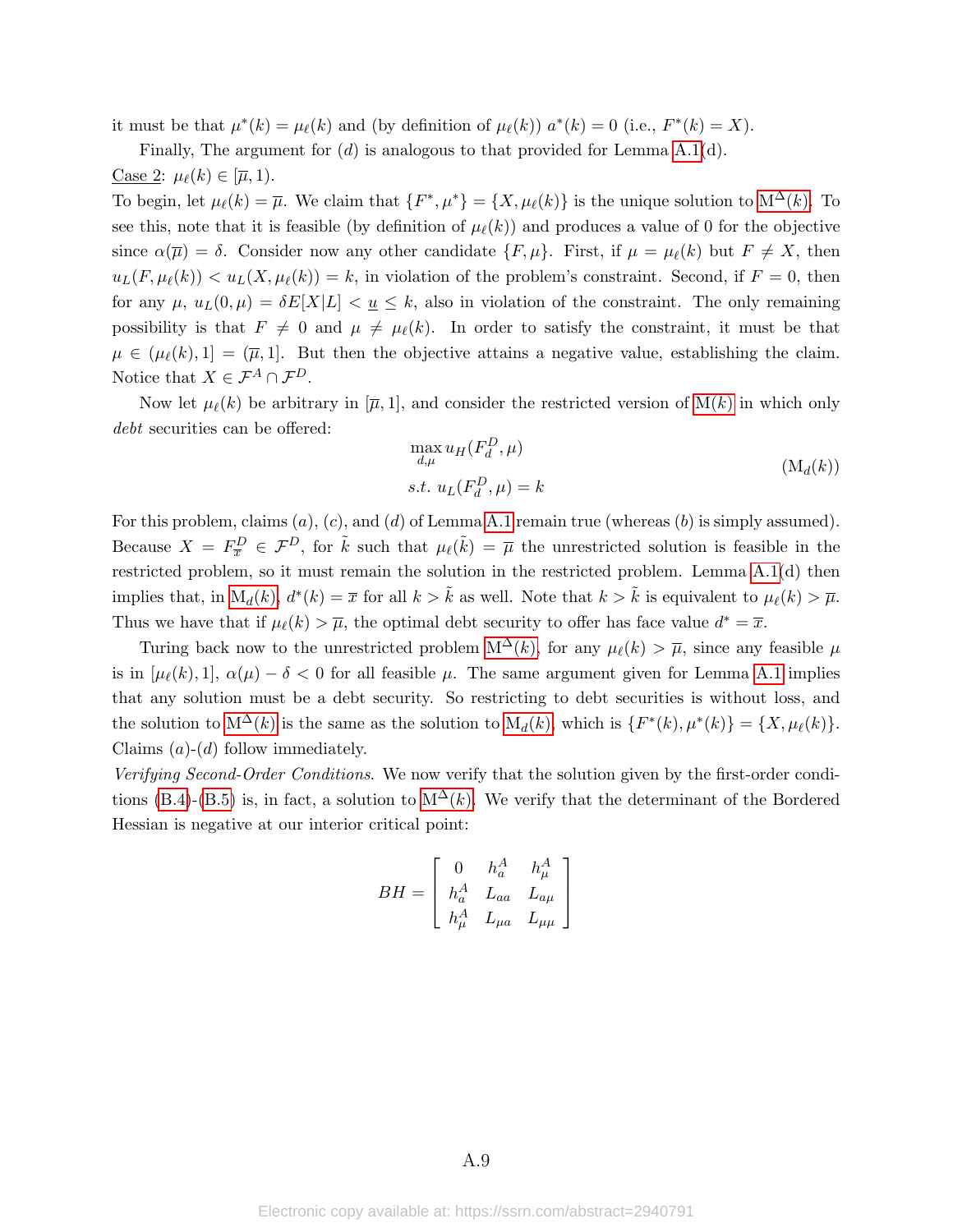where  $L(a, \mu) = v^A(a, \mu) - \lambda (h^A(a, \mu) - k)$ .

$$
h_{a}^{A} = -\alpha_{L}(\mu^{*}) \int_{a^{*}}^{\infty} \left(\pi_{H}\left(x\right) - \pi_{L}\left(x\right)\right) dx - (1 - \delta) \int_{a^{*}}^{\infty} \pi_{L}\left(x\right) dx \qquad \qquad < 0
$$

$$
h_{\mu}^{A} = \alpha'_{L}(\mu^{*}) \left[ E[\max\{0, X - a^{*}\} | H] - E[\max\{0, X - a^{*}\} | L] \right] > 0
$$

$$
L_{aa} = (\alpha (\mu^*) - \delta - \lambda^* \alpha_L (\mu^*)) (\pi_H (a^*) - \pi_L (a^*)) + \lambda^* (1 - \delta) \pi_L (a^*)
$$
 < 0

$$
L_{\mu\mu} = (\alpha''(\mu^*) - \lambda^* \alpha_L''(\mu^*)) [E[[\max\{0, X - a^*\} | H] - E[[\max\{0, X - a^*\} | L]] \qquad < 0
$$

$$
L_{a\mu} = L_{\mu a} = -(\alpha'(\mu^*) - \lambda^* \alpha'_{L}(\mu^*)) \int_{a^*}^{\infty} (\pi_{H}(x) - \pi_{L}(x)) dx = 0
$$

Where  $L_{aa} < 0$  since hazard rate dominance implies  $\frac{1-\Pi_H(d)}{1-\Pi_L(d)} > \frac{\pi_H(a)}{\pi_L(a)}$  which combined with the FOC implies:

$$
\frac{\pi_H(a^*)}{\pi_L(a^*)} - 1 < \frac{\lambda^*(1-\delta)}{\alpha(\mu^*) - \delta - \lambda^*\alpha_L(\mu^*)}
$$
\n
$$
(\alpha(\mu^*) - \delta - \lambda^*\alpha_L(\mu^*)) (\pi_H(a^*) - \pi_L(a^*)) - \pi_L(d^*)\lambda^*(1-\delta) < 0
$$

Finally,  $L_{\mu\mu}(\mu^*, a^*, \lambda^*)$  < 0 since  $\frac{d}{d\mu} \left( \frac{\alpha'_H(\mu)}{\alpha'_L(\mu)} \right)$  < 0. A sufficient condition for our solution to be a local maximum is that the bordered Hessian is negative definite. That is,  $|BH_1| < 0$  and  $|BH_2| > 0$ . It is easy to see that  $|BH_1| = -(h_a^A)^2 < 0$  and that  $|BH_2| = -(h_a^A)^2 L_{\mu\mu} - (h_\mu^A)^2 L_{aa} > 0$ .  $\Box$ 

*Proof of Lemma [1.](#page-13-1)* Fix an equilibrium with arbitrary  $u_H = \hat{u}_H$  and  $u_L = k \in [\underline{u}, \overline{u})$ . Let  $S_t$ be the support of the type t's strategy. Since the low type has the option to choose the same security as the high type,  $u_L(F, \mu(F)) \leq k$  for all  $F \in S_H$ . Fix now  $F \in S_H$  and suppose that  $u_L(F, \mu(F)) < k$ . Then  $F \notin S_L$ , so  $\mu(F) = 1 = b_H(F, \hat{u}_H)$  and  $B_L(F, k) = \emptyset$ . Further, it must be that  $F \neq X$  since  $u_L(X, 1) = \overline{u} > k$ . Then for  $\eta \in (0, 1)$  small enough  $b_H(F^{\eta}, \hat{u}_H) \in (0, 1)$  and  $B_L(F^{\eta}, k) = \emptyset$ . Therefore,  $F^{\eta} \notin S_L$  and  $\mu(F^{\eta}) = 1$  (by belief consistency if  $F^{\eta} \in S_H$ , by D1 if not). Since  $u_H(F^{\eta}, 1) > u_H(F, 1) = \hat{u}_H$ , the high type would gain by deviating to  $F^{\eta}$ , breaking the equilibrium. Therefore,  $u_L(F, \mu(F)) = k$ , or equivalently  $\mu(F) = b_L(F, k)$ , for all  $F \in S_H$ .

Suppose now there exists  $F \in S_H$  such that  $F \neq F^*(k)$ . Then

$$
u_H(F, \mu(F)) = u_H(F, b_L(F, k)) < u_H(F^*(k), \mu^*(k)) = u_H(F^*(k), b_L(F^*(k), k)),
$$

and thus  $b_H(F^*(k), \hat{u}_H) < \mu^*(k) = b_L(F^*(k), k)$ . D1 then implies that  $\mu(F^*(k)) = 1$ , meaning that deviating to  $F^*(k)$  is profitable for the high type and breaking the equilibrium. Hence, if the low type's equilibrium payoff is k, then  $S_H = \{F^*(k)\}\$ and  $\mu(F^*(k)) = \mu^*(k)$ .  $\Box$ 

Proof of Lemma [3.](#page-15-0) First, generalize the notion of  $\beta$ -informativeness to " $\beta$ -informativeness at x" by replacing  $d^{LC}$  with arbitrary  $x \in [0, \overline{x}]$  in Definition [4.](#page-14-1) See now that  $\beta$ -informativeness at x implies β-informativeness at all  $x' \leq x$ , but not the converse. The statement holds because  $\frac{\Pi_L(x) - \Pi_H(x)}{1 - \Pi_H(x)}$  is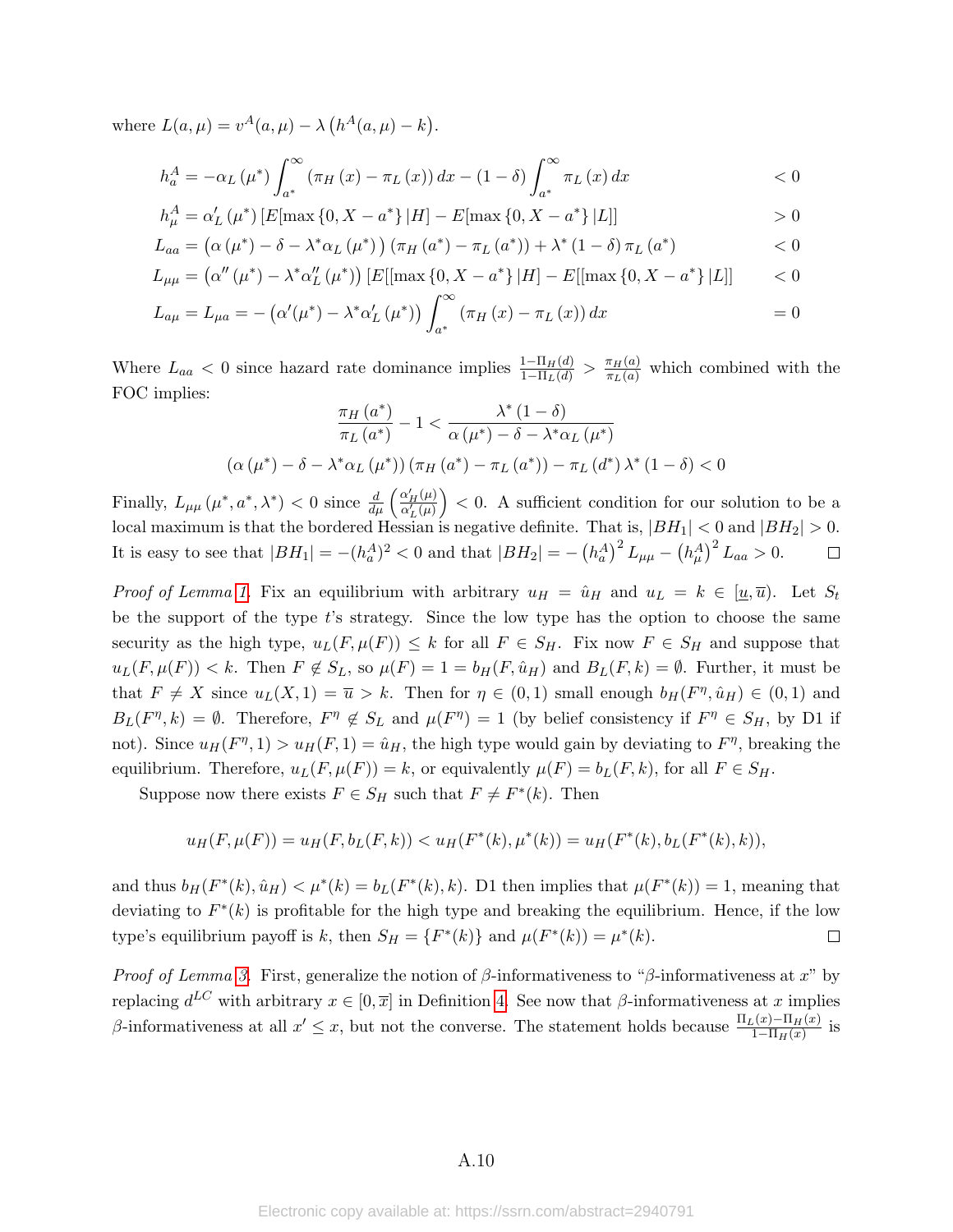nondecreasing in  $x$ , as taking the derivative yields

$$
\frac{(1 - \Pi_H(x))\pi_L(x) - (1 - \Pi_L(x))\pi_H(x)}{(\Pi_H(x) - 1)^2} \ge 0
$$
\n
$$
\iff (1 - \Pi_H(x))\pi_L(x) - (1 - \Pi_L(x))\pi_H(x) \ge 0 \iff \frac{\pi_L(x)}{1 - \Pi_L(x)} \ge \frac{\pi_H(x)}{1 - \Pi_H(x)},
$$

where the last inequality is the definition of hazard rate dominance, which holds due to MLRP.

Now suppose that scrutiny is  $\alpha$ -informative. Then, from the proof of Lemma [A.2,](#page-34-2) there exists  $\tilde{k}$  such that  $F^*(k) = X$  and  $\mu^*(k) = \mu_\ell(k) < 1$  for all  $k \geq \tilde{k}$ . Consider now the restricted version of  $M(k)$  in which only debt securities can be offered:

<span id="page-44-0"></span>
$$
\max_{d,\mu} u_H(F_d^D, \mu)
$$
  
s.t.  $u_L(F_d^D, \mu) = k$ . (M<sub>d</sub>(k))

For this problem, claims  $(a)$ ,  $(c)$ , and  $(d)$  of Lemma [A.1](#page-34-1) remain true (whereas  $(b)$  is simply assumed). Because  $X \in \mathcal{F}^D$ , for all  $k \geq \tilde{k}$  the unrestricted solution is feasible in the restricted problem, so it must remain the solution in the restricted problem. From Lemma [A.1\(](#page-34-1)d), then, in  $M_d(k)$ ,  $\mu^*(k) \leq \mu_\ell(\tilde{k}) < 1$  for all  $k \leq \tilde{k}$ . Lemma [A.1\(](#page-34-1)d) then implies that scrutiny is  $\beta$ -informative for any value of  $d^{LC} = x \in [0, \overline{x}].$ 

That the converse does not hold can be shown with a counterexample in which scrutiny is β-informative at all  $x \in [0, \overline{x}]$ , but not  $\alpha$ -informative. Let the signal be binary and symmetric (see footnote [9\)](#page-10-0):  $S \in \{l, h\}$  and  $\Pr(S = h | t = H) = \Pr(S = l | t = L) \equiv p \in (\frac{1}{2})$  $(\frac{1}{2}, 1)$ . A sufficient condition for  $\beta$ -informativeness at any x is

$$
\frac{E[\beta(S)|L]}{E[\beta(S)|H]}-1>\frac{\delta}{1-\delta}
$$

which, using  $E[\beta(S)|H] = 1$ , is equivalent to

$$
\frac{E[\beta(S)|L]-1}{E[\beta(S)|L]} = \frac{(1-2p)^2}{1-3p(1-p)} > \delta.
$$

Next,  $\alpha$ -informativeness requires  $\alpha(\hat{\mu}) > \delta$ . For binary-symmetric signals,  $\hat{\mu} = \frac{1}{2}$  $\frac{1}{2}$  for all p, and the requirement is  $\alpha(\frac{1}{2})$  $(\frac{1}{2}) = (1 - 2p)^2 > \delta$ . Since, for all  $p \in (0, 1)$ ,

$$
0 < (1 - 2p)^2 < \frac{(1 - 2p)^2}{1 - 3p(1 - p)} < 1,
$$

β-informativeness holds for all x, while α-informativeness fails, when  $\delta \in ((1-2p)^2, \frac{(1-2p)^2}{1-3p(1-p)}]$  $\frac{(1-2p)^2}{1-3p(1-p)}$ , producing the counterexample.

### A.11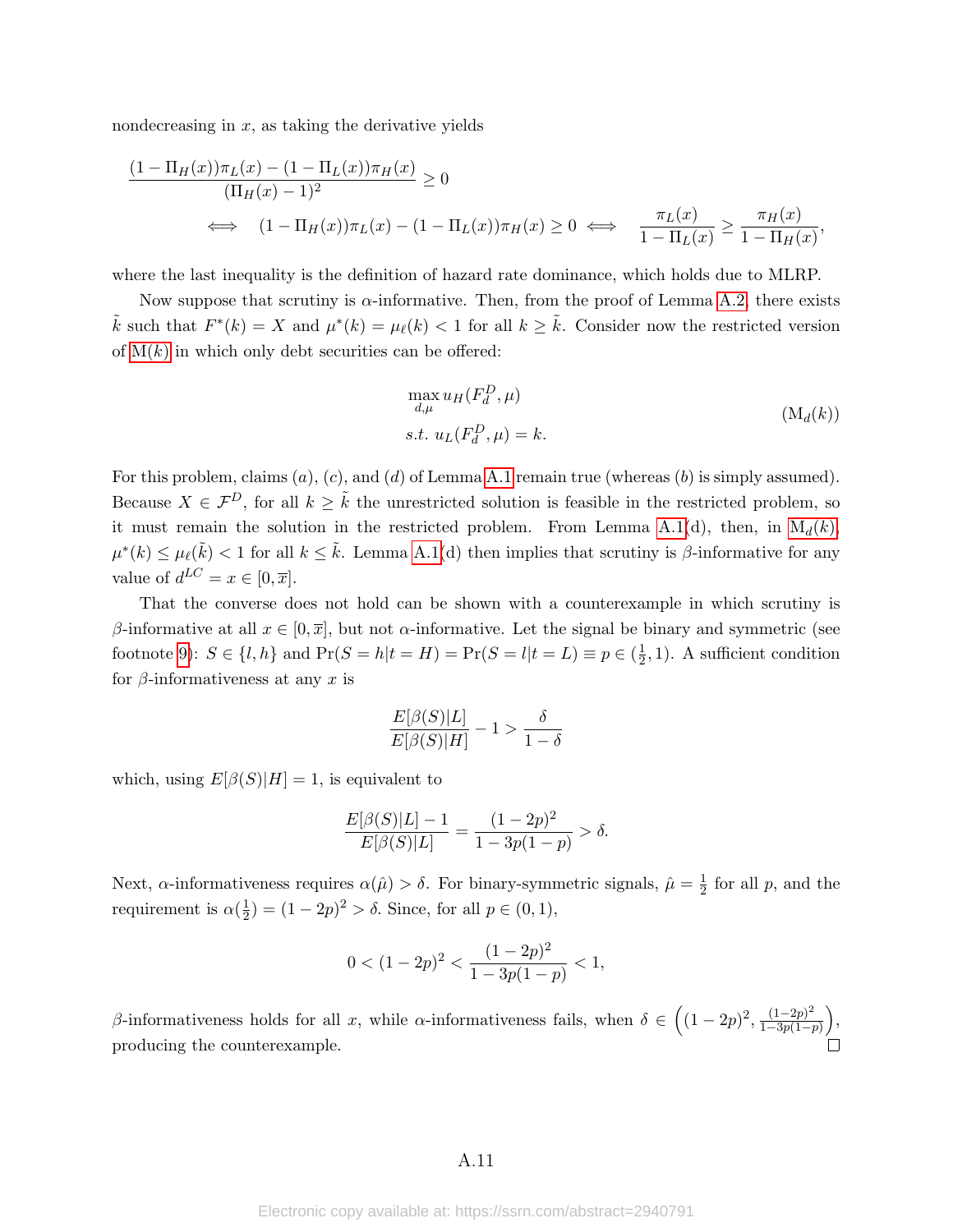## B.3 Proofs of Propositions

*Proof of Proposition [1.](#page-9-1)* No scrutiny means that scrutiny is not  $\beta$ -informative at any x. Hence, by Lemma [A.1\(](#page-34-1)c),  $\mu^*(k) = 1$  and  $d^*(k) = \underline{d}(k)$  for all  $k \in [\underline{u}, \overline{u})$ . The proposition then follows directly from Proposition [A.1.](#page-35-1)  $\Box$ 

*Proof of Proposition [A.1.](#page-35-1)* From Lemmas [A.1](#page-34-1) and [A.2](#page-34-2) we have that  $F^*(k)$  and  $\mu^*(k)$  are unique for all  $k \in [u, \overline{u})$ . Let  $S_t$  be the support of the type t's strategy. In the proposed unique equilibrium, the high type plays a pure strategy, denoted it  $F_H$ , so  $S_H = \{F_H\}$ , and  $S_L \subseteq \{X, F_H\}$ . For completeness, we must specify the off-path beliefs:  $\mu(F) = 0$  for all  $F \neq F_H$ .

Verifying that the proposed profile is a PBE is straightforward. To see that it satisfies D1, fix a  $\mu_0$  and consider the proposition's unique equilibrium candidate. Denote the high type's equilibrium payoff  $\hat{u}_H$  and low type's equilibrium payoff k, so  $F_H = F^*(k)$ . Let F be an arbitrary security in F such that  $F \neq F^*(k)$ . First, if  $B_L(F, k) = [0, 1]$ , then the low type could deviate to F and obtain a payoff strictly greater than k, regardless of  $\mu(F)$ , breaking the PBE. Hence, either  $b_L(F, k) \in$ [0, 1] exits or  $u_L(F, 1) < k$ . If  $b_L(F, k)$  exits, then since  $\{F^*(k), \mu^*(k)\}$  is the unique solution to  $M(k)$  $M(k)$ ,  $u_H(F, b_L(F, k)) < u_H(F^*(k), \mu^*(k)) = \hat{u}_H$ . By Fact [B.1\(](#page-35-2)[2\)](#page-35-3) then,  $b_H(F, \hat{u}_H) > b_L(F, k)$  (or  $B_H(F, \hat{u}_H) = \emptyset$  implying  $B_H(F, \hat{u}_H) \subseteq B_L(F, k)$ . So,  $\mu(F) = 0$  is consistent with D1. If instead  $u_L(F, 1) < k$  (so  $B_L(F, k) = \emptyset$ ), then there exists unique  $\eta \in (0, 1)$  such that  $u_L(F^{\eta}, 1) = k$ . Since  $\{F^*(k), \mu^*(k)\}\$  solves  $M(k), u_H(F^*(k), \mu^*(k)) \geq u_H(F^{\eta}, 1) > u_H(F, 1)$ . Hence,  $B_H(F, \hat{u}_H) = \emptyset$  as well, and D1 places no restriction on  $\mu(F)$ .

We now establish uniqueness. By Lemma [1,](#page-13-1) if the low type's equilibrium payoff is  $k$ , then  $S_H = \{F^*(k)\}\$ and  $\mu(F^*(k)) = \mu^*(k)$ . Further, if the low type selects  $F \notin S_H \cup \{X\}$ , then  $\mu(F) = 0$ , and  $u_L(F, 0) < u_L(X, 0) \le u_L(X, \mu(X))$  for any value of  $\mu(X)$ . She could therefore profitably deviate to X. Hence,  $S_L \subseteq S_H \cup \{X\}.$ 

The final step is to characterize which values of  $u<sub>L</sub> = k$  are consistent with equilibrium, which depends on the prior,  $\mu_0$ . Recall from Lemmas [A.1\(](#page-34-1)d) and [A.2\(](#page-34-2)d) that  $\mu^*$  is continuous and strictly increasing in k. First, let  $\mu_0 < \mu^*(\underline{u})$ , and let  $u_L = k$ . Therefore,  $S_H = \{F^*(k)\}\$ and  $\mu(F^*(k)) = \mu^*(k) > \mu_0$ . For this belief to be consistent with seller strategies,  $S_L \neq \{F^*(k)\}.$ Hence,  $S_L = \{F^*(k), X\}$  and  $k = \underline{u}$ . The precise mixing probabilities given in the proposition are required for the Bayesian consistency:  $\mu(F^*(\underline{u})) = \mu^*(\underline{u}).$ 

Second, let  $\mu_0 \ge \mu^*(\underline{u})$ . Hence, there exists unique  $k_0 \in [\underline{u}, \overline{u})$  such that  $\mu^*(k_0) = \mu_0$ . Suppose that  $u_L = k > k_0$ . Then  $S_H = \{F^*(k)\}\$ and  $\mu(F^*(k)) = \mu^*(k) > \mu^*(k_0) = \mu_0$ . But then for this belief to be consistent with seller strategies,  $S_L \neq \{F^*(k)\}\$ . Hence,  $S_L = \{F^*(k), X\}$  and  $k = \underline{u}$ , which contradicts  $k > k_0$ . Suppose instead that  $u_L = k < k_0$ . Then  $S_H = \{F^*(k)\}\$ and  $\mu(F^*(k)) = \mu^*(k) < \mu^*(k_0) = \mu_0$ . But then  $\mu(F) < \mu_0$  for all F on the equilibrium path, which violates belief consistency. Hence,  $k = k_0$ , and  $S_H = S_L = \{F^*(k_0)\}\text{, exactly as given in the }$ proposition.  $\Box$ 

*Proof of Proposition [2.](#page-15-1)* The result is a direct implications of the properties established in Lemmas [A.1](#page-34-1) and [A.2](#page-34-2) and Proposition [A.1.](#page-35-1)  $\Box$ 

#### A.12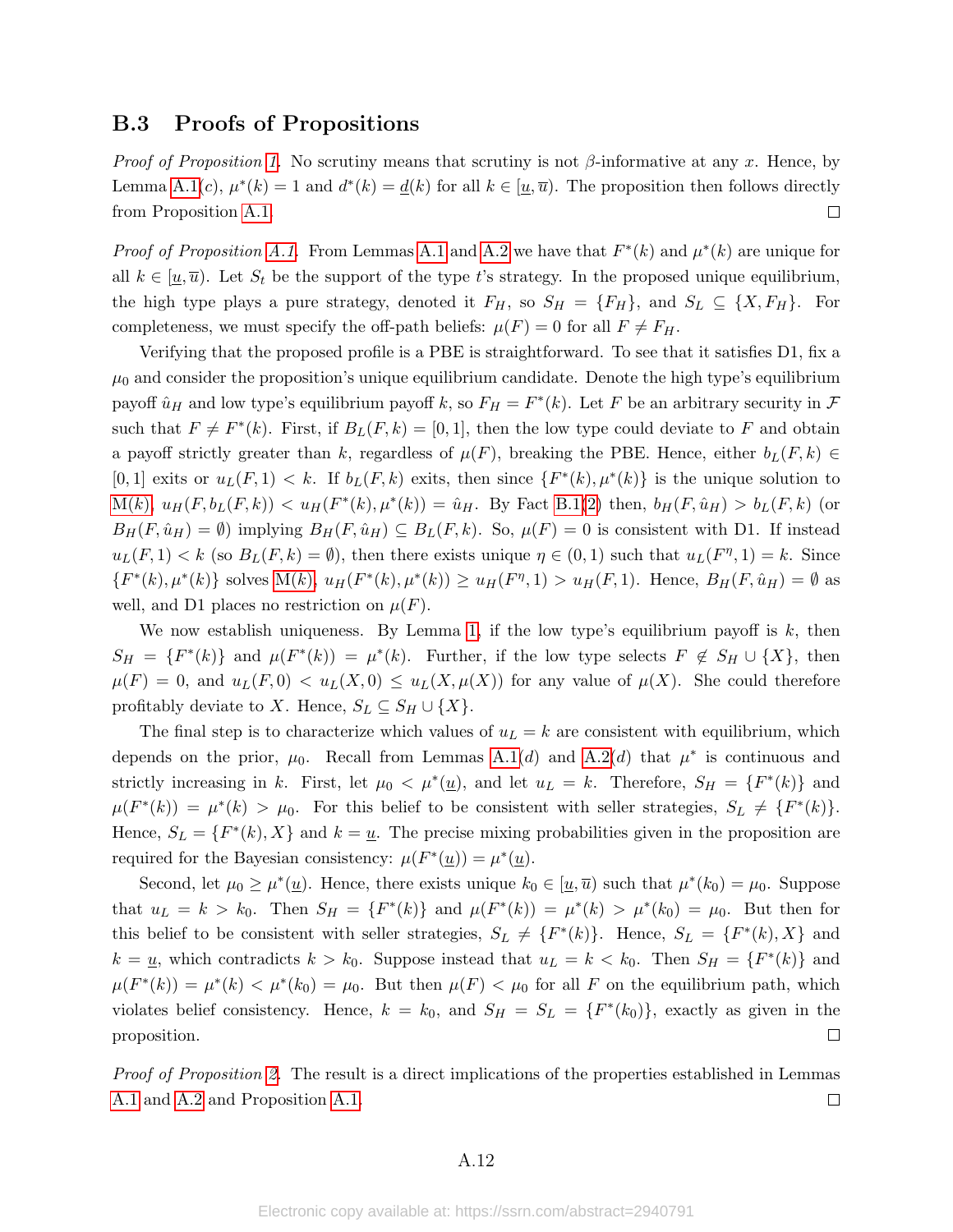*Proof of Proposition [3.](#page-19-1)* First, consider the case when scrutiny is  $\beta$ - but not  $\alpha$ -informative. Using the proof of Lemma  $A.1(a)$  and the equilibrium characterization in Proposition [A.1,](#page-35-1) it is sufficient to show that  $d_1(\mu_\ell(k)) > d_2^k(\mu_\ell(k))$  for all k such that  $\mu_\ell(k)$  is sufficiently close to 1. Recalling that  $d_2^k(\mu_\ell(k))$  satisfies  $u_L(F_{d_2^k}^D)$  $d_2^k(\mu_\ell(k))$ ,  $\mu_\ell(k)$  = k, it follows that  $d_2^k(\mu_\ell(k)) = \overline{x}$  by definition of  $\mu_\ell(k)$ . For any  $k \in [\underline{u}, \overline{u})$ ,  $d_1(\mu_\ell(k)) > \overline{x}$  if and only if

$$
\frac{1-\Pi_H\left(\overline{x}\right))}{1-\Pi_L\left(\overline{x}\right))}-1 < \frac{\left(\frac{\alpha'(\mu_\ell(k))}{\alpha_L'(\mu_\ell(k))}\right)(1-\delta)}{\alpha(\mu_\ell(k))-\delta - \left(\frac{\alpha'(\mu_\ell(k))}{\alpha_L'(\mu_\ell(k))}\right)\alpha_L(\mu_\ell(k))}.
$$

Because the RHS is continuous in  $\mu$ , we can take the limit as  $\mu_{\ell}(k) \to 1$ , at which point the calculations are analogous to those in the proof of Lemma  $A.1(c)$ , establishing the result.

Finally, consider the case when scrutiny is  $\alpha$ -informative. First, for any  $k \in [u, \overline{u})$ , in order to satisfy the constraint in [M\(](#page-12-2)k),  $a^*(k) = 0$  if and only if  $\mu^*(k) = \mu_\ell(k)$ . Second, the proof of Lemma [A.2](#page-34-2) establishes that, for all  $k \in [\underline{u}, \overline{u})$ , if  $\mu^*(k) \neq \mu_\ell(k)$  then  $\mu^*(k) < \hat{\mu}$  and that  $a^*$  is continuous and decreasing in k. Hence, there exists  $\tilde{k}$  such that  $\{a^*(k), \mu^*(k)\} = \{0, \mu_\ell(k)\}\$  for all  $k \geq \tilde{k}$ , and that  $\mu_{\ell}(\tilde{k}) \leq \hat{\mu}$ . The proposition then follows from the equilibrium characterization in Proposition [A.1.](#page-35-1)  $\Box$ 

## B.4 Proof of Theorem [1](#page-12-0)

Proof of Theorem [1.](#page-12-0) The result is a direct implications of the properties established in Lemmas  $\Box$ [A.1](#page-34-1) and [A.2](#page-34-2) and Proposition [A.1.](#page-35-1)

# C Proofs for Model Extensions

### C.1 Proofs for Section [6.1](#page-20-0)

**Lemma C.1.** A solution to  $M_{SD}^{\Delta}(k)$  $M_{SD}^{\Delta}(k)$  exists for all  $k \in [\underline{u}, \overline{u})$ . Moreover, any solution,  $(F^*(k), \mu^*(k))$ , is either

1.  $F^*(k) = \min\{d, X\}$  for some  $d \in (0, \bar{x}], \mu^*(k) \geq \frac{1}{2}$  $\frac{1}{2}$  and  $\lambda^*(k) \leq 0$  or

2.  $F^*(k) = \max\{0, X - a\}$  for some  $a \in [0, \bar{x}), 0 < \mu^*(k) \leq \frac{1}{2}$  $\frac{1}{2}$  and  $\lambda^*(k) \geq 0$ ,

where  $\lambda^*(k)$  is the multiplier on the constraint in  $M_{SD}^{\Delta}(k)$  $M_{SD}^{\Delta}(k)$ .

*Proof.* We begin by ruling out two trivial candidates. First, if  $\mu = 0$  then  $u_L(F, 0) = k \geq u$  if and only if  $F = X$  and  $k = u$ . However, since  $F = X$  maximizes  $\Delta$  and  $\mu = 0$  minimizes  $\alpha - \delta < 0$ , setting  $(F, \mu) = (X, 0)$  minimizes V subject to  $k = \underline{u}$ , so is not the solution to  $M_{SD}^{\Delta}(k)$  for any k. Second, note that the security,  $F = 0 = F_0^D = F_{\bar{x}}^A$  is never a solution to  $M_{SD}^{\Delta}(k)$ , as  $u_L(0, \mu) < k$ for all  $\mu$  and  $k \in [\underline{u}, \overline{u})$ .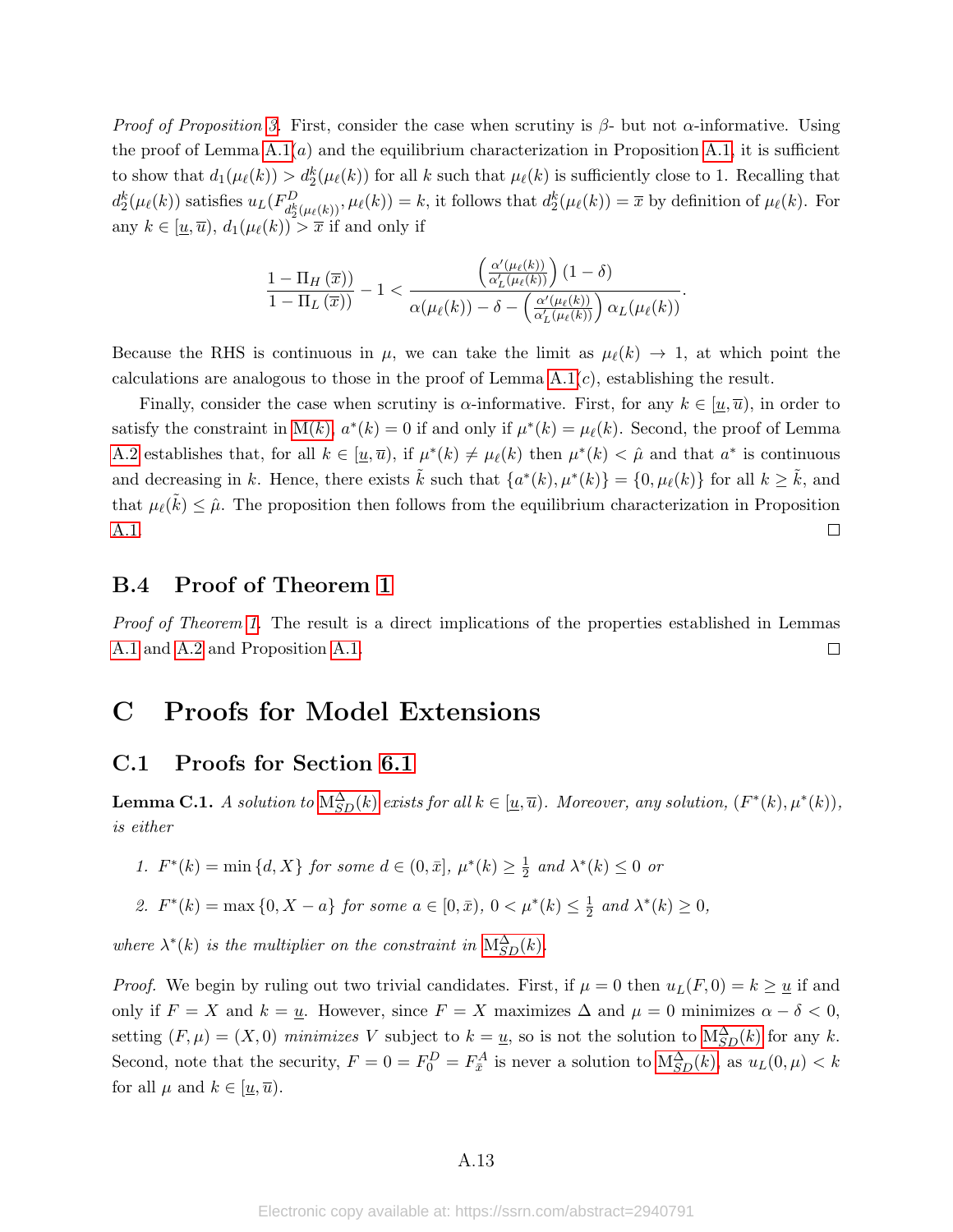As a feasible security  $F > 0$  consists of a payment  $\phi(x)$  to be made after the realization of cash flow x, we re-state problem  $M_{SD}^{\Delta}(k)$  as one in which the contingent  $\phi(x)$  is optimally chosen, subject to the feasibility constraints implied by  $F \in \mathcal{F}$ .

<span id="page-47-2"></span>
$$
\max_{(\{\phi(x)\}_{x\in[0,\bar{x}]},\mu)} (\alpha(\Delta_F,\mu)-\delta) \cdot \Delta_F
$$
\nsubject to, for all  $x \in [0,\bar{x}]:$ 

\n(C.1)

$$
k = \alpha_L(\Delta_F, \mu)\Delta_F + (1 - \delta)E[F|L] + \delta E[X|L]
$$
  
\n
$$
0 \le \phi(x)
$$
  
\n
$$
x \ge \phi(x)
$$
  
\n
$$
0 \le \lim_{o \to 0} \frac{\phi(x + o) - \phi(x)}{o}
$$
  
\n
$$
1 \ge \lim_{o \to 0} \frac{\phi(x + o) - \phi(x)}{o}.
$$

Omitting the dependence on k, let  $\lambda$  be the multiplier on the first constraint. It is convenient to scale the x-contingent multipliers on the remaining four (feasibility) constraints by  $\pi_L(x)$ : writing them as  $(\pi_L(x) \cdot \ell_x^n)$ , for  $n = 1, 2, 3, 4$  respectively.

As in the baseline model, the solution to the above problem can be characterized by its firstorder conditions. For the FOC on  $\mu$ , we have

<span id="page-47-3"></span>
$$
\left(\frac{\partial\alpha\left(\Delta_{F},\mu\right)}{\partial\mu} - \lambda \frac{\partial\alpha_{L}\left(\Delta_{F},\mu\right)}{\partial\mu}\right)\Delta_{F} = 0 \Rightarrow \lambda = \frac{\partial\alpha\left(\Delta_{F},\mu\right)/\partial\mu}{\partial\alpha_{L}\left(\Delta_{F},\mu\right)/\partial\mu}.
$$
 (C.2)

Using that  $\frac{\partial \Delta}{\partial \phi(x)} = \pi_H(x) - \pi_L(x)$ , we take the first-order condition for each contingent payment  $\phi(x)$  and divide by  $\pi_L(x)$  to derive

$$
\left( \left( \frac{\partial \alpha}{\partial \Delta} - \lambda \frac{\partial \alpha_L}{\partial \Delta} \right) \Delta_F + \alpha - \delta - \lambda \alpha_L \right) \left( \frac{\pi_H(x)}{\pi_L(x)} - 1 \right) \n- \lambda (1 - \delta) + \ell_x^1 - \ell_x^2 - \lim_{\rho \to 0} \frac{\ell_x^3 - \ell_x^4}{\rho} + \lim_{\rho \to 0} \frac{\ell_{x-\rho}^3 - \ell_{x-\rho}^4}{\rho} = 0 \quad \forall x. \quad \text{(C.3)}
$$

Note that both the problem's objective and its first constraint are linear in contingent payment  $\phi(x)$  for all x. For any given solution candidate,  $(F^*, \mu^*)$ , let  $\lambda^* = \frac{\partial \alpha(\Delta_{F^*}, \mu^*)}{\partial \alpha_L(\Delta_{F^*}, \mu^*)/\partial \mu}$  and

$$
T_1(F^*, \mu^*) \equiv \frac{\partial \alpha \left(\Delta_{F^*}, \mu^*\right)}{\partial \Delta} \Delta_{F^*} + \alpha \left(\Delta_{F^*}, \mu^*\right) - \delta - \lambda^* \left(\frac{\partial \alpha_L \left(\Delta_{F^*}, \mu^*\right)}{\partial \Delta} \Delta_{F^*} + \alpha_L \left(\Delta_{F^*}, \mu^*\right)\right)
$$
  

$$
T_2(F^*, \mu^*) \equiv \lambda^* \left(1 - \delta\right).
$$

So, the FOC in [\(C.3\)](#page-47-0) can be re-written:

<span id="page-47-1"></span>
$$
T_1(F,\mu)\left(\frac{\pi_H(x)}{\pi_L(x)}-1\right) - T_2(F,\mu) + \ell_x^1 - \ell_x^2 - \lim_{\rho \to 0} \frac{\ell_x^3 - \ell_x^4}{\rho} + \lim_{\rho \to 0} \frac{\ell_{x-\rho}^3 - \ell_{x-\rho}^4}{\rho} = 0. \tag{C.4}
$$

<span id="page-47-0"></span>A.14

Electronic copy available at: https://ssrn.com/abstract=2940791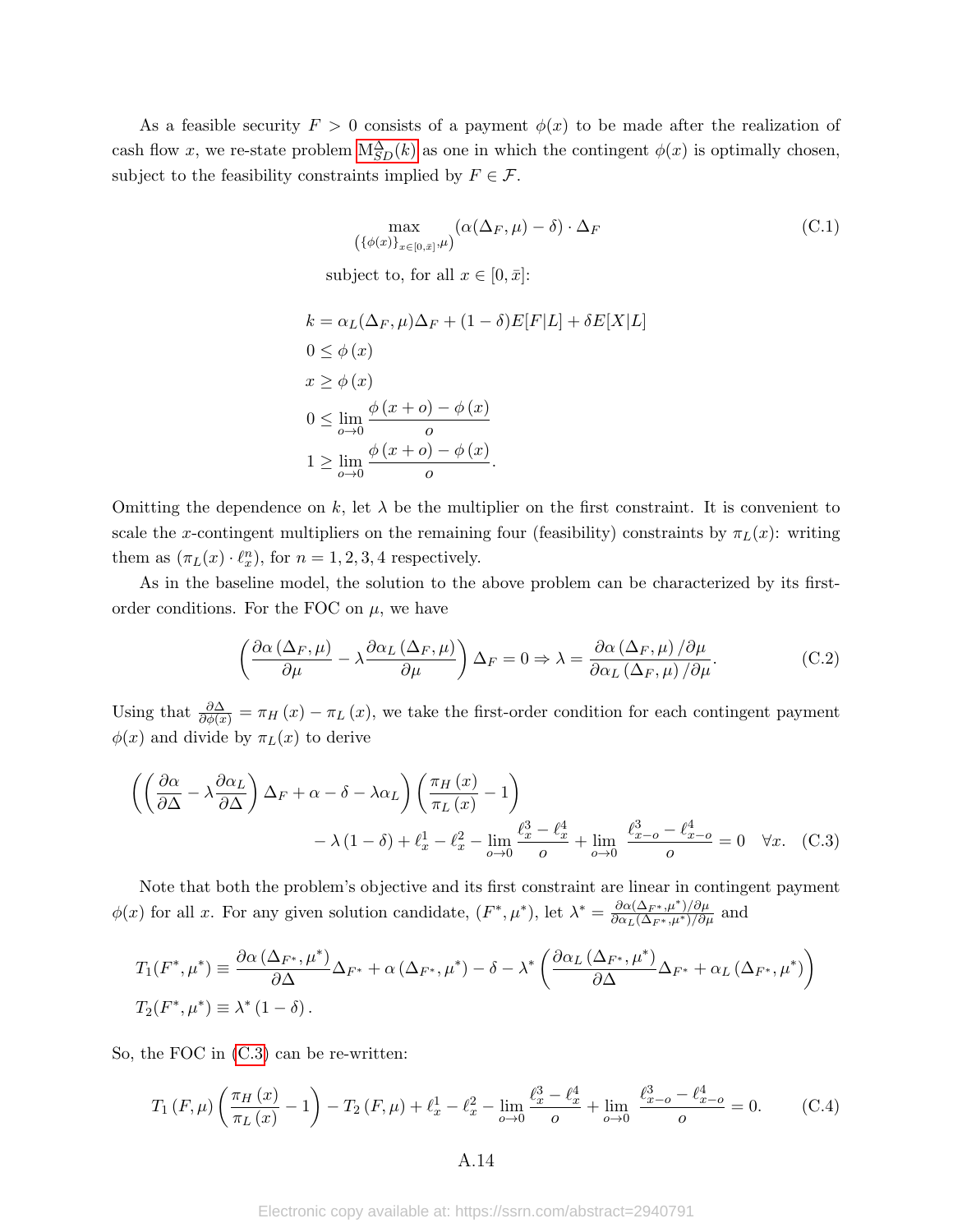As the marginal gain of increasing the security's payment in realization  $x$  is a constant, it is immediate that, generically, at least one feasibility constraint will bind. To understand which feasibility constraint binds, we proceed as follows. Given a solution  $(F^*, \mu^*)$ , by MLRP of cash flows, it follows that there is at most one x-value,  $\hat{x} \in [0,\bar{x}]$ , for which the the marginal benefit of increasing  $\phi$  is zero (i.e., [\(C.4\)](#page-47-1) holds and feasibility constraints do not bind):

$$
T_1(F^*, \mu^*) \left( \frac{\pi_H(\hat{x})}{\pi_L(\hat{x})} - 1 \right) - T_2(F^*, \mu^*) = 0.
$$

Thus, the above expression is positive or negative for all  $x \neq \hat{x}$ . If the expression is positive (negative) for all  $x \in [0, \bar{x}]$ , then assign  $\hat{x} > \bar{x}$  (respectively,  $\hat{x} < 0$ ). Therefore, if  $T_1(F^*, \mu^*) > 0$ , then

$$
sign\left(T_1\left(F^*,\mu^*\right)\left(\frac{\pi_H(x)}{\pi_L(x)}-1\right)-T_2\left(F^*,\mu^*\right)\right)=sign(x-\hat{x}).
$$

This implies (*i*) that  $\phi(x) = 0$  and  $\ell_x^1 > 0$ ,  $\ell_x^2 = \ell_x^3 = \ell_x^4 = 0$ , for all  $x < \hat{x}$ ; and (*ii*) that  $\phi(x) = x - \hat{x}$ and  $\ell_x^4 > 0, \ell_x^1 = \ell_x^2 = \ell_x^3 = 0$ , for all  $x \geq \hat{x}$ . Thus, in this case  $F^*$  must be a levered-equity security:  $F^* = \phi(X) = \max\{0, X - \hat{x}\}\.$  An analogous argument establishes that if  $T_1(F^*, \mu^*) < 0$ , then  $F^*$ must be a debt security:  $F^* = \phi(X) = \min{\{\hat{x}, X\}}$ .

If  $T_1(F^*, \mu^*) = 0$  and  $T_2(F^*, \mu^*) < (>)0$ , then it is immediate that  $F^* = X (F^* = 0)$ , as the marginal benefit from increasing  $\phi(x)$  is strictly positive (negative) for all x. Note that both solutions are special cases of debt and levered equity. If instead  $T_2(F^*, \mu^*) = 0$ , then  $\lambda^* = 0$  and  $\mu^* = \frac{1}{2}$  $\frac{1}{2}$ . In this case,  $T_1(F^*, \mu^*) = 0$  if and only if  $\frac{\partial \alpha(\Delta_{F^*}, \mu^*)}{\partial \Delta} \Delta_{F^*} + \alpha(F^*, \mu^*) - \delta = 0$ . That is, the derivative of the objective of [\(C.1\)](#page-47-2) with respect to  $\Delta_F$  is zero. But by Assumption [1\(](#page-22-0)a) this derivative can be zero only at the minimum of the objective (constrained to  $\mu^* = \frac{1}{2}$ )  $(\frac{1}{2})$ , which cannot be a solution to the  $M_{SD}^{\Delta}(k)$ . Thus, we conclude that if  $T_1(F^*, \mu^*) = 0$ , it must be that  $T_2(F^*, \mu^*) \neq 0.$ 

Having established that any solution to  $M_{SD}^{\Delta}(k)$  must involve either a debt or a levered-equity contract, we turn to the claims regarding  $\mu^*$  and  $\lambda^*$ . To do so, first consider the constrained problem, in which only levered-equity securities are permitted (recall  $F_a^A \equiv \max\{0, X - a\}$ ),

<span id="page-48-1"></span>
$$
\max_{a,\mu} \left( \alpha(\Delta_{F_a^A}, \mu) - \delta \right) \Delta_{F_a^A}
$$
\n
$$
s.t. \quad k = \alpha_L(\Delta_{F_a^A}, \mu) \Delta_{F_a^A} + (1 - \delta) E\left[ F_a^A | L \right] + \delta E\left[ X | L \right].
$$
\n
$$
(C.5)
$$

For any k, a solution exists since the problem is continuous and the set of  $(a, \mu)$ -pairs satisfying the constraint is compact. Let  $(a^*, \mu^*)$  be a solution. First suppose that  $T_1(F_{a^*}^A, \mu^*) \neq 0$  and  $\mu^* < 1$ , meaning  $(a^*, \mu^*)$  must satisfy first-order conditions:

$$
\frac{\Pi_L(a^*) - \Pi_H(a^*)}{1 - \Pi_L(a^*)} = \frac{\lambda^*(1 - \delta)}{T_1(F_{a^*}^A, \mu^*)}
$$
\n(C.6)

<span id="page-48-0"></span>
$$
k - \delta E[X|L] = \alpha_L(\Delta_{F_{a^*}^A}, \mu^*)\Delta_{F_{a^*}^A} + (1 - \delta) E[F_{a^*}^A|L].
$$
 (C.7)

Electronic copy available at: https://ssrn.com/abstract=2940791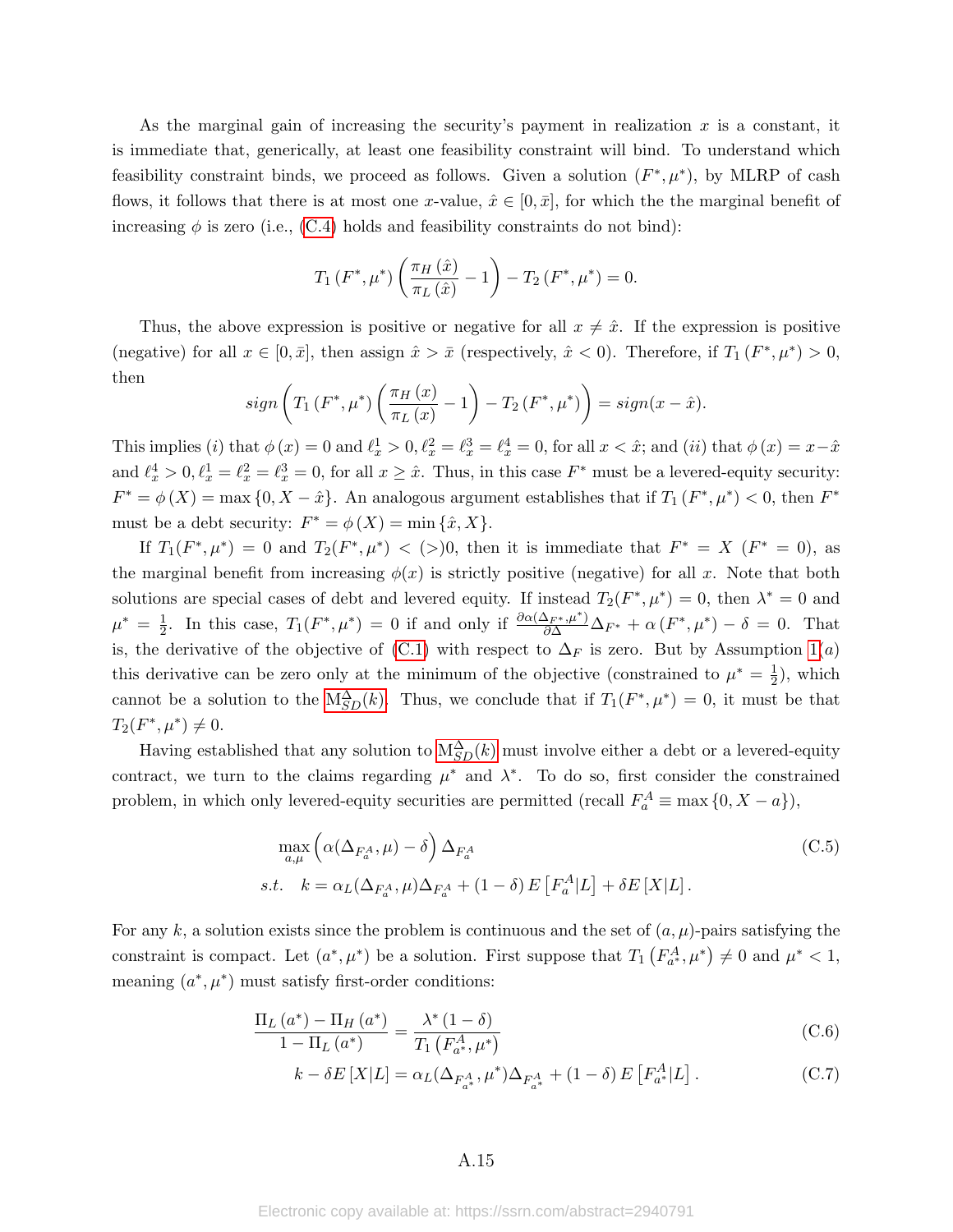The relevant case is when  $(F_{a^*}^A, \mu^*)$  also solves  $M_{SD}^{\Delta}(k)$ , which from above implies that  $T_1(F_{a^*}^A, \mu^*)$ 0. Because both the LHS of [\(C.6\)](#page-48-0) and  $(1 - \delta)$  are always weakly positive, this implies that  $\lambda^* \geq 0$ . Finally, recall that

$$
\lambda^* \equiv \frac{\partial \alpha \left(F_{a^*}^{A}, \mu^*\right)/\partial \mu}{\partial \alpha_L \left(F_{a^*}^{A}, \mu^*\right)/\partial \mu} \ge 0 \iff \mu^* \le \frac{1}{2}.
$$

Second, suppose that  $T_1(F^A_{a^*}, \mu^*) = 0$ . Above, we established that if  $T_1(F^*, \mu^*) = 0$  for any solution to  $M_{SD}^{\Delta}(k)$ , then  $F^* = X$ , which always satisfies either claims 1 or 2 of the lemma. Finally, suppose that the solution to [\(C.5\)](#page-48-1) involves  $\mu^* = 1$ . Then  $\lambda^* < 0$ , which implies that also that  $T_1(F_{a^*}^A, \mu^*)$  < 0, meaning that the solution to  $M_{SD}^{\Delta}(k)$  is not levered equity. This establishes the lemma's claims regarding levered-equity solutions. An analogous argument establishes the lemma's claims regarding debt solutions.  $\Box$ 

**Lemma C.2.** For each  $\rho$ , there exists  $\hat{k} \in [\underline{u}, \overline{u}]$  such that any solution to  $M_{SD}^{\Delta}(k)$  $M_{SD}^{\Delta}(k)$  involves a debt security for all  $k < \hat{k}$ , and any solution to  $M_{SD}^{\Delta}(k)$  $M_{SD}^{\Delta}(k)$  involves a levered-equity security for all for  $k > k$ .

*Proof.* By Lemma [C.1,](#page-13-1) any solution to  $M_{SD}^{\Delta}(k)$ , involves an  $F^*$  that is either a debt or a leveredequity security. In addition, any instances in which  $F^* = X$  have no effect on the claim in the lemma, so we focus on debt solutions with  $d^* < \bar{x}$  and levered-equity solutions with  $a^* > 0$  for the remainder. We proceed to show the existence of a unique threshold  $\hat{k}$ . First, suppose all solutions to  $M_{SD}^{\Delta}(k)$  are levered equity solutions, and consider one of them:  $F^* = F_{a^*}^A$ . Then,

<span id="page-49-0"></span>
$$
\frac{\partial V(\Delta_{F^*}, \mu^*)}{\partial \Delta} > 0. \tag{C.8}
$$

To see this, recall that by Assumption [1\(](#page-22-0)a), for all  $\mu \in (0,1)$ , there exists a unique  $\hat{\Delta}(\mu)$  such that  $\frac{dV(\Delta,\mu)}{d\Delta}$  < 0 if and only if  $\Delta < \hat{\Delta}(\mu)$ . Moreover, there always exists  $F_d^D$  that, together with  $\mu^*$ , also satisfies the constraint and  $\Delta_{F_d^D} < \Delta_{F_{a^*}^A}$ . Hence, if the LHS of [\(C.8\)](#page-49-0) were non-positive at  $(F_a^A, \mu)$ , then  $V(F_a^A, \mu) < V(F_a^D, \mu)$ . Now let  $\tilde{V}^*(k) \equiv V(\Delta_{F^*(k)}, \mu^*(k))$ . For levered-equity securities, let  $a(k,\mu)$  be such that  $u_L(F^A_{a(k,\mu)},\mu) = k$ . So in this case,  $V^*(k) = V^A(k) = V(\Delta_{a(k,\mu^*(k))},\mu^*(k))$ . Consider a marginal increase in  $k$ ,

$$
\frac{dV^*}{dk} = \frac{dV^A}{dk} = \frac{\partial V(\Delta_{a(k,\mu^*)}, \mu^*)}{\partial \Delta} \frac{\partial \Delta_{a(k,\mu^*)}}{\partial k} + \frac{dV(\Delta_{a(k,\mu^*)}, \mu^*)}{d\mu} \frac{\partial \mu^*}{\partial k} > 0,
$$
\n(C.9)

where the inequality follows from  $\frac{\partial V(\Delta_{a(k,\mu^*),\mu^*})}{\partial \Delta} > 0$  (just established),  $\frac{\partial \Delta_{a(k,\mu^*)}}{\partial k} > 0$  (by Assump-tion [1\(](#page-22-0)b)), and  $\frac{dV(\Delta_{a(k,\mu^*),\mu^*})}{d\mu} = 0$  (see first-order condition [\(C.2\)](#page-47-3)). Thus, no debt solutions arise by marginally increasing k, as  $V^*$  and  $\Delta_{a^*}$  marginally increase with k. An analogous argument establishes that if all solutions involve debt, then it will remain so if  $k$  is marginally decreased.

Finally, suppose that there exists a  $k_{ind}$  such that there is both a debt and a levered-equity solution to  $M_{SD}^{\Delta}(k)$ . Then it must be that  $V^* = V(\Delta_d^*, \mu_d^*) = V(\Delta_a^*, \mu_a^*)$ . As we have shown that  $\frac{dV(\Delta_a^*,\mu_a^*)}{dk} > 0$  while  $\frac{dV(\Delta_d^*,\mu_d^*)}{dk} < 0$ , it is immediate that after a marginal increase in k, the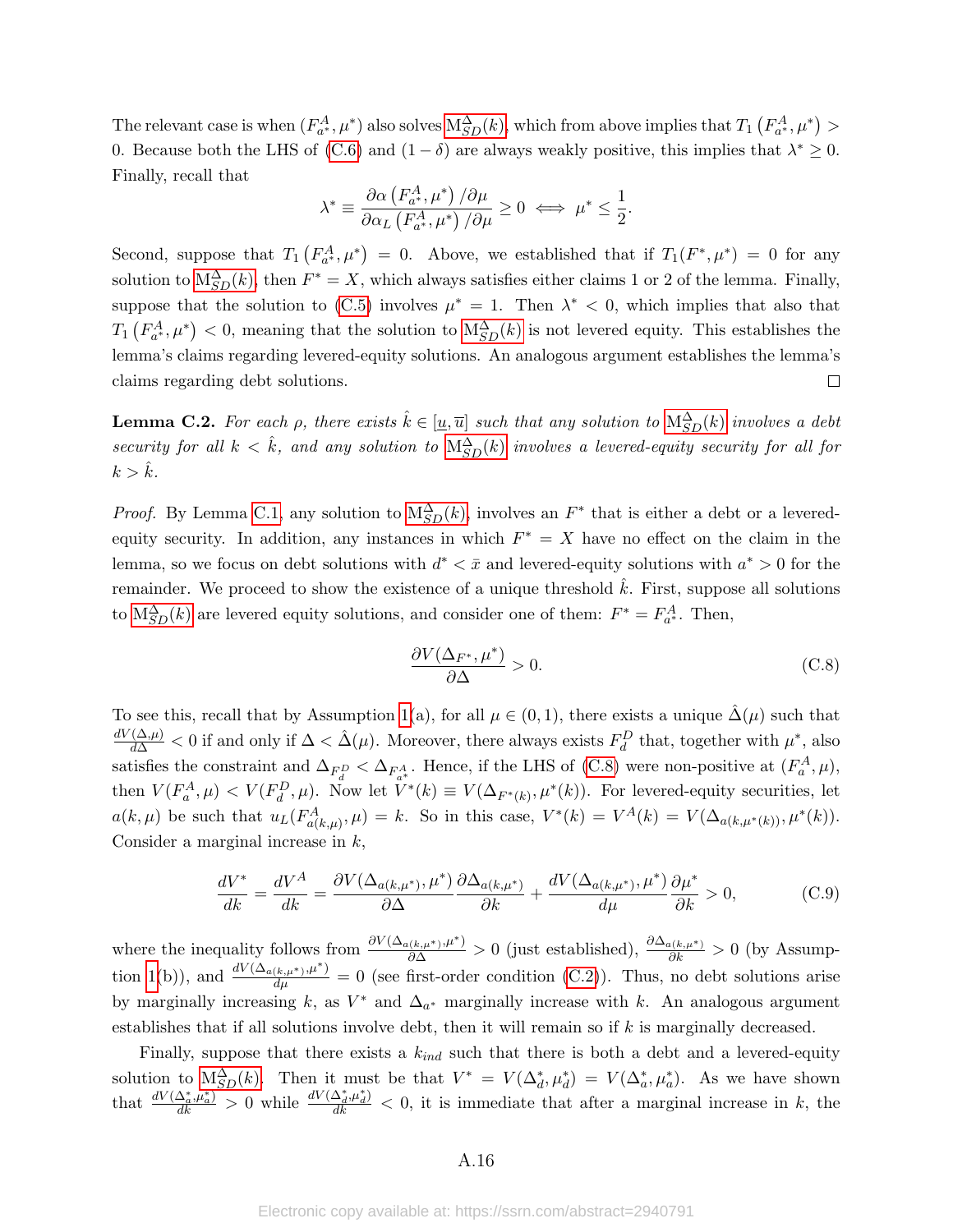debt solution becomes inferior to the levered equity solution, and all solutions at the higher k thus involve levered equity securities. Combining with the results above, it follows that for all  $k < k_{ind}$ , the unique solution is given by a debt security while for all  $k > k_{ind}$ , the unique solution is given by a levered equity security.

Thus, for each  $\rho$ , there exists a unique,  $\hat{k} \in [\underline{u}, \overline{u})$ , such that the solution security form changes from debt to levered equity. Specifically,  $\hat{k} = \underline{u}$  when the solution is given by levered equity securities for all k;  $\hat{k} = \bar{u}$  when the solution is given by debt securities for all k, and  $\hat{k} = k_{ind}$  $\Box$ otherwise.

Proof of Theorem [2.](#page-22-1) From Lemmas [1](#page-13-1) and [C.1,](#page-13-1) the only equilibrium security forms for the high type are debt and levered equity. If the low type issues any security that is not in the support of the high type's strategy, then her type is revealed. For this to be part of an equilibrium, the low type must be issuing her entire cash flow,  $F = X$ , which is a special case of debt and levered equity.

For claim (a), we first show that for  $\rho$  large enough, any solution to  $M_{SD}^{\Delta}(k)$  must be a levered equity solution. From immediately above, this only entails showing that the solution cannot be a debt security with  $d \in (0, \bar{x})$ . From the proof of Lemma [C.1,](#page-13-1) recall that at a debt solution  $(F^*, \mu^*)$ , it must be that  $T_1(F^*, \mu^*) \leq 0$ . Consider now any  $(F, \mu) \in \mathcal{F} \times (0, 1)$ . Using  $\lambda(F, \mu) = \frac{\partial \alpha(\Delta_F, \mu)/\partial \mu}{\partial \alpha_L(\Delta_F, \mu)/\partial \mu}$ and writing out the expression for  $T_1(F,\mu)$ , then taking limit as  $\rho \to \infty$ , we have

$$
\lim_{\rho \to \infty} T_1(F, \mu) = \underbrace{\frac{\partial \alpha \left(\Delta_F, \mu\right)}{\partial \Delta} \Delta_F}_{\to 0 \cdot \Delta_F = 0} + \underbrace{\alpha \left(F, \mu\right) - \delta}_{\to 1 - \delta} - \underbrace{\lambda \left(F, \mu\right) \cdot \left(\frac{\partial \alpha_L \left(\Delta_F, \mu\right)}{\partial \Delta} \Delta_F + \alpha_L \left(F, \mu\right)\right)}_{\to \left(\lim_{\rho \to \infty} \lambda \left(F, \mu\right) \in \mathbb{R}\right) \cdot 0 = 0} = 1 - \delta > 0.
$$

By continuity of  $T_1$ , if  $(F, \mu) \in \mathcal{F} \times (0, 1)$  solves  $M_{SD}^{\Delta}(k)$  with  $\rho$  large enough, then F must be a levered equity-security. Consider instead now any  $(F, 1)$ . Then,  $\alpha_L = \alpha_H = 1$ , and therefore,

$$
T_1(F,1) = -\delta - \lambda(F,1) = 1 - \delta - \frac{\partial \alpha_H(1,\Delta_F)/\partial \mu}{\partial \alpha_L(1,\Delta_F)/\partial \mu} = 1 - \delta - \frac{1}{E\left[\frac{q_\epsilon(\tilde{s})}{q_\epsilon(\tilde{s}-\rho\Delta_F)}|L\right]}.
$$

Hence, as in the first case,  $\lim_{\rho\to\infty} T_1(F,1) = 1-\delta$  since  $\lim_{\rho\to\infty} E\left[\frac{q_e(\tilde{s})}{q_e(\tilde{s}-\rho)^2}\right]$  $\frac{q_{\epsilon}(\tilde{s})}{q_{\epsilon}(\tilde{s}-\rho\Delta_F)}|L=\infty$ , establishing one direction of claim (a): there exists  $\bar{\rho}$  such that the unique security form is levered-equity for all  $\rho \geq \bar{\rho}$ . The proof for the analogous direction of claim (b) is symmetric, as for all candidate solutions  $(F, \mu)$ :  $\lim_{\rho \to 0} T_1(F, \mu) = -\delta < 0$ .

Next, we use Lemma [C.2](#page-14-2) and make the dependence of  $\hat{k}$  on  $\rho$  explicit. The argument above established that  $\hat{k}(\rho) = \underline{u}$  (respectively,  $\hat{k}(\rho) = \overline{u}$ ) for all  $\rho \geq \overline{\rho}$  (respectively,  $\rho \leq \rho$ ). It is also immediate, by the continuity of  $V(F,\mu)$  in  $\rho$ , that  $\rho < \overline{\rho}$ .

To prove the other direction of claim (a), we will show that if  $\rho < \bar{\rho}$ , then debt is an equilibrium security form. Recall from the proof of Lemma [C.2](#page-14-2) that debt solutions correspond to  $\frac{dV(\Delta^*,\mu^*)}{d\Delta}<0$ . It is easy to check that, for all  $\mu^*, \frac{\partial^2 V(\Delta^*, \mu^*)}{\partial \Delta \partial \rho} \geq 0$  (with strict inequality for  $\mu \in (0, 1)$ ). Hence, by the same arguments used in the proof of Lemma [C.2,](#page-14-2)  $\ddot{k}$  is decreasing in  $\rho$ . It follows that for all  $\rho < \bar{\rho}$  there exists at least some  $k \in [\underline{u}, \bar{u})$  with solution  $F^*(k)$  that is a debt security. Linking

### A.17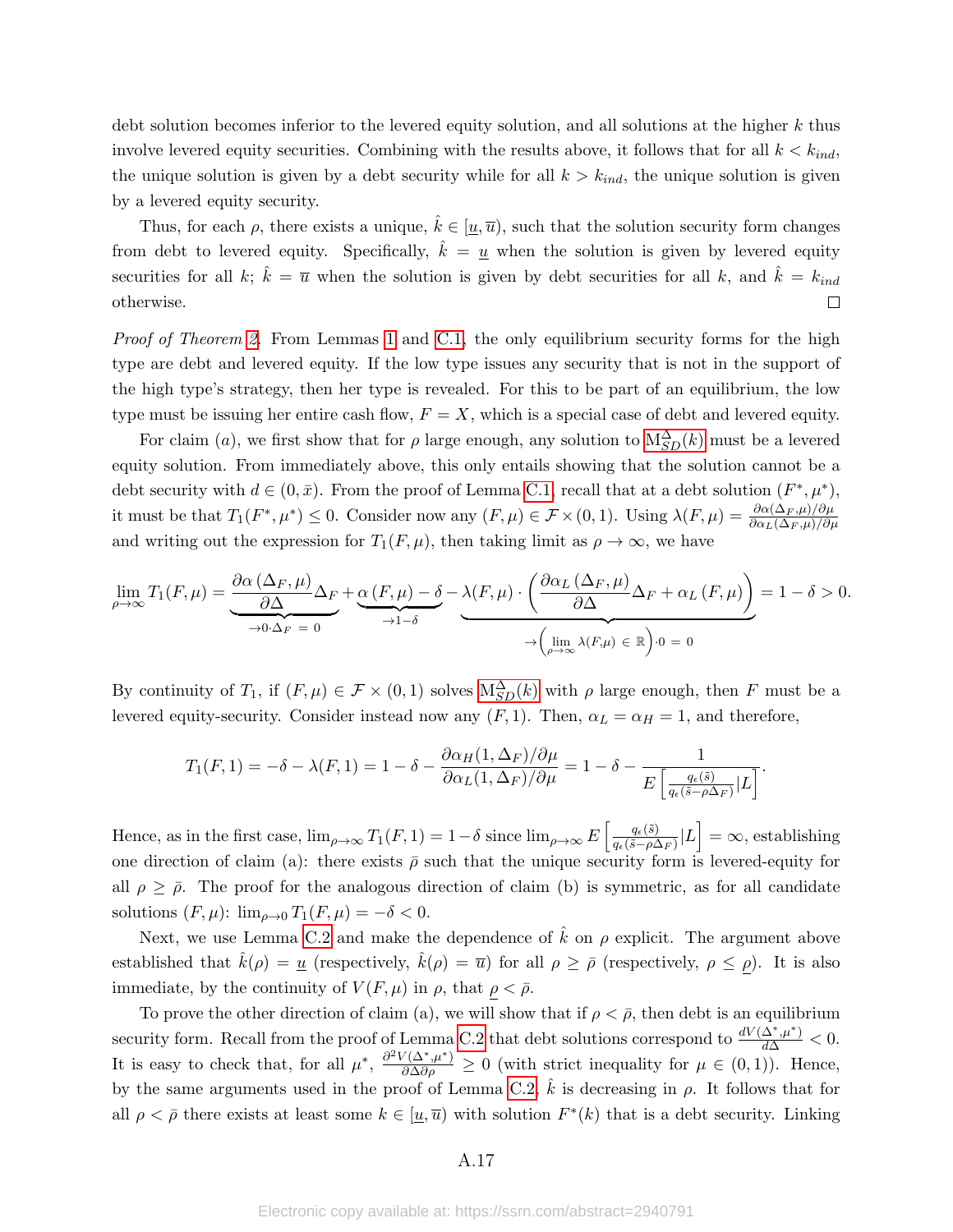back to equilibrium, recall that for any k and solution  $(F^*(k), \mu^*(k))$ , full pooling on  $F^*(k)$  is an equilibrium when the prior is  $\mu_0 = \mu^*(k)$ , establishing the result. The argument is analogous for why levered equity is an equilibrium security form when  $\rho > \rho$ .  $\Box$ 

*Proof of Proposition [4.](#page-23-0)* Because k is fixed throughout, we do not write the dependence on k for this proof. First, suppose that  $F_{SD}^* = \min\{d_{SD}^*, X\}$  for some  $d_{SD}^* < \bar{x}$ . As  $F_{SD}^*$  is a debt contract, from the Proof of Lemma [C.1](#page-13-1) we know that: (i) interior debt level  $d_{SD}^*$  is given by the following first-order condition (analogous to  $(C.6)$ , but for a debt solution):

<span id="page-51-2"></span><span id="page-51-0"></span>
$$
\frac{\Pi_L (d_{SD}^*) - \Pi_H (d_{SD}^*)}{1 - \Pi_L (d_{SD}^*)} = \frac{\lambda_{SD}^* (1 - \delta)}{T_1(F_{SD}^*, \mu_{SD}^*)}.
$$
\n(C.10)

where  $\mu_{SD}^* > \frac{1}{2}$  $\frac{1}{2}$  is pinned down by the binding constraint  $u_L(F_{d_{SD}^*}^D, \mu_{SD}^*) = k$ , and  $\lambda_{SD}^* < 0$  is then from [\(C.2\)](#page-47-3), and (ii)  $T_1(F_{SD}^*, \mu_{SD}^*) < 0$ .

Moreover, using that  $\lambda_{SD}^* = \frac{\partial \alpha_H (\Delta_{FSD}^*, \mu_{SD}^*)}{\partial \alpha_H (\Delta_{FSD}^*, \mu_{SD}^*)/\partial \mu}$  $\frac{\partial \alpha_L (\Delta_{F_{SD}}, \mu_{SD}^*)/\partial \mu}{\partial \alpha_L (\Delta_{F_{SD}}, \mu_{SD}^*)/\partial \mu}$  we have,

$$
T_{1}(F_{SD}^{*}, \mu_{SD}^{*}) = \alpha \left(\Delta_{F_{SD}^{*}}, \mu_{SD}^{*}\right) - \delta - \lambda_{SD}^{*}\alpha_{L} \left(\Delta_{F_{SD}^{*}, \mu_{SD}^{*}}\right) + \underbrace{\left(\frac{\partial\alpha\left(\Delta_{F_{SD}^{*}}, \mu_{SD}^{*}\right)}{\partial\Delta} - \frac{\partial\alpha_{H}\left(\Delta_{F_{SD}^{*}}, \mu_{SD}^{*}\right)}{\partial\alpha_{L}\left(\Delta_{F_{SD}^{*}}, \mu_{SD}^{*}\right)} / \partial\mu}_{>0} \cdot \frac{\partial\alpha_{L}\left(\Delta_{F_{SD}^{*}}, \mu_{SD}^{*}\right)}{\partial\Delta}\right)}_{>0} \Delta_{F_{SD}^{*}} \quad (C.11)
$$

where the inequality is because  $\alpha_H$  increases, while  $\alpha_L$  decreases, in  $\Delta$  for all  $\mu \in (0,1)$ , and both increase in  $\mu$  for all  $\Delta$ . Combining this inequality with  $T_1(F_{SD}^*, \mu_{SD}^*) < 0$ , we have that  $\alpha(\Delta_{FSD}^*, \mu_{SD}^*) - \delta < 0.$ 

Next we show that  $\alpha(\Delta_{F_{SD}^*}, \mu) < \delta$  for all  $\mu$ . Suppose not, then because  $\alpha$  is maximized at  $\mu = \frac{1}{2}$  $\frac{1}{2}$  for fixed  $\Delta$ , we have  $\alpha(\Delta_{F_{SD}^*}, \frac{1}{2})$  $\frac{1}{2}$  >  $\delta$ . Then, the objective of  $M_{SD}^{\Delta}(k)$  is improved by moving to  $(F_{SD}^*, \frac{1}{2})$  $\frac{1}{2}$ ), but because  $\frac{1}{2} < \mu_{SD}^*$ ,  $u_L(F_{SD}^*, \frac{1}{2})$  $\frac{1}{2}$   $\langle k. \rangle$  By Assumption [1\(](#page-22-0)b), to compensate the low type for decreasing  $\mu$ , we can increase the debt level to  $d' > d_{SD}^*$  such that  $u_L(d', \frac{1}{2})$  $(\frac{1}{2}) = k$ . But  $\Delta_{d'} > \Delta_{d_{SD}^*}$ , which implies that  $\alpha(\Delta_{F_{d'}^D}, \frac{1}{2})$  $(\Delta_{F_{SD}^*}, \frac{1}{2}) > \alpha(\Delta_{F_{SD}^*}, \frac{1}{2})$  $(\frac{1}{2})$ , and the objective in  $M_{SD}^{\Delta}(k)$  improves even further. Hence,  $(F_{d'}^D, \frac{1}{2})$  $\frac{1}{2}$ ) is a feasible candidate to  $M_{SD}^{\Delta}(k)$  that does better than the solution  $(F_{SD}^*, \mu_{SD}^*),$  a contradiction.

Turning now to the baseline model with security independent scrutiny determined as in the statement of the proposition, we have  $\alpha_t^{base}(\mu) \equiv \alpha_t(\Delta_{F_{SD}^*}, \mu)$ , which is not  $\alpha$ -informative. By Theorem [1,](#page-12-0)  $F^*$  must be a debt contract. In addition, the FOC for a solution with interior debt level  $d^*$  is:

<span id="page-51-1"></span>
$$
\frac{\Pi_L(d^*) - \Pi_H(d^*)}{1 - \Pi_L(d^*)} = \frac{\lambda^*(1 - \delta)}{\alpha\left(\frac{\Delta_F^*, \mu^*}{1 - \delta - \lambda^*\alpha_L(\Delta_F^*, \mu^*)}\right)}.
$$
\n(C.12)

Let us try setting  $d^* = d_{SD}^*$ . As now the constraint is the same as with security-dependent scrutiny, it must be that  $\mu^* = \mu_{SD}^*$ , and thus  $\lambda^* = \lambda_{SD}^*$ . But then, the only difference between [\(C.10\)](#page-51-0) and [\(C.12\)](#page-51-1) is the positive term in [\(C.11\)](#page-51-2), so  $d_{SD}^*$  is not the solution in the baseline model. As the LHS is increasing in d (see proof of Lemma [A.1\)](#page-13-1), it follows that  $d^* < d_{SD}^*$ .

### A.18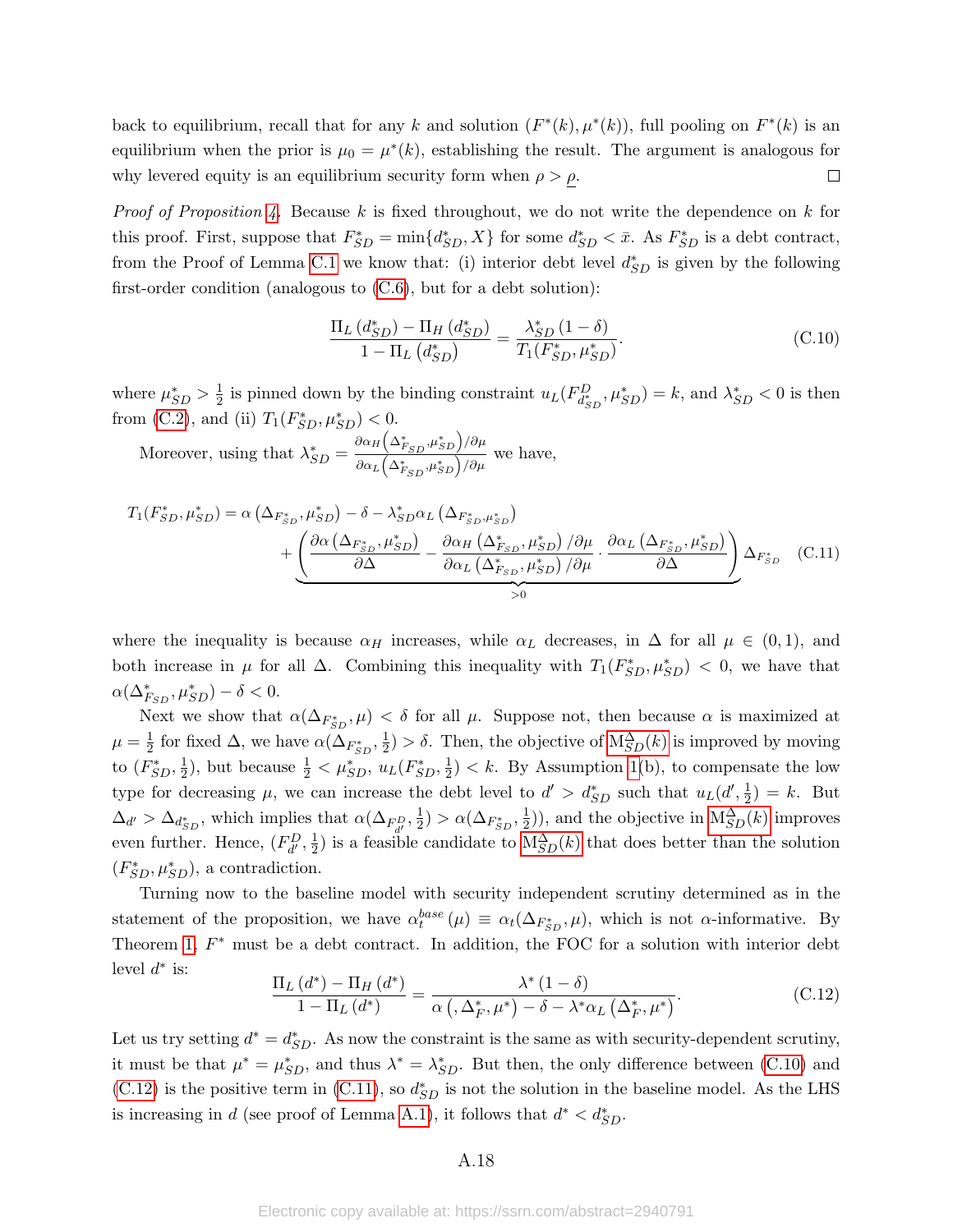Suppose instead that  $F_{SD}^*(k) = \max\{X - a_{SD}^*, 0\}$  for some  $a_{SD}^* > 0$ . As  $F_{SD}^*$  is a leveredequity contract, we know that (i)  $\lambda_{SD}^* > 0$ , and (ii)  $T_1(F_{SD}^*, \mu_{SD}^*) > 0$ . However, now the sign of  $\alpha(\Delta_{F_{SD}^*}, \mu_{SD}^*) - \delta - \lambda_{SD}^* \alpha_L(\Delta_{F_{SD}^*}, \mu_{SD}^*)$  cannot be determined. There are (generically) two possibilities:

- 1. If  $\alpha(\Delta_{F_{SD}^*}, \mu_{SD}^*) \delta > 0$ , then the scrutiny in the baseline model is  $\alpha$ -informative, and  $F^*$  is a levered-equity security.
- 2. If  $\alpha(\Delta_{F_{SD}^*}, \mu_{SD}^*) \delta < 0$ , then the scrutiny in the baseline model is not  $\alpha$ -informative, and  $F^*$  is a debt security.

If the first case is true, then an analogous argument to that used in the debt case (above) comparing the first-order conditions in both problems shows that  $a^* > a_{SD}^*$ .  $\Box$ 

*Proof of Proposition [5.](#page-23-1)* First, by the same arguments used in the proof of Proposition [A.1,](#page-35-1) i) for any solution  $(F^*(\underline{u}), \mu^*(\underline{u}))$ , if  $\mu_0 < \mu^*(\underline{u})$ , then there exists a partial pooling equilibrium in which  $S_H = \{F^*(\underline{u})\}$  and  $S_L = \{F^*(\underline{u}), X\}$  if  $\mu^*(\underline{u}) < 1$  or the LCSE is an equilibrium if  $\mu^*(\underline{u}) = 1$ ; and ii) for any k and solution  $(F^*(k), \mu^*(k))$ , if  $\mu_0 = \mu^*(k)$ , then there exists a full pooling equilibrium in which  $S_H = S_L = \{F^*(k)\}.$ 

Next, combining  $\rho \in (\rho, \bar{\rho})$  with Lemmas [C.1](#page-13-1) and [C.2](#page-14-2) has the following implications. First, for all  $k < \hat{k}$  all solutions to  $M_{SD}^{\Delta}(k)$  involve debt with  $d^*(k) < \bar{x}$ . [M](#page-21-0)oreover, from the proof of Lemma [C.1,](#page-13-1) any solution involving debt with  $d^*(k) < \bar{x}$  has  $\mu^*(k) > \frac{1}{2}$  $\frac{1}{2}$ , establishing the first bulleted claim. Second, there exists  $k > \hat{k}$  with solutions to  $M_{SD}^{\Delta}(k)$  that involve levered equity with  $a^*(k) > 0$  $\frac{1}{2}$ . Third, letting  $\tilde{k} \equiv u_L(X, \frac{1}{2})$ , it must be that  $F^*(k) = X$  in the unique solution to and  $\mu^*(k) < \frac{1}{2}$  $M_{SD}^{\Delta}(k)$  $M_{SD}^{\Delta}(k)$  for all  $k \geq \tilde{k} > \hat{k}$ . For this third implication, by Assumption [1\(](#page-22-0)b), for  $k > \tilde{k}$ , any  $(F, \mu)$  for which  $u_L(F, \mu) = k$  will involve  $\mu > \frac{1}{2}$ . For such k the only way to simultaneously satisfy Lemma [C.1](#page-13-1) and [C.2](#page-14-2) when  $\rho \in (\rho, \bar{\rho})$ , is for  $F^*(k) = X$ . The existence of  $\mu^1 < \mu^2$  follows from the continuity of the levered-equity solution.  $\Box$ 

*Proof of Proposition [6.](#page-25-1)* As in earlier proofs, we let  $V^*(k)$  be the optimum value attained in  $M_{SD}^{\Delta}(k)$ . By Lemma [1,](#page-13-1) in any equilibrium with low-type payoff  $u_L = k$ , the high type's payoff is  $u_H = V^*(k)$ . Hence the Pareto ranking of any two equilibria follows if  $V^*$  is increasing in k, which we now establish. Recall that  $F^{\eta} = (1 - \eta)F + \eta X \in \mathcal{F}$ , and notice that  $\Delta_{F^{\eta}}$  is increasing in  $\eta$ . Similarly, let  $\mu^{\eta} \equiv (1 - \eta)\mu + \eta$ . For both types,  $u_t(F^{\eta}, \mu^{\eta})$  is increasing in both  $\eta$  (where  $u_L$  increasing in the  $F^{\eta}$ -term is by [1\(](#page-22-0)b)). Now let  $u_L(F_1,\mu_1) = k_1$  and  $u_H(F_1,\mu_1) = V^*(k_1)$ . By continuity of  $u_L$ , for any  $k_2 > k_1$ , there exists  $\eta > 0$  such that  $u_L(F_1^{\eta})$  $\eta_1^{\eta}, \mu_1^{\eta}$  $j_1^{\eta}$ ) =  $k_2$ . So we have  $V^*(k_2) \geq u_H(F_1^{\eta})$  $\eta_1^{\eta}, \mu_1^{\eta}$  $_{1}^{\eta}$ )  $>$  $u_H(F_1,\mu_1) = V^*(k_1)$ , establishing the Pareto ranking of equilibria. Next, Assumption [1\(](#page-22-0)b) implies that the Pareto superior equilibrium is the one with greater  $\Delta$ . Finally, Lemma [C.2](#page-14-2) guarantees that any debt equilibrium has a lower k-value than does any levered-equity equilibrium.  $\Box$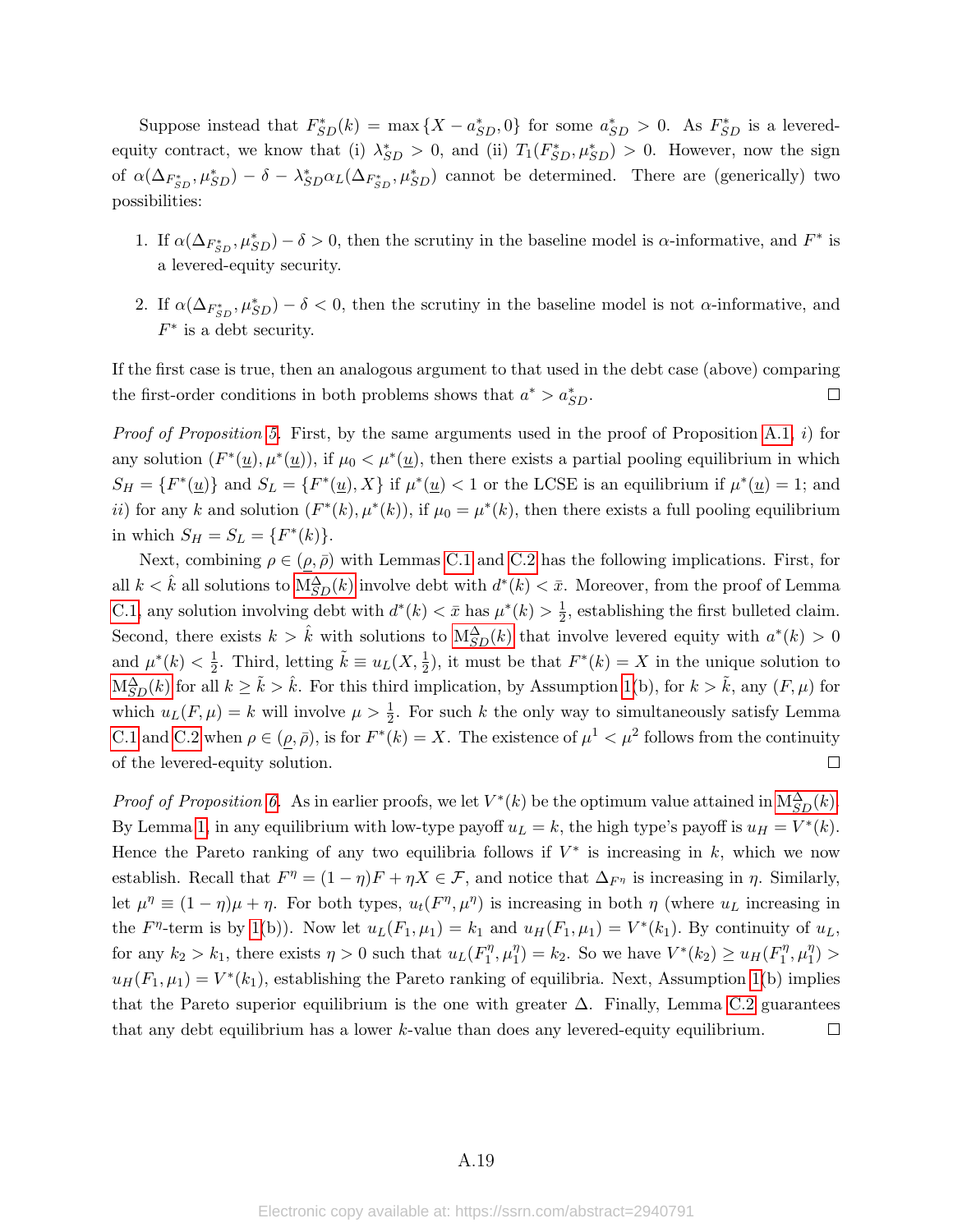## C.2 Proofs for Section [6.2](#page-26-1)

**Lemma C.3.** With dispersed investor information (Section [6.2](#page-26-1)), for all  $k \geq 1$ , adjusted expected  $posteriors, \ \alpha_t^{\dagger}$  $_t^{\dagger}(\cdot)$ , preserve the following properties of  $\alpha_t(\cdot)$ :

- 1.  $\alpha_t^{\dagger}$  $_t^{\dagger}(\cdot)$  is strictly increasing for any  $t \in \{H, L\}$ .
- 2.  $\alpha_H^{\dagger}(\mu) \geq \alpha_I^{\dagger}$  $_{L}^{T}(\mu)$ , with the inequality being strict if and only if  $\mu \notin \{0,1\}.$
- 3.  $\alpha^{\dagger}(\mu) \equiv \alpha_H^{\dagger}(\mu) \alpha_I^{\dagger}$  $_L^{\dagger}(\mu)$  is continuous and single-peaked.
- $4. \frac{d}{d\mu}$  $\alpha_H^{\dagger\prime}(\mu)$  $\frac{\alpha_H(\mu)}{\alpha_L^{\dagger\prime}(\mu)} < 0.$

*Proof.* As  $g_t(z)$  is the density of the  $k^{th}$  order statistic among  $m = n - 1$  remaining bidders, we have that

$$
g_t(z) = \frac{m!}{(k-1)!(m-k)!} \xi_t(z) \Xi_t(z)^{k-1} (1 - \Xi_t(z))^{m-k},
$$

where  $\Xi_t$  is the c.d.f. with corresponding p.d.f.  $\xi_t$ . Thus, the adjusted likelihood ratio is given by

$$
\beta^{\dagger}(s,z) \equiv \frac{q_L(s)\xi_L(z)g_L(z)}{q_H(s)\xi_H(z)g_H(z)} = \frac{q_L(s)\xi_L(z)^2\Xi_L(z)^{k-1}(1-\Xi_L(z))^{m-k}}{q_H(s)\xi_H(z)^2\Xi_H(z)^{k-1}(1-\Xi_H(z))^{m-k}}
$$

.

We also need the likelihood ratio of  $Y_n^{k+1}$ , because this is the random variable over which the seller will compute the expected posterior. Let  $h_t(z)$  denote the density of  $Y_n^{k+1}$  conditional on t. And define

$$
\tilde{\beta}^{\dagger}(s,z) \equiv \beta(s) \frac{h_L(z)}{h_H(z)} = \frac{q_L(s)\xi_L(z)\Xi_L(z)^{m-k}(1-\Xi_L(z))^k}{q_H(s)\xi_H(z)\Xi_H(z)^{m-k}(1-\Xi_H(z))^k}
$$

We now show that adjusted likelihood ratios  $\beta^{\dagger}$  and  $\tilde{\beta}^{\dagger}$  preserve the properties of the baseline model likelihood ratio,  $\beta$ : mainly, that they are both weakly decreasing in s and in z.

As  $\beta(s)$  is decreasing in s, so too are  $\beta^{\dagger}$  and  $\tilde{\beta}^{\dagger}$ , so it remains to show that  $\frac{h_L(z)}{h_H(z)}$  decreases in z, which we show in what follows in two steps.

First, note that  $\frac{\Xi_L(z)}{\Xi_H(z)}$  is weakly decreasing in z. To see this, note that

$$
sign\left(\frac{d}{dz}\left(\frac{\Xi_L(z)}{\Xi_H(z)}\right)\right) = sign\left(\xi_L \Xi_H - \xi_H \Xi_L\right).
$$

So it suffices to show that  $\frac{\xi_L(z)}{\xi_H(z)} \geq \frac{\Xi_L(z)}{\Xi_H(z)}$  $\frac{\Xi_L(z)}{\Xi_H(z)}$ . Note that we can write  $\Xi_L(z) = \int_0^z$  $\xi_L(x)$  $\frac{\xi_L(x)}{\xi_H(x)}\xi_H(x)dx$  and since  $\frac{\xi_L}{\xi_H}$  is monotonic, we have that

$$
\Xi_L(z) = \int_0^z \frac{\xi_L(x)}{\xi_H(x)} \xi_H(x) dx \le \frac{\xi_L(z)}{\xi_H(z)} \int \xi_H(x) dx = \frac{\xi_L(z)}{\xi_H(z)} \Xi_H(z).
$$

Second, we have that  $\frac{1-\Xi_L(z)}{1-\Xi_H(z)}$  is weakly decreasing in z. To see this,  $sign\left(\frac{d}{dz}\left(\frac{1-\Xi_L(z)}{1-\Xi_H(z)}\right)\right)$  $\frac{1-\Xi_L(z)}{1-\Xi_H(z)}\bigg)\bigg)=$